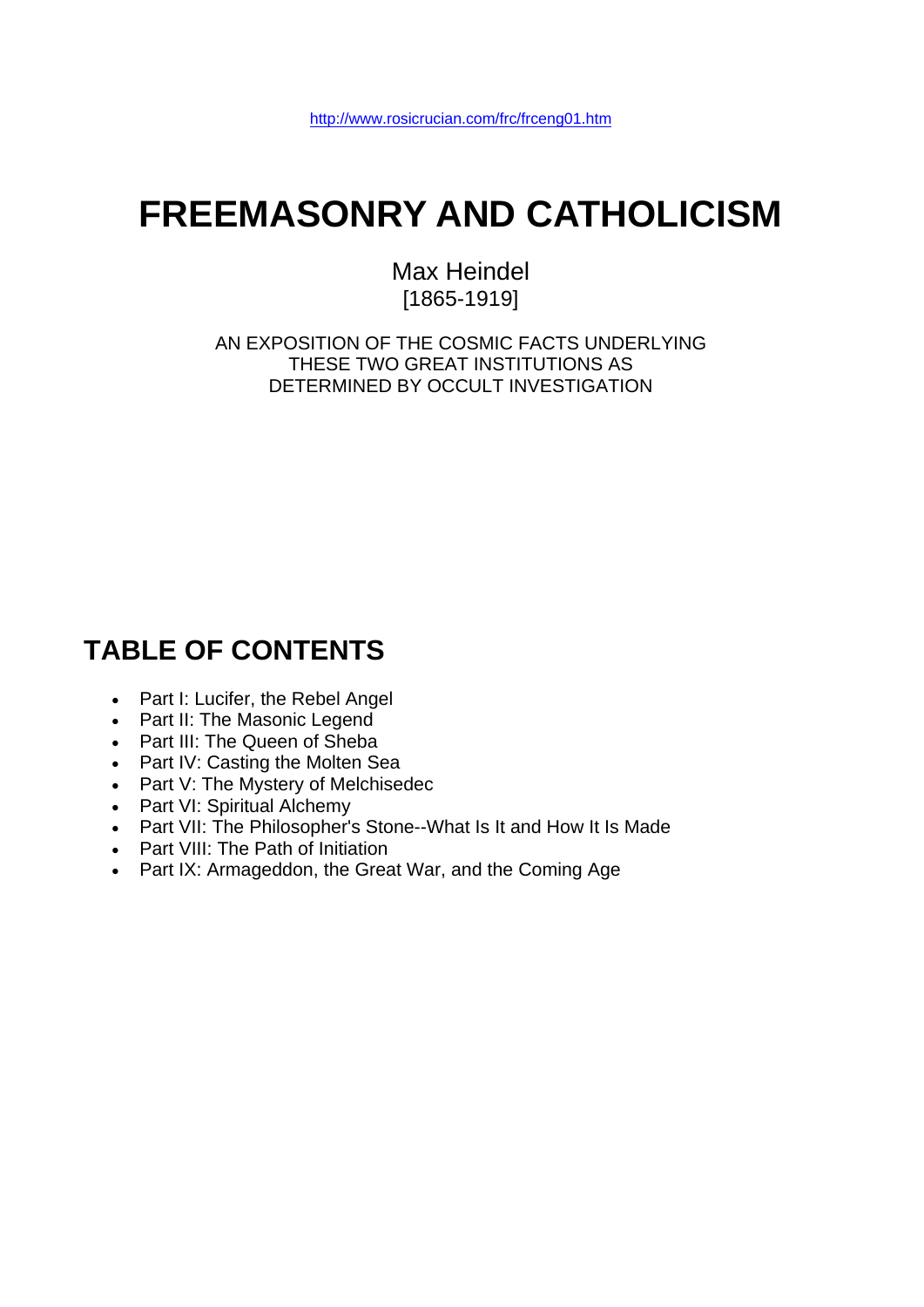# **PART I**

### **LUCIFER, THE REBEL ANGEL**

 The Rosicrucian Fellowship aims to educate and construct, to be charitable even to those from whom we differ, and never to vent the venom of vituperation, spite, or malice even upon those who seem deliberately determined to mislead. We revere the Catholic religion; it is as divine in its essence, as both were born to further the aspiration of the striving soul, and both have a message and a mission in the world not apparent upon the surface today, because man-made ceremonial as a scale has hidden the present articles to remove that scale and show the Cosmic purpose of these two Great Organizations, which are so bitterly antagonistic to each other. We do not aim to reconcile them, however, for though they are both designed to further the emancipation of the soul, their methods are different, and the attributes of the soul fostered by one method will indeed be very different from the quality of the soul nurtured in the other School. Therefore, the strife must continue until the battle for the souls of men has been lost and won. The issue is not, however, the persistence of the Masonic or Catholic institutions; but the outcome will determine the nature of the training humanity will receive in the remaining Periods of our evolution. We shall endeavor to show the cosmic root of both of these institutions, the purpose of each and the training which each will inaugurate, if successful; also the nature of the soul quality which may be expected to result from each method. THE WRITER IS NOT A MASON, AND THUS HE IS FREE TO SAY WHAT HE KNOWS WITHOUT FEAR OF VIOLATING OBLIGATIONS, BUT HE IS A MASON AT HEART, AND THEREFORE FRANKLY OPPOSED TO CATHOLICISM.

 Our opposition is not fanatical, or blind to the merits of the Catholic Religion, however. The Catholic is our brother as well as the Mason; we would not say a disparaging, irreverent word against this faith, or those who live by it, and should we seem to do so, in any passage, the wrong will be due to inadvertence. The reader is requested to note that we distinguish sharply between the Catholic Hierarchy and the Catholic Religion, but the former are also our brothers; we would not throw stones either physically or morally, for we know our own shortcomings too well to attack others. Thus our opposition is not personal, but spiritual, and to be fought with the weapon of the Spirit--Reason. We firmly believe it to be for the everlasting good of mankind that the Masons should win, and cannot therefore be sure to present the Catholic side in a perfectly unbiased manner, but we ask our students for whom this is written, to believe that we shall try to be just. Of the Cosmic Facts we are certain, but bias may creep into our conclusions, therefore each must use his reason to test what we have to say, viz., "prove all things and hold fast that which is good."

 The great law of analogy is everywhere the master key of all spiritual mysteries, and, although Masonry and Catholicism do not begin till we arrive at the Earth Period, they have their prototype in the earlier Periods; we shall therefore briefly touch upon the essential facts.

 In the Saturn Period, the Earth-in-the-making was dark; HEAT, which is the manifestation of the ever invisible fire, was the only element then manifest; embryonic mankind was mineral-like, the only lower kingdom of evolving life. Unity was everywhere observable, and the Lords of Mind who were human then, were at one among themselves.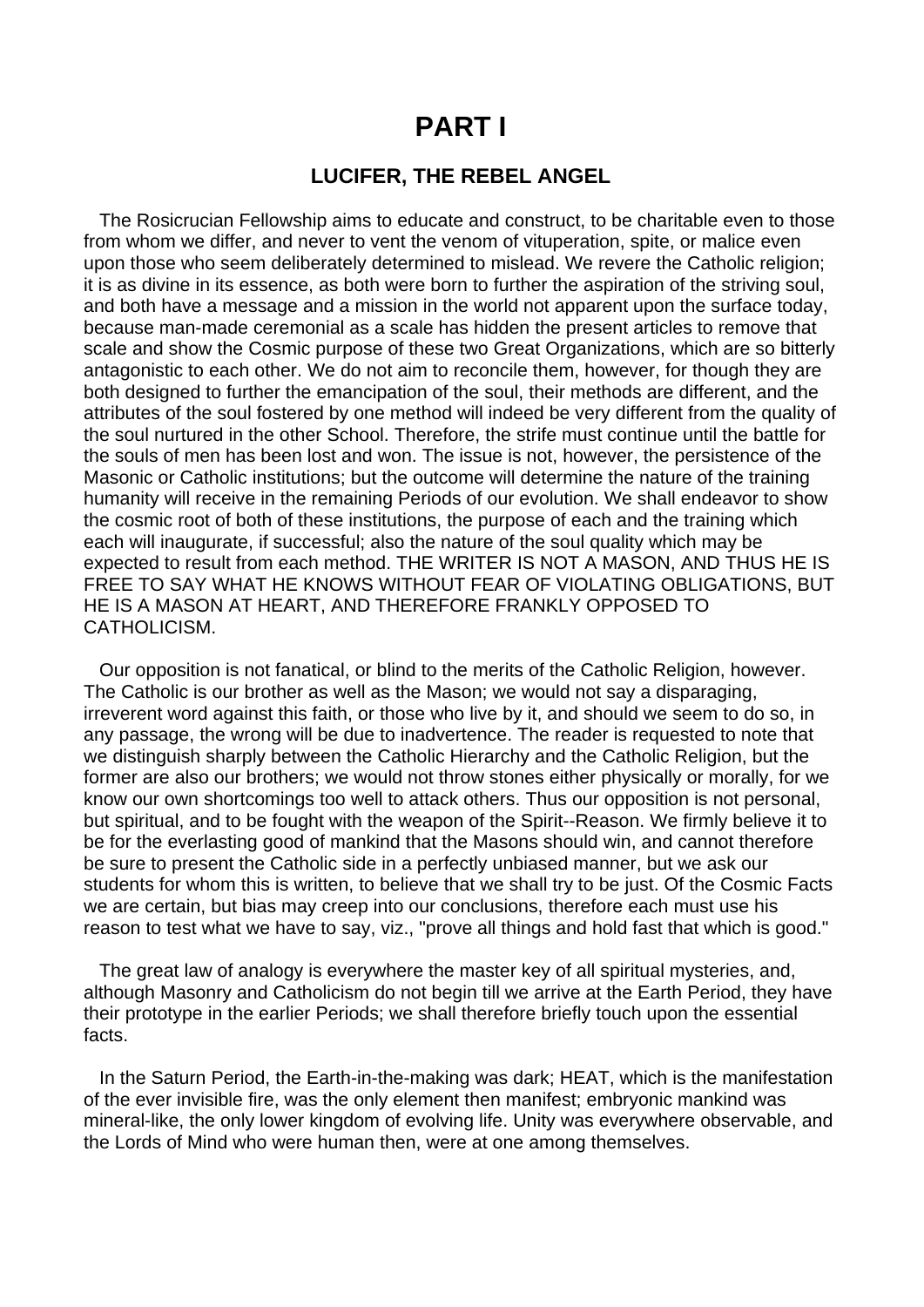In the Western Wisdom Teaching we speak of the highest Initiate of the Saturn Period as THE FATHER.

 In the Sun Period the root of a new element, AIR, was evolved, and coalesced with the true fire, which, mark again, is always invisible, and which manifested as HEAT in the Saturn Period. Then fire burst into FLAMES, and the dark world became a blazing ball of luminous firemist at the word of power, "LET THERE BE LIGHT."

 Let the student ponder well the relation of FIRE and FLAME; the former lies sleeping, invisible in everything, and is kindled into light in various ways: by a blow of a hammer upon a stone, by friction of wood against wood and by chemical action, etc. This gives us a clue to the identity and state of THE FATHER, "whom no man hath seen at any time" but who is revealed in "The Light of the World," the Son, who is the highest Initiate of the Sun Period. As the unseen fire is revealed in the flame, so also the fullness of the Father dwelt in the Son, and they are one as fire is one with the flame in which it manifests. This is the root of all true Sun and Fire worship. All look beyond the physical symbol and adore "Our Father Who art in Heaven." The Mystic Masons of today hold this faith in fire as firmly as ever.

 Thus it will be seen that the Unity which prevailed in the Saturn Period continued in the Sun Period. The ordinary humanity of that time has now evolved to the glory of Archangels; some were more advanced than others, but there was no antagonism among them. Our present humanity had advanced to a plantlike stage, and was slightly above the new Lifewave started in the Sun Period, and unity also here prevailed.

 In the Moon Period contact of the heated sphere with cold Space generated moisture, and the battle of the elements commenced in all its fierceness. The heated ball of fire endeavored to evaporate the moisture, force it outwards and create a vacuum wherein to maintain its integrity and burn undisturbed; but there is and can be no void in nature, hence the outrushing steam condensed at a certain distance from the heated ball and was again driven inwards by the cold of Space, to be again evaporated and propelled outwards, in a ceaseless round for ages and ages, as a shuttlecock between the separate Hierarchies of Spirits composing the various Kingdoms of Life, represented in the Fire-Sphere and Cosmic Space which is an expression of the Homogeneous Absolute Spirit. The Fire Spirits are actively striving to attain enlargement of consciousness. But the Absolute rests ever clothed in the invisible garment of Cosmic Space. In 'It' all powers and possibilities are LATENT, and It seeks to discourage and check any attempt at expenditure of latent power as dynamic energy required in the evolution of a solar system. Water is the agent It used to quench the fire of active spirits. The zone between the heated center of the separate Spirit Sphere, and the Point where its individual atmosphere meets Cosmic Space, is a battleground of evolving spirits at various stages of evolution.

 The present Angels were human in the Moon Period, and the highest Initiate is The Holy Spirit, (Jehovah).

 As our humanity and the other Kingdoms of Life on earth are variously affected by the present elements, so that some like heat, others prefer cold, some thrive on moisture and others require dryness, so also in the Moon Period among the Angels, some had affinity for water, others abhorred it and loved fire.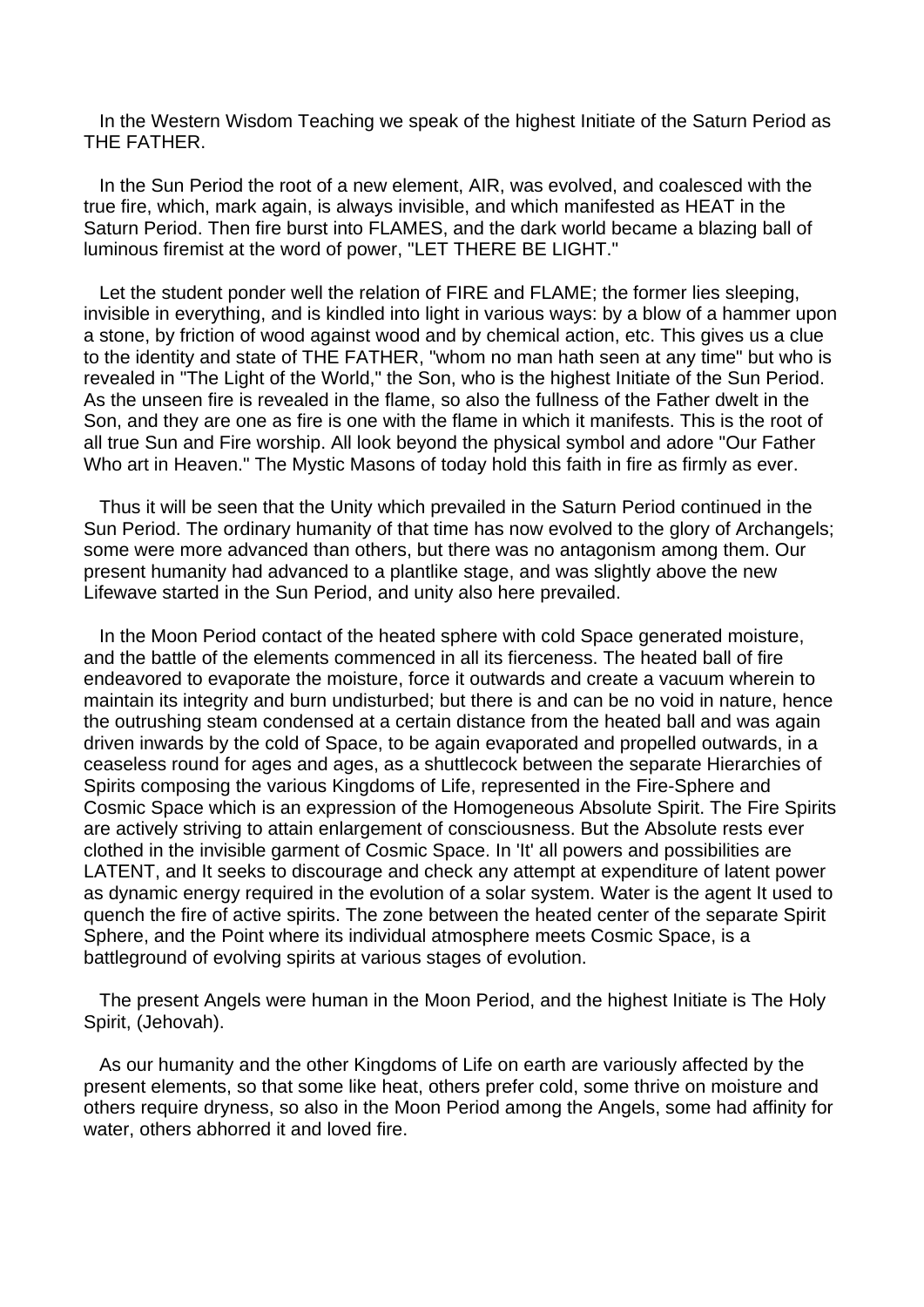The continued cycles of condensation and evaporation of the moisture surrounding the fiery center eventually caused incrustation, and it was the purpose of Jehovah to mold this "red earth," translated ADAM, into forms wherein to imprison and QUENCH THE SPIRITS OF THE FIRE. To this end, He issued the creative fiat, and the prototypes of fish, fowl and every living thing appeared, even including the primitive human form, which were created by His Angels; thus He hoped to make all that lives and moves subservient to His will. Against this plan a minority of the Angels rebelled; they had too great an affinity for FIRE to bear contact with water, and refused to create the forms as ordered; but thereby they at the same time deprived themselves of an opportunity of evolution along the conventional lines, and became an anomaly in nature; furthermore, having repudiated the authority of Jehovah, they must work out their own salvation in their own manner. How this has been accomplished by LUCIFER, their Great Leader will be made plain in the following articles; for the present, suffice it to say, that in the Earth Period, when various planets were differentiated to provide proper evolutionary environment for each class of Spirits, the Angels under Jehovah were set to work with the inhabitants of ALL PLANETS HAVING MOONS; while the Lucifer Spirits have their abode upon the planet Mars. The Angel GABRIEL is representative on earth, of the Lunar Hierarchy, presided over by Jehovah; the Angel SAMAEL is ambassador of the Martial forces of Lucifer. Gabriel (who announced the coming birth of Jesus to Mary,) and his lunar angels are therefore the givers of physical life, while Samael and the hosts of Mars are the Angels of Death.

 Thus originated the feud in the dim dawn of this Cosmic day, and that which we see as Free Masonry today is an attempt by the HIERARCHS OF FIRE, the Lucifer Spirits, to bring us the imprisoned spirit 'LIGHT,' that by it we may SEE and KNOW. Catholicism is an activity of the HIERARCHS OF WATER, and places 'HOLY WATER' at the Temple door to quench the spirits seeking light and knowledge and to inculcate FAITH in Jehovah.

 As the vernal equinox is said to be at the first point of Aries, no matter where in the constellations it falls by precession, so the point where the human seed-atom comes from the invisible world and is taken in hand by the Lunar God of Generation, Jehovah, through his ambassador, the Angel Gabriel, is esoterically the first point of Cancer. This is the Cardinal sign of the watery Triplicity, and is ruled by the Moon. There Conception takes place; but were the form built of water and its concretions alone, it could never come to birth, so four months later when the fetus has reached the stage of development corresponding to the second sign of the watery triplicity, Scorpio, the eighth sign, which corresponds to the house of death, Samael, the dauntless ambassador of the Lucifer Spirits, invades the watery domain of the Lunar Hierarchy and introduces the fiery spark of the spirit into the inert form, to leaven, quicken and mould it into an expression of itself.

 There the Silver Cord which has grown from the seed-atom of the dense body (located in the heart) since conception, is welded to the part that has sprouted from the central vortex of the desire body, (located in the liver,) and when the Silver Cord is tied by the seed-atom of the vital body, (located in the solar plexus,) the spirit DIES to life in the super- sensible world, and quickens the body it is to use in its coming earth life. This life on earth last until the course of events foreshadowed in the wheel of life, the horoscope, has been run; and when the spirit again reaches the realm of Samael, the Angel of Death, the mystic eighth house, the silver cord is loosed, and the spirit returns to God who gave it, until the dawn of another Life-day in the School of earth beckons it to a new birth that it may acquire more skill in the arts and crafts of temple-building.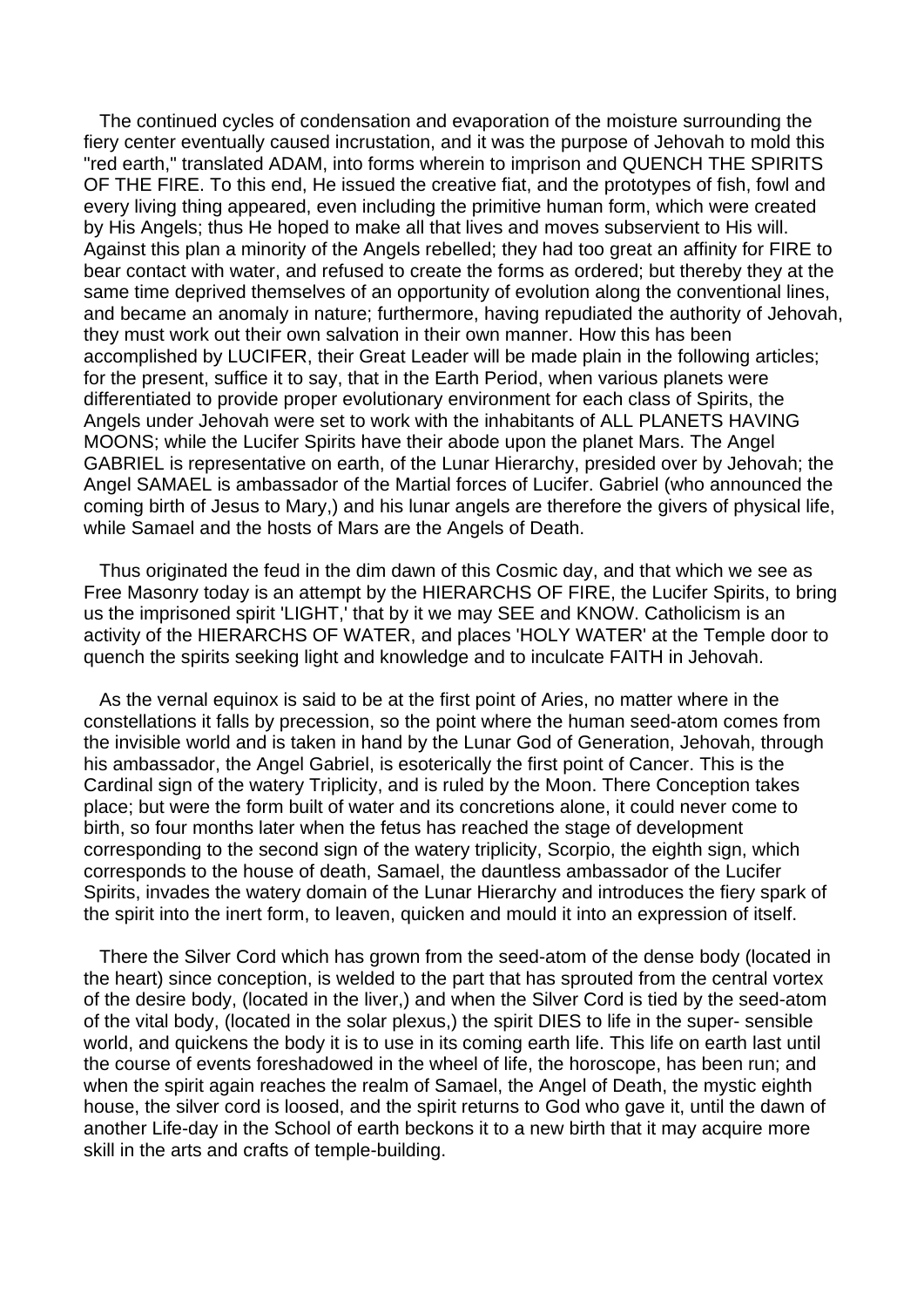About five months after the quickening, when the last of the watery signs, Pisces, has been passed, the representative of the Lucifer Spirits, Samael, focuses the forces of the fiery sign, Aries, where Mars is positively polarized, so that under the impulse of their dynamic energy the waters of the womb are voided, and the imprisoned spirit is liberated into the physical world, to fight the battle of life. It may blindly butt its head against the Cosmic forces typified by the first of the fiery signs, Aries, the Ram, which is a symbol of the brute strength brought to bear upon the problems of life by the most primitive races; or it may adopt the more modern method of cunning, as a means of attaining mastery over others, which characteristic is indicated in the second of the fiery signs, Leo, the Lion, the king of beasts; or perchance it may rise above the animal nature, and aim at the stars with the bow of spiritual aspiration, typified by the last of the fiery signs, Sagittarius, the Centaur. The Centaur is just ahead of the watery sign Scorpio, a warning that one who tries to reach that prerogative as "PHREE MESSEN," a son of Fire and Light, will surely feel the sting of the Scorpion in his heel, which will goad him onward upon the path where men become "wise as serpents." It is from this class that Mystic Masonry is recruited with men who have the indomitable courage TO DARE, the unflagging energy TO DO and the diplomatic discrimination TO BE SILENT.

# **PART II**

### **THE MASONIC LEGEND**

 Every mystic movement has its legend, which tells in symbolic language its status in the cosmic order and the ideal which it tries to realize. From the Old Testament, containing the Atlantean Mystery teaching, we learn that mankind was created male-female, bi-sexual, and that each one was capable of propagating his species without the co-operation of another as is the case with some plants today. Later on, we are informed, Jehovah removed one pole of the creative force from ADAM, the early humanity, and that there were henceforth two sexes. The esoteric teaching supplements this information by stating that the purpose of this change was to use one pole of the creative force for the building of a brain and larynx wherewith mankind might acquire knowledge and express itself in speech. The intimate connection between the organs, brain, larynx and genitals is evident to anyone upon the slightest examination of facts. The boy's voice changing at puberty, the mental deficiency resulting from over-indulgence of the passional nature, and the inarticulate speech of the mentally defective with many other facts which might be added prove this assertion.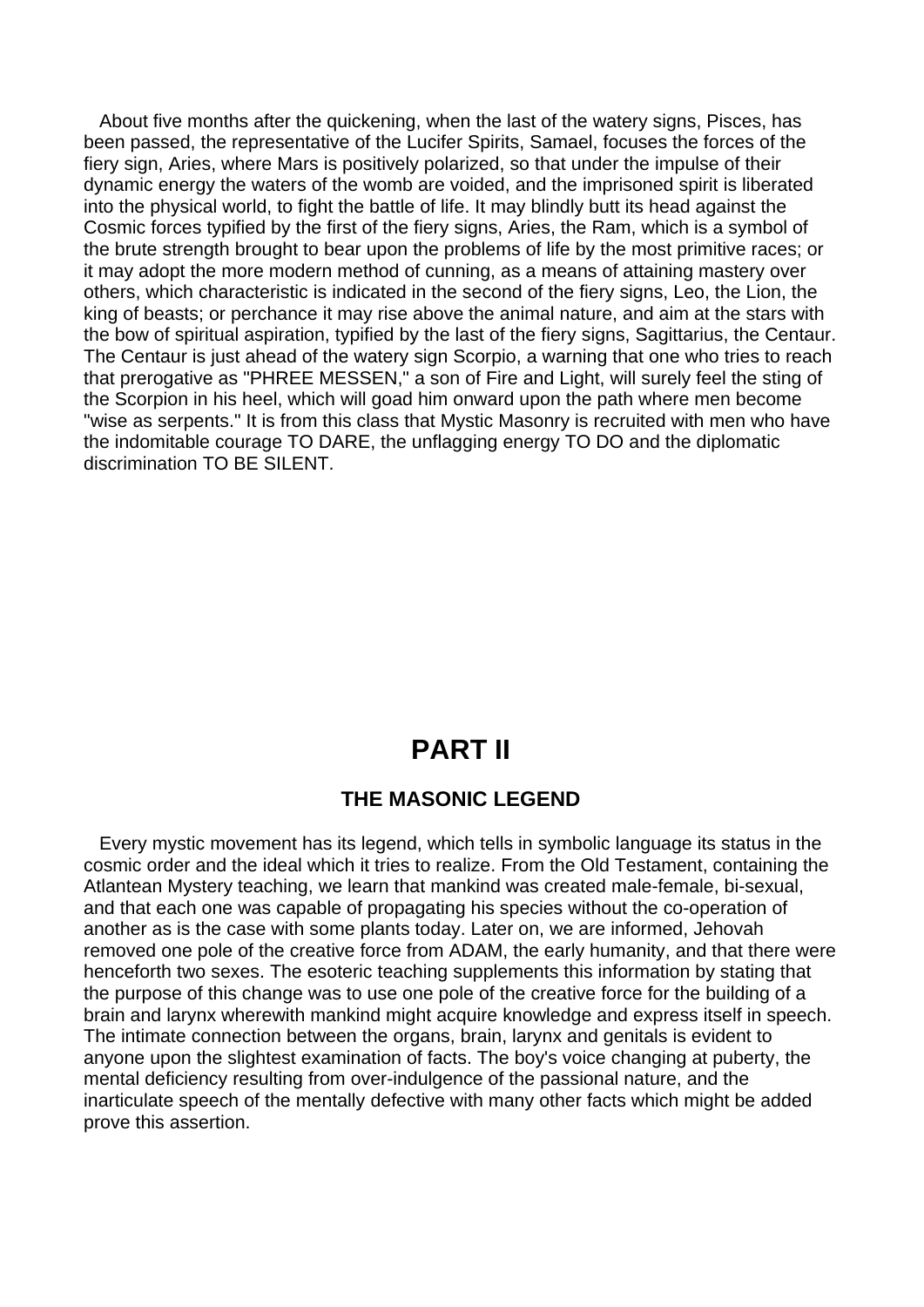According to the Bible, our earliest parents were forbidden to eat of THE TREE OF KNOWLEDGE, but Eve, seduced by the serpent, did eat and later induced the man to follow her example. Who the serpents are and what the Tree of Knowledge is may also be determined from certain passages in the Bible. We are told, for instance, that Christ exhorted his disciples to be "wise as serpents and harmless as doves." The so-called curse pronounced upon Eve after her confession declares that she must bear her children in sorrow and pain and that the race will die. It has always been a great stumbling block to Bible commentators as to what connection there could be between the eating of an apple, death, and painful parturition; but when we are acquainted with the chaste expressions of the Bible, which designates the creative act by such passages as "Adam KNEW Eve and she bore Abel," "How can I bear a child seeing I KNOW not a man?" et cetera, it is very evident that the Tree of Knowledge is a symbolical expression for the creative act. Then it is plain that the serpents taught Eve how to perform the creative act and that Eve instructed Adam. Therefore, Christ designated the serpents as harmful while admitting their wisdom. To get at the identity of the serpent it is necessary to invoke the esoteric teaching, which points them out as the martial Lucifer Spirits, rulers of the serpentine sign Scorpio. Their Initiates, even so late as the Egyptian Dynasty, wore the URAEUS or serpent symbol in the forehead as a sign of the source of their wisdom.

 As a consequence of this unauthorized use of the creative force, humanity ceased to be ethereal and crystallized into the COATS OF SKIN or physical body which now hides from them the gods who dwell in the invisible realms; and great was their sorrow at this loss.

 GENERATION had been originally established by the Angels under Jehovah. It was then performed in great temples under propitious planetary conditions and parturition was then painless, as it is today among wild animals where the creative function is not abused for the purpose of gratifying the senses.

 DEGENERATION resulted from the ignorant and unauthorized abuse inaugurated by the Lucifer Spirits.

 REGENERATION must be undertaken in order to restore man to his lost estate as a spiritual being and to free him from this body of death wherein he is now encrusted. Death must be swallowed up in Immortality.

 To attain this object, a covenant was made with humanity when it was expelled from the garden of God to wander in the wilderness of the world. According to that plan, a Tabernacle was built after a pattern planned by God, Jehovah, and an ark symbolical of the human spirit was placed in it. Its staves were never taken out of their place, to show that man is a pilgrim on the earth and may never rest until he reaches the goal. There was within it a golden pot with "MANNA" (man) "FALLEN FROM HEAVEN," together with a statement of the divine laws which man must learn in his pilgrimage through the wilderness of matter. This symbolic ark contained also a magic wand, an emblem of the spiritual powers, called AARON'S ROD, which are now latent in everyone on his way to the haven of rest--the mystic temple of Solomon. The Old Testament also tells how humanity was miraculously led and provided for, how after the warfare with the world it was given peace and prosperity by the before mentioned King Solomon; in short, stripped of all embellishments the story relates the salient facts of man's descent from heaven, his principal metamorphoses, his transgression of the laws of the God Jehovah would wish to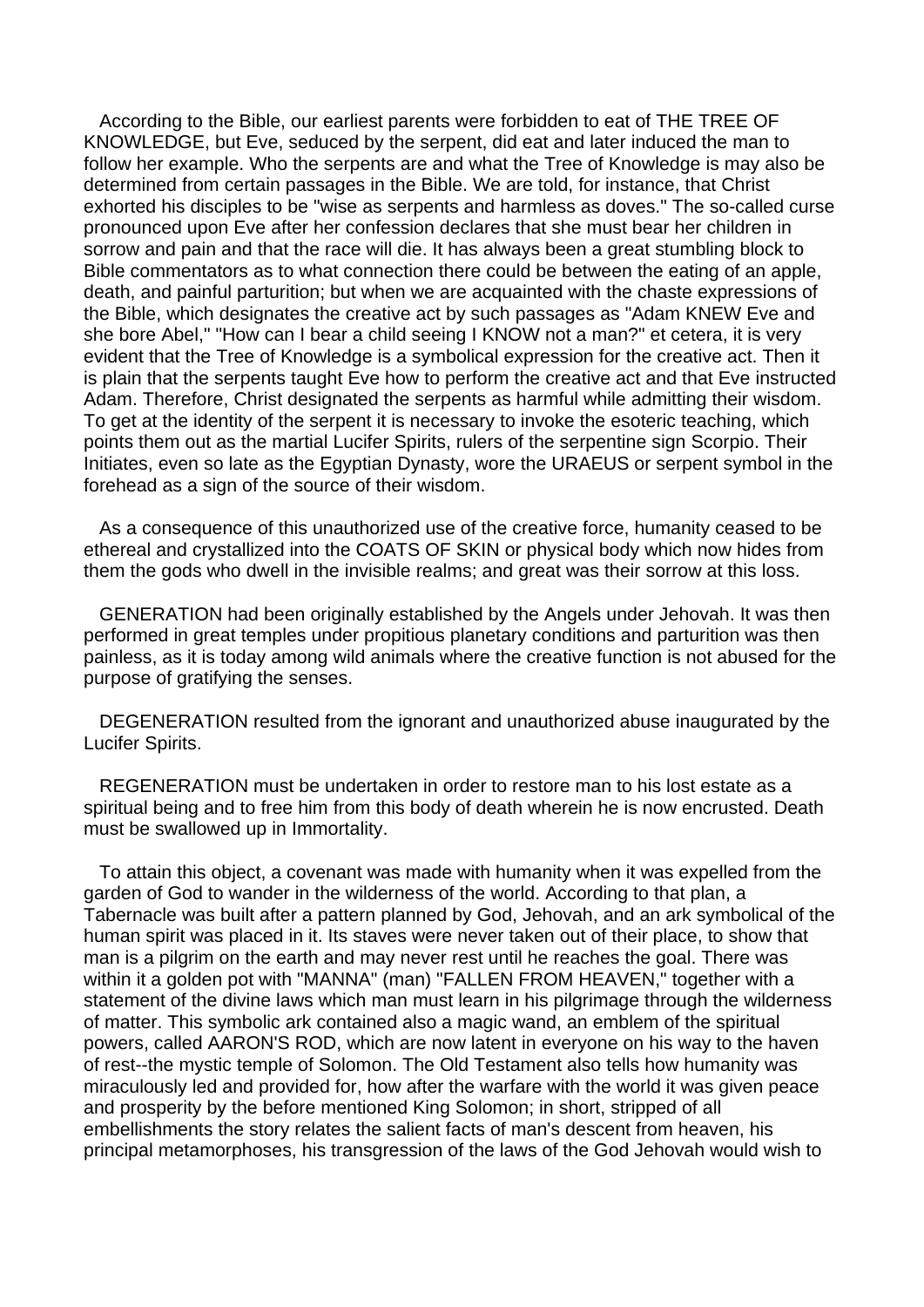guide him in the future till he reaches the Kingdom of Heaven- -the land of peace--and again docilely follows the lead of the Divine Ruler.

 THE MASONIC LEGEND has points of variance from as well as agreement with the Bible story. It states that Jehovah created EVE, that the Lucifer Spirit SAMAEL united with her but that he was ousted by Jehovah and forced to leave her before the birth of her son Cain, who was thus THE SON OF A WIDOW. Then Jehovah created ADAM, to be the husband of Eve, and from their union Abel was born. Thus from the beginning there have been two kinds of people in the world. One begotten by the Lucifer Spirit Samael and partaking of a semi-divine nature imbued with the dynamic martial energy inherited from this divine ancestry, is aggressive, progressive, and possessed of great initiative, but impatient of restraint or authority whether human or divine. This class is loath to take things on faith and prone to prove all things by the light of reason. These people BELIEVE IN WORKS rather than faith, and by their dauntless courage and inexhaustible energy they have transformed the trackless wilderness of the world to a garden full of life and beauty, so lovely in fact that THE SONS OF CAIN have forgotten the garden of God, the Kingdom of Heaven, whence they were expelled by the decree of the lunar God Jehovah. Against Him they are in constant rebellion because He has tied them by THE UMBILICAL "CABLE TOW." They have lost their spiritual sight and are imprisoned in the forehead of the body where it is said Cain was marked; they must wander as prodigal sons in the comparative darkness of the material world, oblivious to their high and noble estate until they find the door of the temple, and ask and receive LIGHT; then as "PHREE MESSEN" or children of light they are instructed in methods of building a new temple without sound of hammer, and when the spirit realizes that it is far from its heavenly home, a prodigal, feeding upon the unsatisfactory husks of the material world, that apart from the Father it is "POOR, NAKED AND BLIND," when it knocks at the door of a mystic temple like that of the Rosicrucians and asks for light, when it receives the desired instruction after due qualification by building and ethereal soul-body, a temple or house eternal in the heavens, not made with hands, and without sound of hammer, when its nakedness is clothed with that house (see Cor. 4.5,) then the neophyte receives "THE WORD," the open sesame to the inner worlds and learns to travel in foreign parts in the invisible worlds. There he takes soul-flights into heavenly regions and qualifies for higher degrees under more direct instruction from THE GRAND ARCHITECT OF THE UNIVERSE, who fashioned both heaven and earth.

 Such is the temperament of THE WIDOW'S SONS inherited from their divine progenitor Samael and given by him to their ancestor Cain. Their past history is a struggle with adverse conditions, their achievement is victory wrested from all opposing forces by indomitable courage and persistent effort, unchecked by temporary defeat.

 On the other hand while Cain, governed by divine ambition, toiled and tilled the soil to make two blades of grass grow where there was only one, ABEL, THE HUMAN PROGENY OF HUMAN PARENTS, felt no urge or unrest, himself a creature of Jehovah through Adam and Eve; he was perfectly contented to tend the flocks also created by God and to accept a livelihood from their divinely begotten increase without labor or exercising initiative. This docile attitude was most pleasing to the God Jehovah, who was extremely jealous of His prerogative as Creator. Therefore He cordially accepted the offering of Abel obtained without effort or initiative, but scorned the offering of Cain because derived through his own divine creative instinct akin to that of Jehovah. Cain then slew Abel, but did not thereby exterminate the docile creatures of Jehovah, for we are told ADAM KNEW EVE AGAIN AND SHE BORE SETH. Seth had the same characteristics as Abel and transmitted them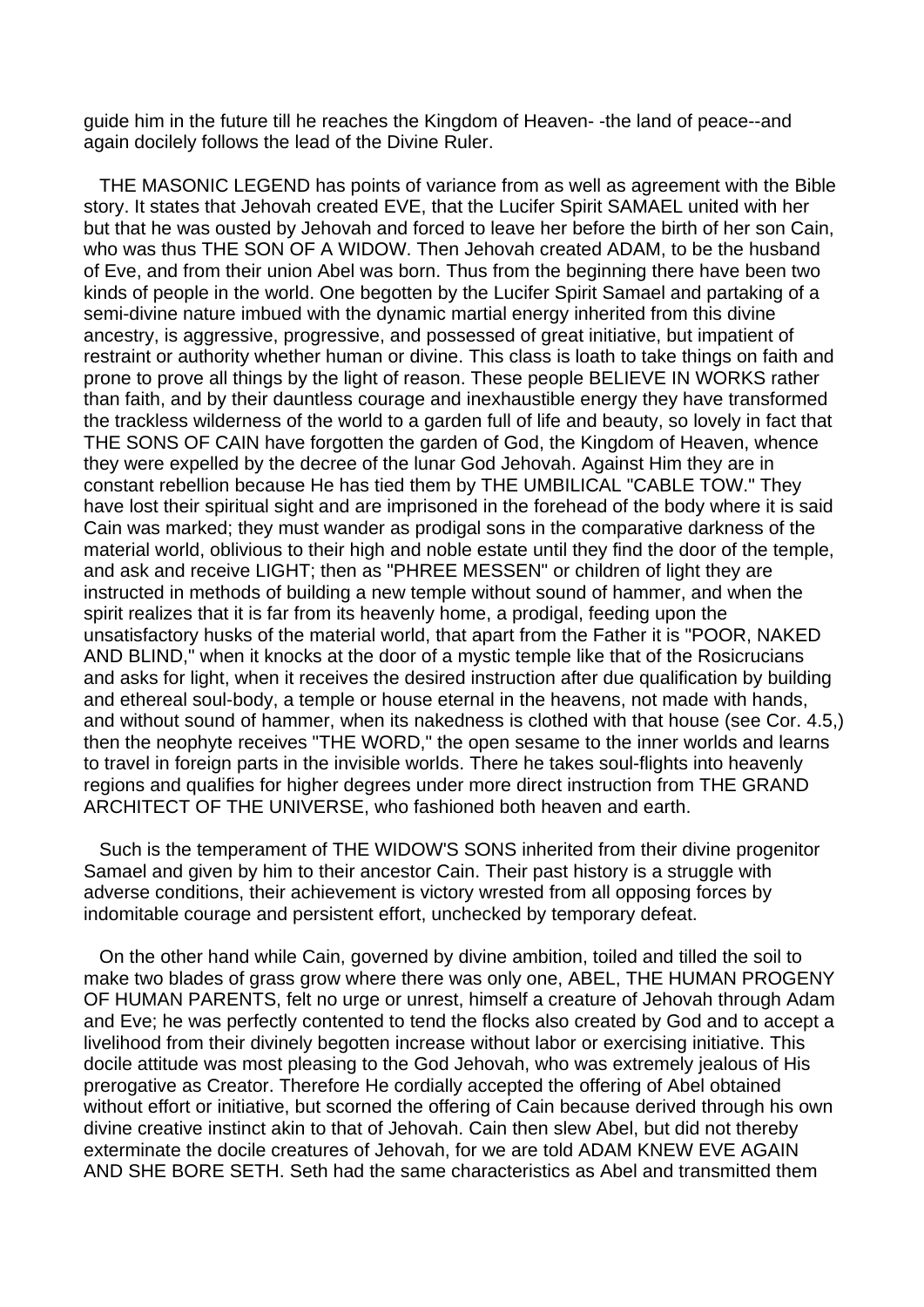to his descendants, who to this day, continue to trust to the Lord for everything, and WHO LIVE BY FAITH AND NOT BY WORK. By arduous and energetic application to the world's work the Sons of Cain have acquired worldly wisdom and temporal power. They have been captains of industry and masters of STATECRAFT, while the Sons of Seth, looking to the Lord for guidance, have become the avenue for divine and spiritual wisdom. They constitute the PRIESTCRAFT. The animosity of Cain and Abel has been perpetuated from generation to generation among their respective descendants. Nor could it be otherwise, because one class as temporal rulers aim to lift humanity to physical well-being through conquest of the material world, while the Priesthood is their role as spiritual guides urge their followers to forsake the wicked world, the vale of tears, and look to God for comfort. One school aims to turn out MASTER workmen, skilled in the use of tools wherewith they may wrest a livelihood from the earth, which was cursed by their divine adversary Jehovah. The other produces MASTER MAGICIANS, skilled in the use of the tongue in invocation, and by the use of the tongue they gain support from the toilers here and pray themselves and their charges into heaven hereafter.

 After the future in store for the Sons of Cain and their followers, the temple legend is also most eloquent. It states that from Cain descended Methuselah, who invented writing, Tubal Cain, a cunning worker in metals, and Jubal, who originated music. In short, THE SONS OF CAIN ARE THE ORIGINATORS OF THE ARTS AND CRAFTS. Therefore when Jehovah chose Solomon, the scion of the race of Seth, to build a house for his name, the sublime spirituality of a long line of divinely guided ancestors flowered into the conception of the magnificent temple called Solomon's Temple, though Solomon has only the instrument to carry out the divine plan revealed by Jehovah to David. But Solomon was unable to execute the divine design in concrete form. Therefore it became necessary for him to apply to King Hiram of Tyre, the descendent of Cain, who selected HIRAM ABIFF, THE SON OF A WIDOW, (as all Free Masons are called because of the relation of their divine progenitor with Eve.) Hiram Abiff then became Grand Master of the army of construction. In him the arts and crafts of all the Sons of Cain who had gone before had flowered. He was skilled beyond all others in the work of the world, without which the plan of Jehovah must have remained forever a divine dream, and could never have become a concrete reality. The worldly acumen of the Sons of Cain was as necessary to the completion of this temple as the spiritual conception of the Sons of Seth, and, therefore, during the period of construction the two classes joined forces, the underlying enmity being hidden under a superficial show of amity. It was, indeed, the first attempt to unite them, and had that been accomplished the world history from then on would have been altered in a very material manner.

 The Sons of Cain, descended from the fiery Lucifer Spirits, were naturally proficient in the use of FIRE. By it the metals hoarded by Solomon and his ancestors were melted into altars, lavers and vessels of various kinds. Pillars were fashioned by workmen under the direction of Hiram Abiff, and arches to rest upon them. The great edifice was nearing completion when he made ready to cast the "molten sea," which was to be the crowning effort, his masterpiece. It was in the construction of this great work that the treachery of the Sons of Seth became manifest and frustrated the divine plan of reconciliation. They tried to quench the fire used by Hiram Abiff with their natural weapon, WATER, and almost succeeded. The incidents which led up to this catastrophe, their meaning, and the sequel will be related in the next chapter.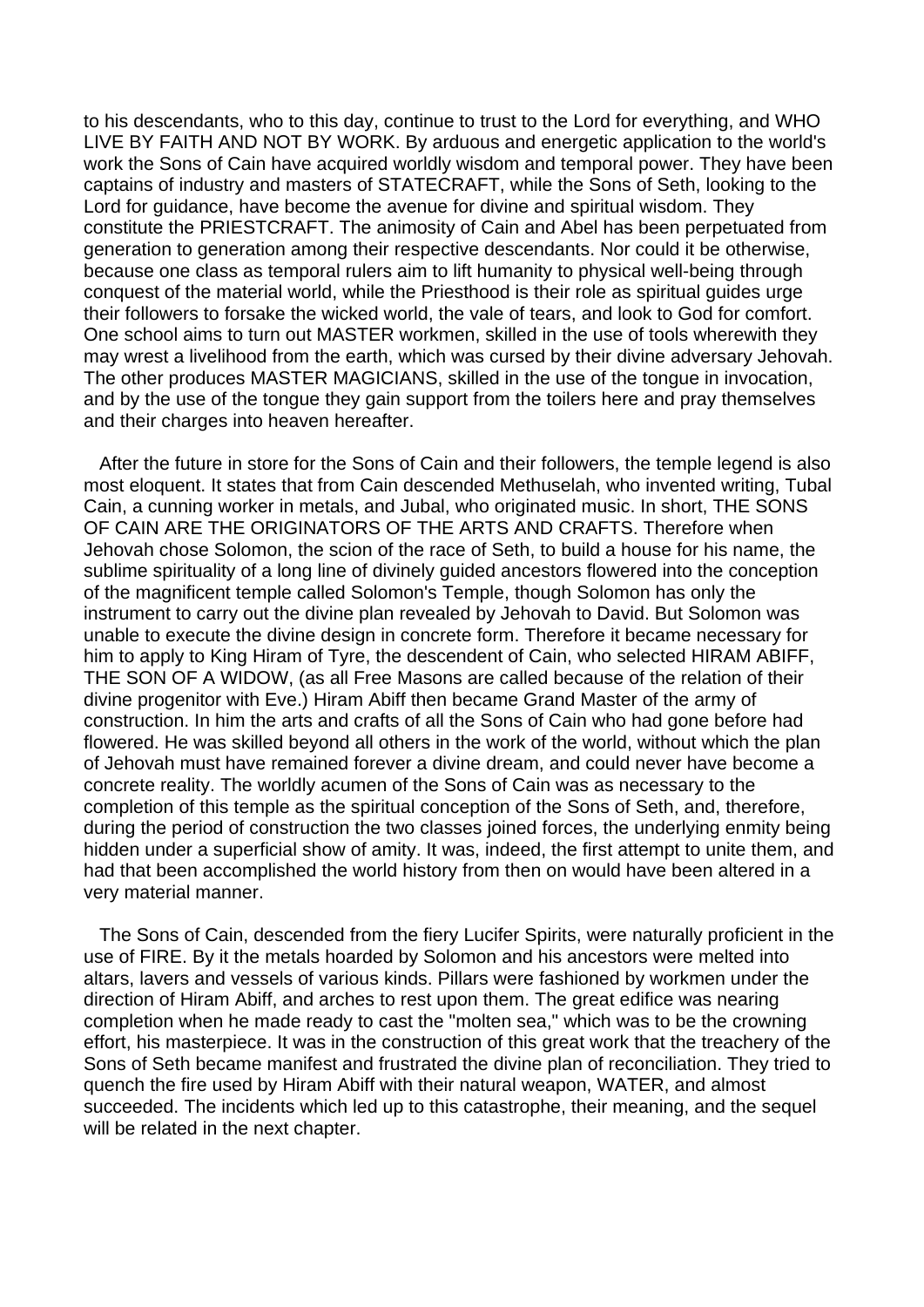### **PART III**

### **THE QUEEN OF SHEBA**

 The Masonic Legend is voluminous, circumstantial, even trivial, and seemingly farfetched and fantastic to the uninitiated who fail to see the important hidden meaning underlying every word; but we will give only such fragments as have a bearing upon our main subject and the explanation necessary to link them together.

 The events which led up to the conspiracy against the Grand Master, Hiram Abiff, mentioned in our last chapter, and which culminated in his murder, commenced with the arrival of the Queen of Sheba who had been attracted to the court of Solomon by tales of his wonderful wisdom and of the splendor of the temple he was engaged in building. She is said to have come laden with gorgeous gifts and it is stated that at first she was much impressed with the wisdom of Solomon. But even the Bible, which is written from the standpoint of the Jehovistic Hierarchies, hints that she saw at the court of Solomon one that was fairer than he, and there the Bible narrative leaves her. Her marriage with Solomon was never consummated or the name of Mason would have faded from memory long ere the present day and humanity at large would now be docile children of the dominant church, without free will, choice or prerogative. Nor could she be permitted to wed Hiram, who represented the temporal power, or Religion would have been stamped out; she must wait for the bridegroom who shall embody within himself the combined good qualities of Solomon and Hiram, but who is purified from their weaknesses. For the Queen of Sheba is the COMPOSITE SOUL OF HUMANITY, and at the consummation of the work of our evolutionary era she will be the bride, while Christ, whom Paul called a High Priest after the order of Melchisedec, will fill the dual office of both spiritual and temporal head, where He will be both king and priest, to the eternal welfare of mankind at large who are now in bondage either to church or state but waiting, whether they realize it or not, for the day of emancipation, symbolically represented as the Millennium, when there will be a wonderful city, a new Jerusalem, A CITY OF PEACE. And the earlier this amalgamation can be brought about, the better for humanity. Therefore, an attempt was made at the time and is the place which is said in the Legend to be the scene of Solomon's and Hiram's love episode. There the two Initiatory Orders met for the consummation of a definite work of amalgamation symbolically called THE MOLTEN SEA, a work which was then attempted for the first time. It could not have been wrought at any earlier period, for man was not sufficiently advanced. At that time, however, it seemed as if the united efforts of the two schools might accomplish the task, and had it not been for the desire of each to oust the other from the affections of the symbolic Queen of Sheba, the soul of humanity, they might have succeeded, an equitable union between Church and State might have been effected and human evolution might have been greatly furthered. But both Church and State were jealous of their particular prerogative; the Church would only amalgamate upon condition that she retain all her ancient power over mankind, and take in addition those of the temporal government. The State was selfish in a similar manner and the Queen of Sheba,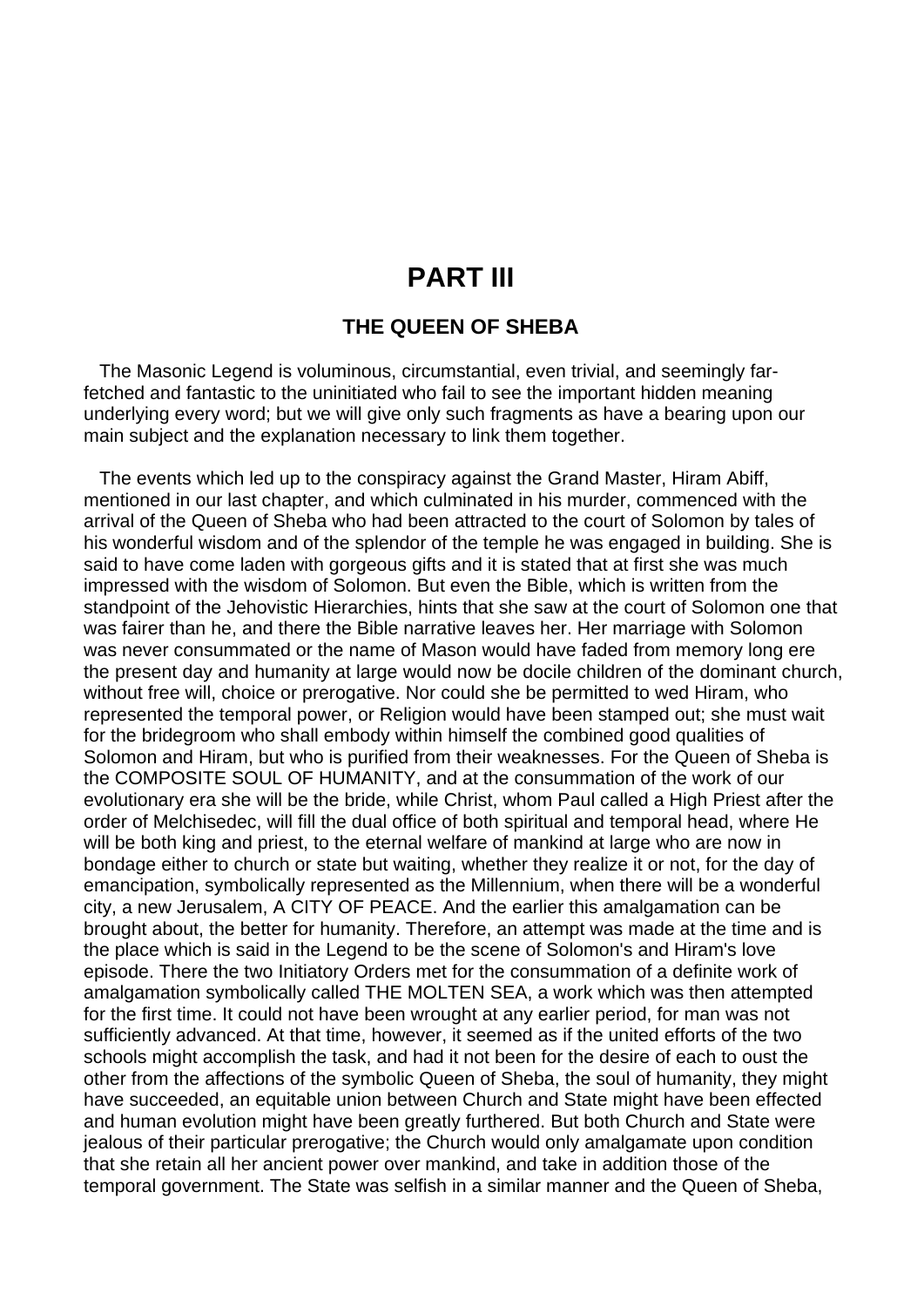humanity at large, is still unwed. The Masonic Legend tells the story of the attempt and its failure as follows:

 When the Queen of Sheba had been shown the gorgeous palace of Solomon and had bestowed her choice gifts of gold and wrought work, she asked also to be shown the great Temple which was nearing completion. She marveled much at the magnitude of the work but wondered at the seeming absence of workmen, and the stillness about the place. And she therefore requested Solomon to call the workmen that she might see who had wrought this wonder; but though the servants of Solomon at the palace obeyed the slightest wish of the monarch, and although he had been appointed by the God Jehovah to build the temple, these workmen were not subject to his authority; they only yielded obedience to one who had "THE WORD" and "THE SIGN." Therefore no one appeared at the call of Solomon, and the Queen of Sheba could not escape the conclusion that this marvelous miracle was wrought by another and one who was greater than Solomon. And so she insisted on knowing and seeing this KING OF CRAFTS and his wonderful workmen, much to the chagrin of Solomon, who felt that he had fallen in her estimation.

 The temple of Solomon is our Solar Universe which forms the great school of life for our evolving humanity; the broad lines of its history, past, present and future, are written in the stars, its main outlines being discernible to anyone of average intelligence. In the Microcosmic scheme, the temple of Solomon is also the body of man wherein the individualized spirit or ego is evolving, as God is in the great universe. Work on the true temple, as we are told in 2nd Corinthians, fifth chapter, is wrought by invisible forces working in silence, building the temple without sound of hammer. As the temple of Solomon was visible in all its glory to the Queen of Sheba, so the evidence of the toil of these invisible forces is easily perceived, both in the universe and in man, but they themselves keep in the background and work without ostentation; they hide from all who have not the right to see them or to command them. The relation of these nature forces to the work they do in the universe may perhaps be better understood when we use an illustration: Let us suppose that a carpenter wishes to build a house wherein to live. He selects a place whereon to build and brings the materials thither, then with the tools of his trade he commences to lay the foundation. Gradually the walls are put up, the roof put on, the inside completed and the structure finished. During all the time while he is working, a dog, which is an intelligent spirit belonging to another and later life-wave of evolution, watches his actions and the whole process of construction and sees the house gradually take shape and reach completion. But it lacks the proper understanding of what he is doing and of what is the ultimate purpose in his mind. Let us now suppose that the dog were unable to see the carpenter or to hear the noise made by his hammer and other tools. Then it would be in the same relation to this builder, as humanity at large is to the Architect of the Universe and the forces which work under His command. For the dog would then see only the materials coming together slowly and taking shape, finally forming a finished structure. Humanity also sees the silent growth of plant, of beast and of bird, but is unable to understand what causes this physical growth and the changes in the visible universe, for it does not see the immense army of invisible workmen who are silently toiling in the soundless silence to bring about these results. Nor do they respond to the call of anyone who has not the sign and the word of power, no matter how high his standing or station in the world.

 The Churchman always emphasizes the necessity of faith, while the Statesman emphasizes, and places his reliance on, WORK. But when faith flowers into work we reach the highest ideal of expression. Humanity may, and does, admire lofty sentiment and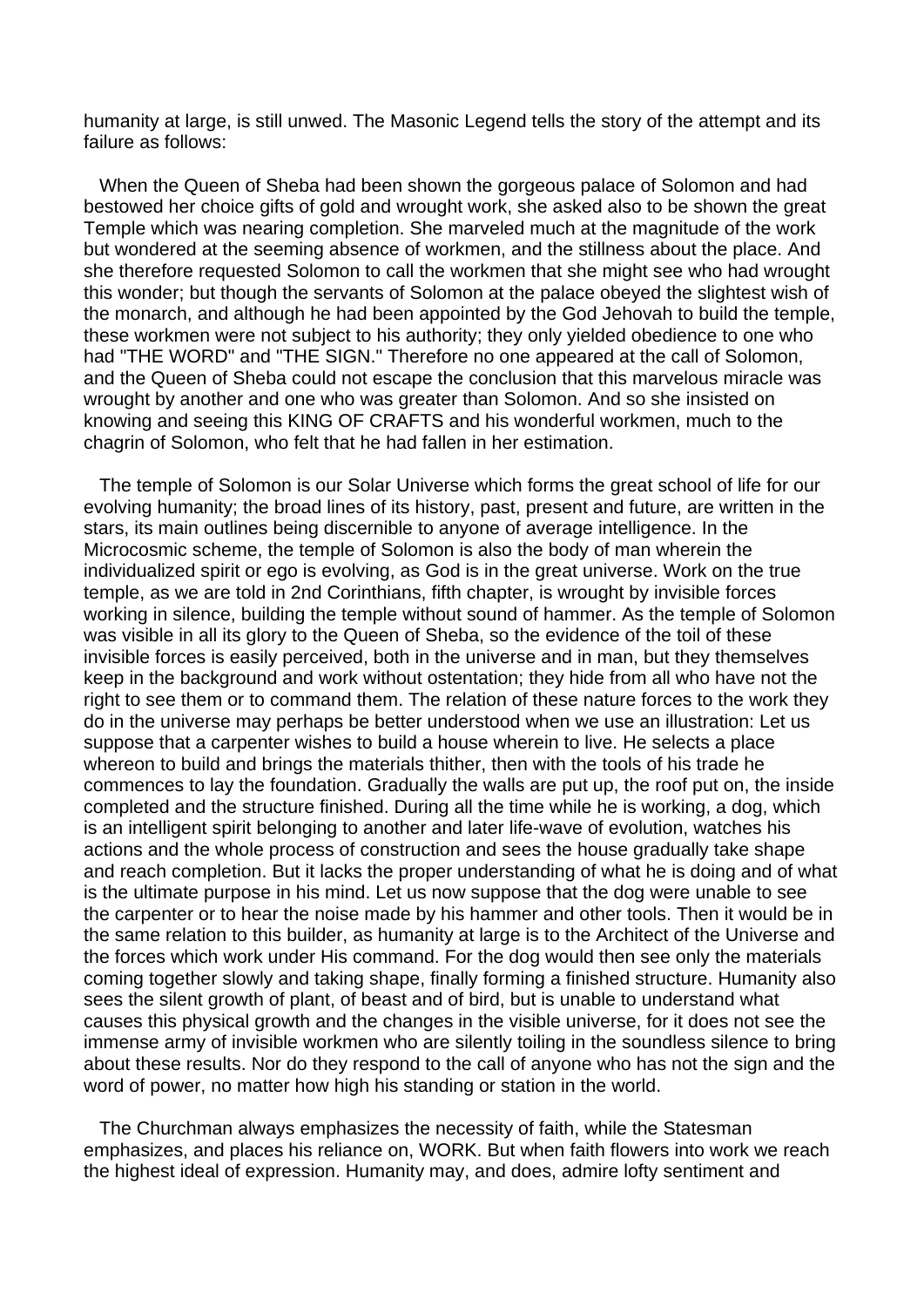brilliant oratory; but when a Lincoln unbinds the shackles of a downtrodden race or when a Luther revolts in behalf of the fettered spirits of humanity and secures religious freedom for them, the outward action of these emancipators reveals a beauty of soul never discernible in those who soar in cloudland, but fear to soil their hands by actual work in the temple of humanity. The latter are not true temple-builders and would be unable to gain inspiration from the sight of that wonderful temple described by Manson in "The Servant in the House." The author calls him "Man-son;" this may mean that he regards him as the Son of Man, but it may also be that he meant Mason, for the Servant in the House was also a temple-builder. It is wonderful what insight the author of the play must have had when he planned the scene where his servant, the workman in love with his work, tells the worldly minded Churchman, who is full of platitudes and as vile as a whited sepulcher, of the temple which he, the workman, built. This conception is a mystic gem and we append it for the reader's meditation:

 "I am afraid you may not consider it an altogether substantial concern. It has to be seen in a certain way, under certain conditions. SOME PEOPLE NEVER SEE IT AT ALL. You must understand this is no dead pile of stones and unmeaning timber; IT IS A LIVING THING.

 "When you enter it you hear a sound--a sound as of some mighty poem chanted. Listen long enough and you will hear that it is made up of the beating of human hearts, of the nameless music of men's souls, that is, if you have ears. If you have eyes you will presently see the church itself, a looming mystery of many shapes and shadows leaping sheer from floor to dome, the WORK OF NO ORDINARY BUILDER.

 "The pillars of it go up like the brawny trunks of heroes; the sweet human flesh of men and women is molded about its bulwarks, strong, impregnable. The faces of little children laugh out from every cornerstone; the terrible spans and arches of it are the joined hands of comrades; and up in the heights and spaces are inscribed the numberless musings of all the dreamers in the world.

 It is yet building, building and built upon. Sometimes the work goes forward in deep darkness, sometimes in blinding light, now beneath the burden of unutterable anguish, now to the tune of great laughter and heroic shoutings like the cry of thunder. Sometimes in the silence of the night time one may hear the tiny hammerings of the comrades at work in the dome--THE COMRADES THAT HAVE GONE ALOFT."

 It is such a temple that the Mystic Mason is building. He endeavors to WORK on the temple of Humanity at large, but since "when the rose adorns itself, it adorns the garden," he aims also to cultivate his own spiritual powers, as foreshadowed in THE MOLTEN SEA.

 Solomon had already sued for the hand of the Queen of Sheba, and had been accepted, so, feeling that the meeting with Hiram Abiff might change her affections, he endeavored to consummate their marriage before granting her wish to meet the Grand Master. But the Queen was obstinate, she sensed the grandeur of the Master Workman whose skill had wrought the marvelous Temple and she felt intuitively drawn towards this man of action, as she had never been moved by the wisdom of Solomon, which only found verbal expression in flowery speeches and high ideals which he was unable to carry into realization. Therefore the reluctance of Solomon to let her meet Hiram Abiff made the Queen all the more anxious and importunate, so that at last Solomon was forced to accede to her request, and he grudgingly sent for the Grand Master. When Hiram Abiff appeared, and Solomon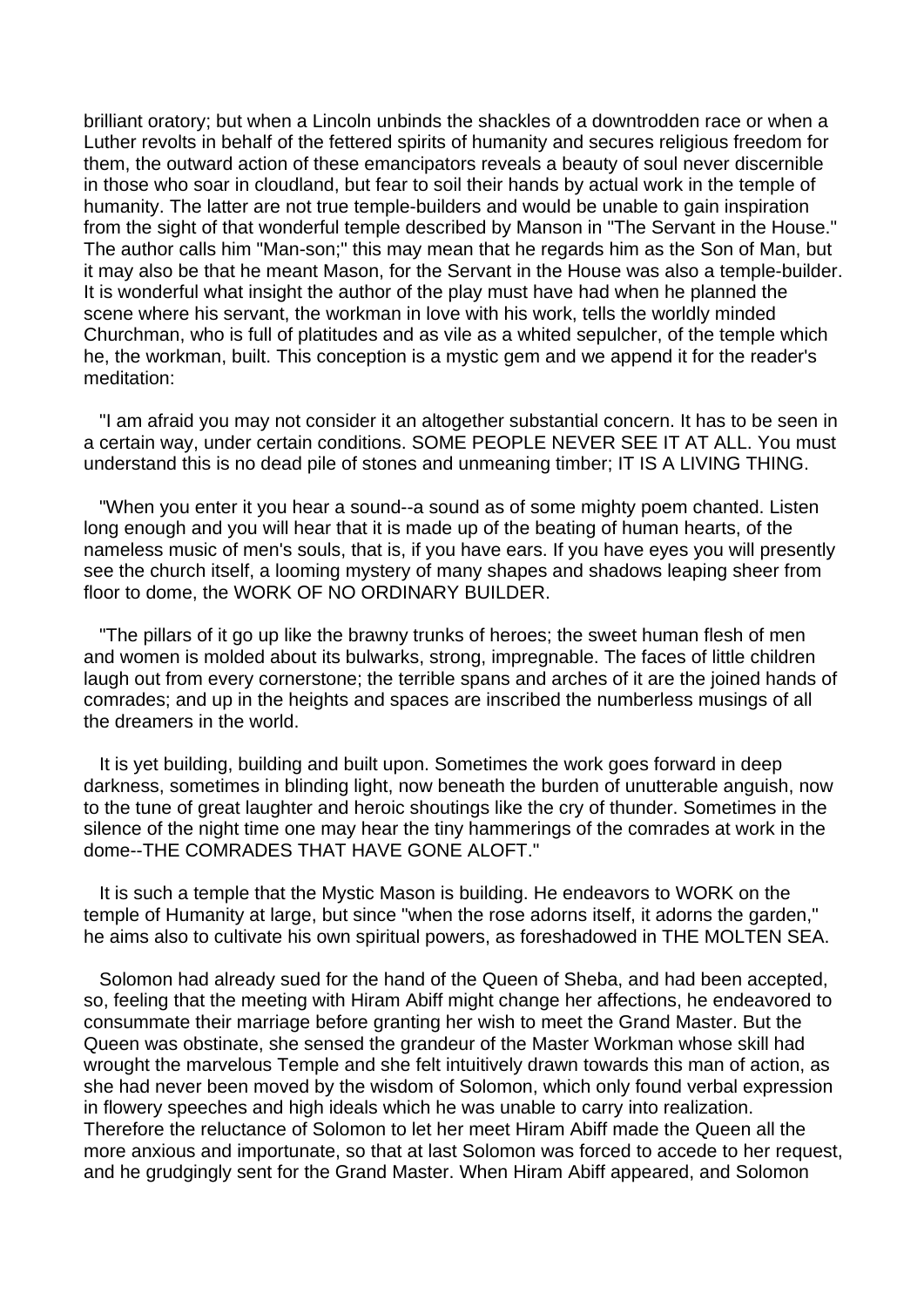saw the love light kindle in the eyes of the Queen of Sheba, jealousy and hatred took root in his heart; he was, however, too wise to betray his feelings. But from that moment the plan of reconciliation and amalgamation of the Sons of Seth and the Sons of Cain which had been mapped out by the divine Hierarchies was doomed to failure, wrecked upon the rocks of jealousy and self-seeking.

 The Queen of Sheba, according to the Masonic Legend, then requested Hiram Abiff to show her the workmen on the Temple. The Grand Master struck a nearby ROCK with his HAMMER so that the fire sparks flew, and at the sign of FIRE coupled with the work of power, the toilers of the Temple flocked around their Master in a great multitude, which no one could count, all ready and anxious to do his bidding. And this spectacle so impressed the Queen of Sheba with the wonderful power of this man that she determined to jilt Solomon and win the heart of Hiram Abiff. In other words, Humanity, when its eyes are opened to the impotence of the Churchmen, the Sons of Seth, who are themselves dependent upon divine favor, and when it sees the power and potency of the rulers of temporal fame is then ready to rush to them, and leave the spiritual for the material. This from the Microcosmic angle of matter.

 From the Cosmic angle or view point we note again that Solomon's Temple is the Solar Universe and Hiram Abiff, the Grand Master, is the Sun which travels around the twelve signs of the Zodiac, enacting there the mystic drama of the Masonic Legend. At the Vernal Equinox the Sun leaves the WATERY SIGN OF PISCES, which is also feminine and docile, for the belligerent, martial, energetic, FIERY SIGN ARIES, the ram or lamb, where it is exalted in power. It fills the universe with a creative fire which is immediately seized upon by the innumerable billions of nature spirits who therewith build the Temple of the coming year in forest and fen. The forces of fecundation applied to the countless seeds slumbering in the ground causes them to germinate and fill the earth with luxuriant vegetation while the group spirit mate the beasts and birds in their charge so that they may bring forth and increase sufficiently to keep the fauna of our planet at normal. According to the Masonic Legend, Hiram Abiff, the Grand Master, used a hammer to call his workmen, and it is significant that the symbol of the sign Aries, where this wonderful creative activity commences, is shaped like a double ram's horn, which also resembles a hammer. It is also worthy of notice that in the ancient Norse Mythology, the Vanir or water deities are said to have been conquered by the Assir, or fire gods. The hammer wherewith the Norse God Thor struck fire from the sky finds its counterpart in the thunderbolt of Jove; like Hiram, the Assir belong to the Hierarchy of Fire, the Lucifer Spirits, THE SONS OF CAIN, striving for positive Mastership through individual effort, and therefore upholding the MALE ideal, which is diametrically opposite to that of the hierarchy which works in the plastic element Water. In the present day Temples of the latter Order, magic water stands at the door, and all who enter are required to apply this lethal liquid to the point in the forehead where the Spirit resides; their reason is drowned in dictums and dogmas, and the FEMALE ideal is worshipped in the Virgin Mary. Faith is the prime factor in their salvation, the attitude of unquestioning childlike obedience being cultivated.

 It is different in the Temple of the other Order; when the candidate enters there, "poor," "naked" and "blind," he is asked at once what he is seeking, and when he answers "LIGHT," it is the duty of the Master to give what he asks and make him a PHREE MESSEN--a Child of Light. It is his duty also to teach him to work, and A MALE IDEAL, HIRAM ABIFF, the Master Workman, is presented for emulation. He is taught to be always ready to give a reason for his faith. As he qualifies in the work, he rises step by step, and at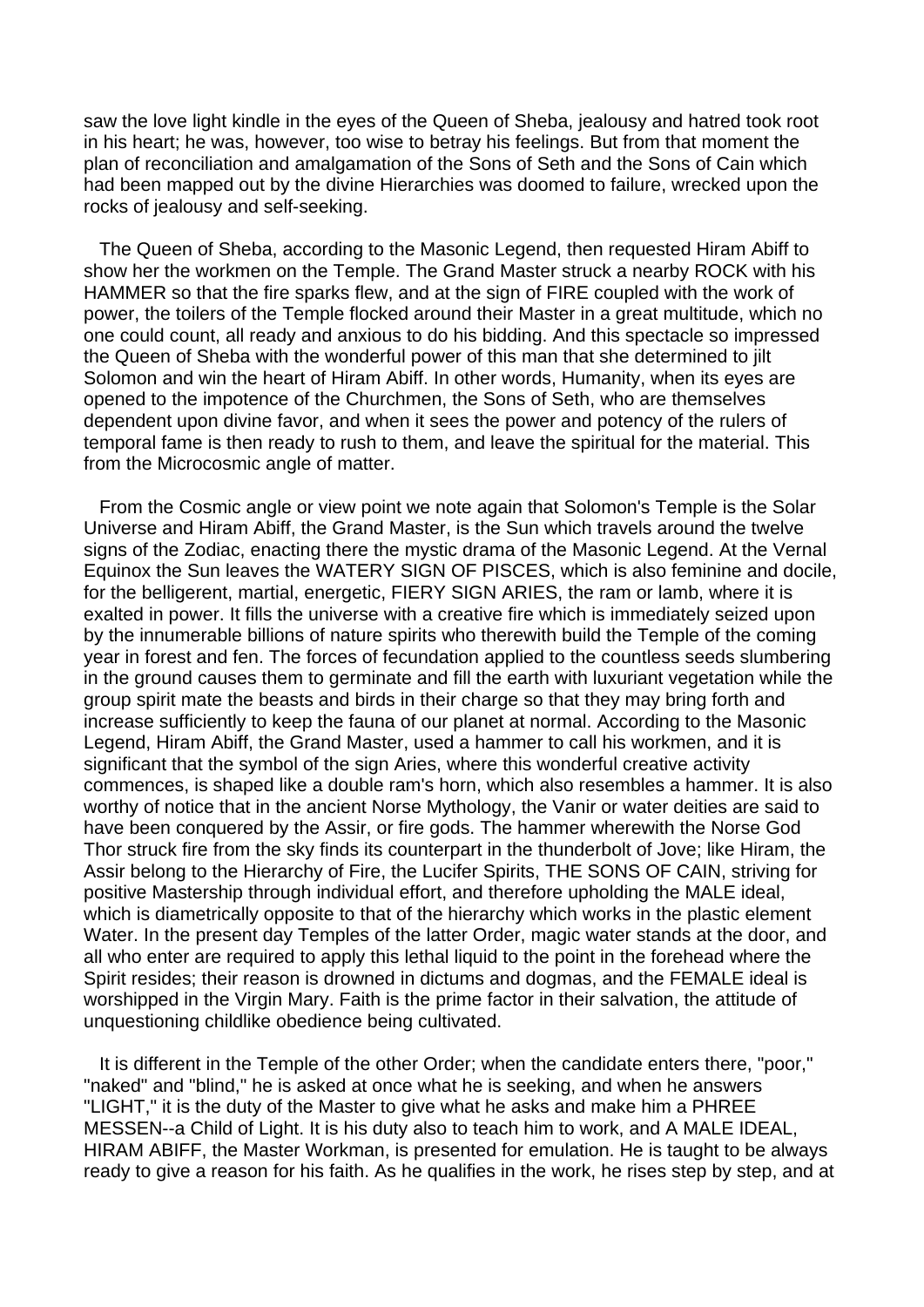each degree more light is given. There are 3x3 degrees in the lesser Mysteries; when the candidate has passed the 9th Arch, he is in the Holy of Holies, which forms the gate to greater fields beyond the scope of Masonry. For further elucidation of that subject the student is referred to the chapters on Initiation, Volcanic Eruption and the number 9 in the Rosicrucian Cosmo-Conception.

 Advancement and promotion in Mystic Masonry is not dependent on favor; it cannot be given till it has been earned and the candidate has stored in himself the power to rise, any more than a pistol can be fired till it has been loaded. INITIATION IS MERELY LIKE PULLING THE TRIGGER, and consists in showing the candidate how to use the power latent within himself.

 There were some among the workmen on the Temple who thought they ought to be promoted to a higher degree, but who had not the power within; therefore Hiram Abiff could not initiate them, and as they were unable to see that the lack was in themselves, they felt provoked at Hiram, as over-ambitious candidates of today feel slighted and stamp a spiritual teacher a fraud who is unable to give them immediate illumination and induction into the invisible, while they are still eating of the "flesh-pots of Egypt," and unwilling to sacrifice themselves upon the altar of self-denial. The dissatisfied among Hiram's men entered into a conspiracy to spoil his great Masterpiece, the Molten Sea.

# **PART IV**

### **CASTING THE MOLTEN SEA**

 As the spiritual gifts of the SONS OF SETH flowered in Solomon, the wisest of men, and enabled him to conceive and design a marvelous temple, according to the plan of his creator, Jehovah, so Hiram, the clever craftsman, embodied within himself the consummate skill of a long line of ancestral artificers. He possessed the concentrated quintessence of the material knowledge gained by the SONS OF CAIN, while they wrought from the wilderness of the world a concrete civilization; and in the execution of the wonderful Temple of Solomon this superlative skill found full fruition.

 Thus this glorious edifice was the chef d'oeurve of both lines, an embodiment of the sublime spirituality of the CHURCHMEN, the SONS OF SETH, combined with the superlative skill of THE CRAFTSMEN, THE SONS OF CAIN. So far, the honors were even, the achievement equal. Solomon was contented; he had carried out the design transmitted to him, he had a place of worship worthy of the Lord he revered; but the soul of Hiram was not satisfied. Armed with the art of ages, he had constructed an incomparable masterpiece in architecture. BUT THE DESIGN HAD NOT BEEN HIS OWN; he had been merely the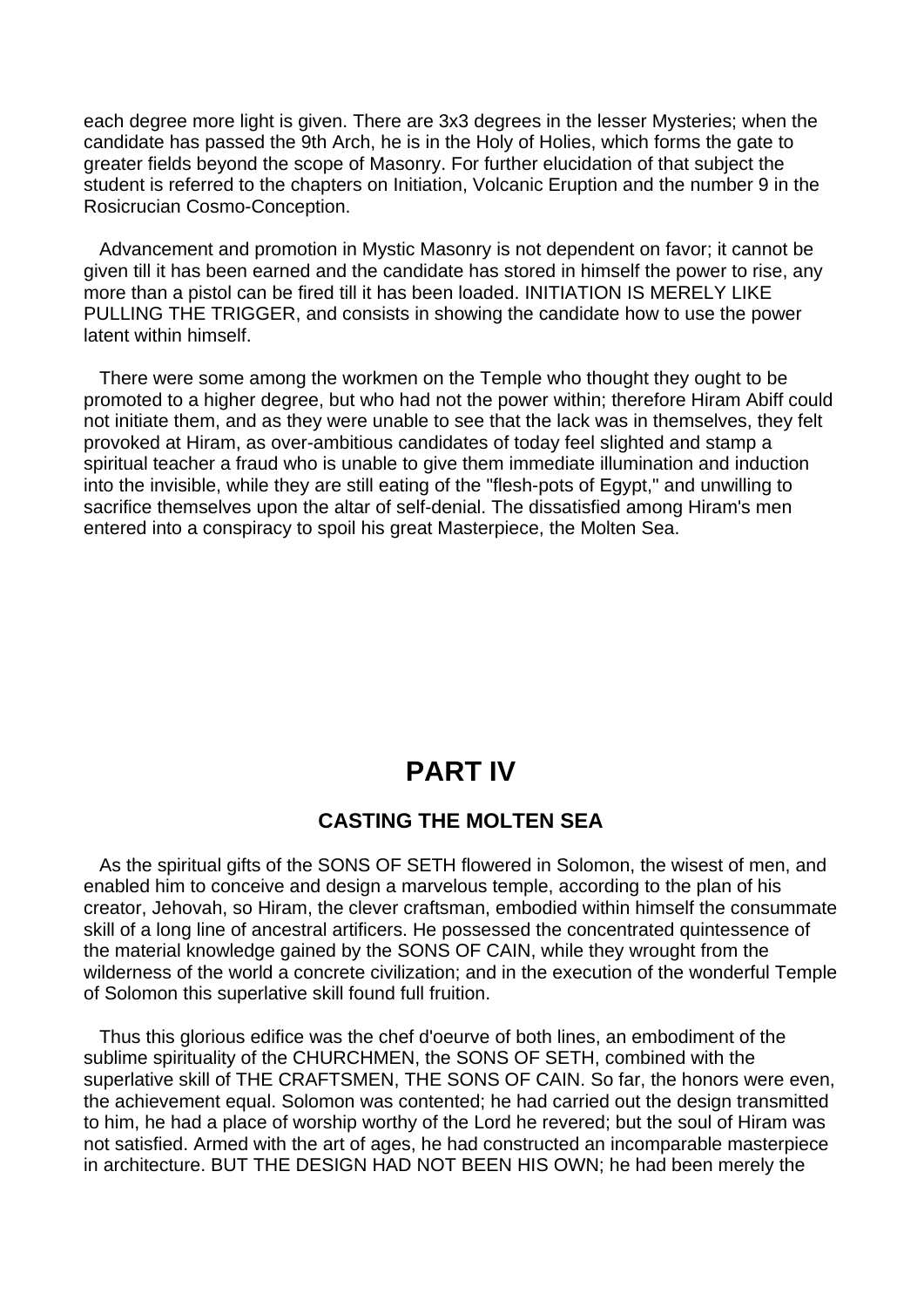tool of an unseen architect, Jehovah, working through an intermediary Solomon. This rankled in his heart, for it was as necessary for him to originate as to breathe.

 In that ancient age when Cain and Abel first found themselves upon earth, Abel contentedly cared for the flocks CREATED like himself and his parents, Adam and Eve, by Jehovah; but in Cain, semi-divine progeny of the Lucifer Spirit, Samael, and Eve, the creature of Jehovah, divine incentive to ORIGINAL EFFORT burned; he tilled the field and made two blades of grass grow where one grew before; the creative instinct must have expression.

 Hiram, being the focus of and having inherited all the CRAFTS OF CAIN, was also invested with the Spirit of Samael intensified in commensurate ratio; therefore he was consumed by an overpowering urge to add something to the Temple that would eclipse the rest of the structure in beauty and importance. Out of the travail of his spirit was born the conception of THE MOLTEN SEA, and this great ideal he proceeded to carry into execution, though heaven and earth held their breath in awe at the audacity of his purpose.

 The Bible gives very little information about the molten sea. In Second Chronicles, the fourth chapter, we learn that Hiram made such a vessel, that it was of considerable size, that it stood upon 12 oxen arranged so that their heads were at the periphery of this circular basin and their hind parts were towards its center. It was intended solely for use by the priests. Much is said of a nature to bewilder the reader, but the above salient points prove the signal importance of this instrument, as we shall see when we study and compare the Masonic account with this veiled word of the Bible. The Masonic story runs as follows:

 When Hiram had about completed the Temple, he commenced to cast the various vessels required in the service according to designs made by Solomon as agent of Jehovah. Chief among these was the great laver, intended to hold the bath of purification, through which all priests must pass to enter the service of the Lord. This, and all the lesser vessels were successfully cast by Hiram, as recorded in the Bible. But there is an important distinction between the vessel and the molten sea which it was designed by Hiram to contain, and until that had been successfully poured, the vessel was without virtue, so far as purifying properties were concerned; until then it could no more cleanse the sin-stained soul than could a dry basin be utilized to cleanse the body. Nor could Solomon speak the Word, the formula for this wonderful work. None but Hiram knew it. This work was to be his Masterpiece, and IF HE SUCCEEDED, HIS ART WOULD HAVE LIFTED HIM ABOVE THE HUMAN, and made him divine like the Elohim Jehovah. In the garden of Eden, his divine progenitor Samael, had assured his mother, Eve; that she might become "as the Elohim," if she ate of the tree of knowledge. For ages his ancestors had wrought in the world; through the accumulated skill of the Sons of Cain, an edifice had been reared, wherein Jehovah hid himself "behind the veil" and communed only with his chosen priests, the Sons of Seth. THE SONS OF CAIN WERE THRUST OUT OF THE TEMPLE WHICH THEY HAD BUILT, as their father, Cain, had been driven from the garden which he had tilled. This Hiram felt to be an outrage and an injustice; so he applied himself to prepare the means whereby the Sons of Cain might "rend the veil" and open the way to God for "whosoever will."

 To this end he sent messengers over the world to collect all the metals with which the Sons of Cain had ever wrought. With his hammer he pulverized them and placed them in a fiery furnace to extract by alchemistry, from each particle, the quintessence of knowledge derived in the experience of working with it. Thus the combined quintessence of these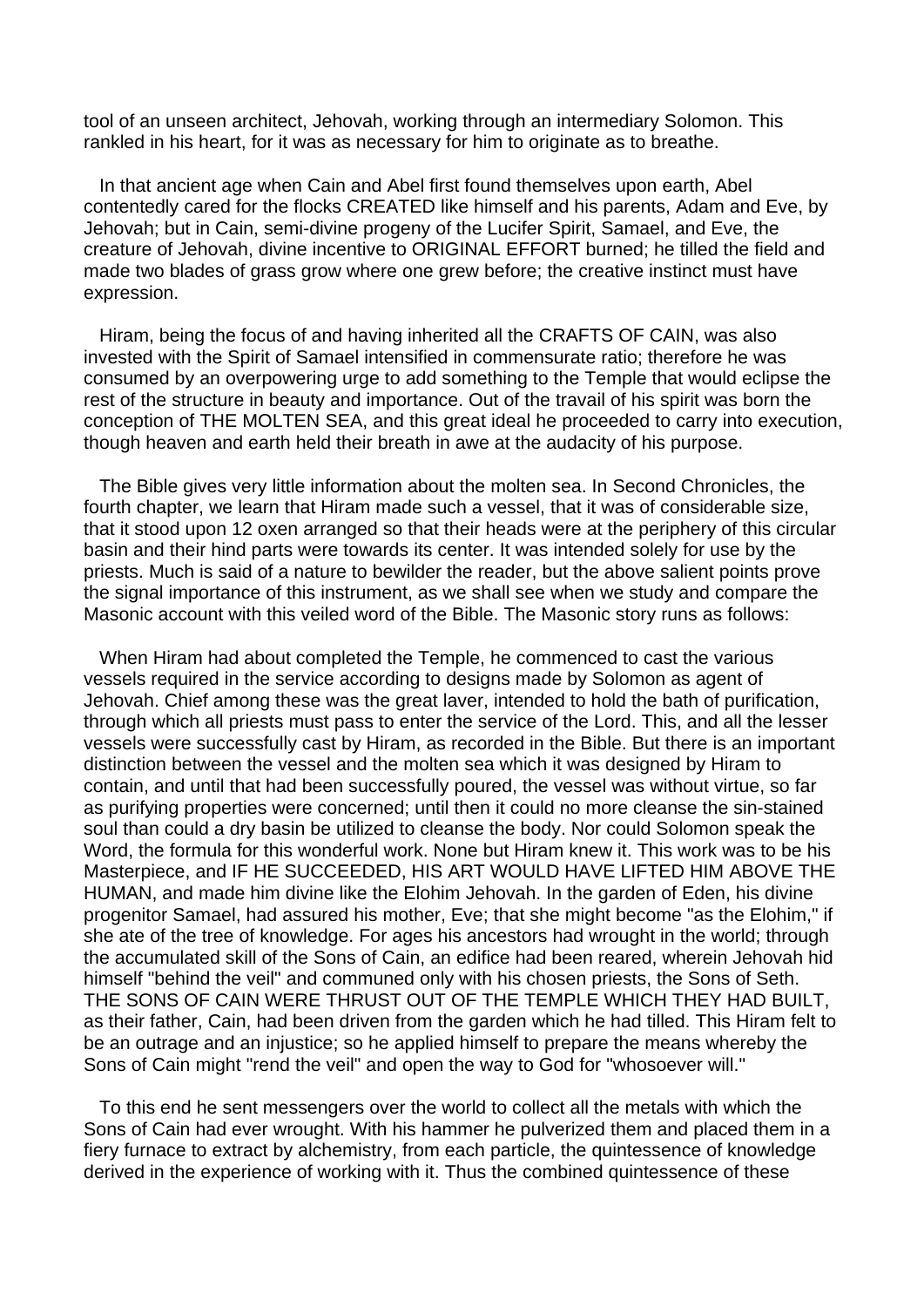various BASE METALS would form a SPIRITUAL SUBLIMATE OF KNOWLEDGE incomparable in potency, valuable beyond all earthly things. Being of ultimate purity it would contain no color, but resemble a "sea of glass." Whoever should lave in it would find himself endowed with perpetual youth. No philosopher could compare with him in wisdom; this "white stone" knowledge would even enable him to lift the veil of invisibility and meet the superhuman Hierarchs, who work in the world with a potency undreamt of by the masses.

 Masonic traditions tell us that Hiram's preparations were so perfect that success would have been assured, had not treachery triumphed. But the incompetent craftsmen whom Hiram had been unable to initiate into the higher degrees, conspired to pour WATER into the vessel cast to receive the Molten Sea; for they knew that the Son of Fire was unskilled in the manipulation of the watery element, and could not combine it with his wonderful alloy. Thus, by frustrating Hiram's cherished plan and spoiling his Masterpiece, they aimed to revenge themselves upon the Master. Solomon had been privately informed of the nefarious plot, but jealousy on account of the Queen of Sheba bound his tongue and stayed his arm, for he hoped that when the ambitious plan of Hiram failed, the affections of the queen would turn from his humiliated rival to himself. He therefore closed eyes and ears to plot and plotters.

 When Hiram confidently PULLED THE PLUGS, the liquid fire rushed out, was met by the water, and there was a roar that seemed to shake heaven and earth, while the elements boiled and battled. All but Hiram hid their faces at the awful havoc; then from the center of the raging fire he heard the call of Tubal Cain, bidding him jump into the Molten Sea. Full of faith in his ancestor, who had gone before him upon the path of fire, Hiram obeyed and plunged fearlessly into the flames. Sinking through the disintegrated bottom of the vessel, he was conducted successfully through NINE-ARCH-LIKE layers of the earth to the Center, where he found himself in the presence of Cain, the founder of his family, who gave him instructions relative to blending Water and Fire, and who furnished him with a NEW HAMMER AND A NEW WORD, which would enable him to produce these results. Cain looked into the future and uttered a prophecy which has been partially fulfilled; what remains is in process of realization day by day, and as surely as time goes on all will come to pass.

 "You, Hiram," said Cain, "are destined to die with hopes unfulfilled, but many sons will be born to the widow and keep your memory green through the ages, and at length one will come who is greater than you. You shall not wake till the Lion of Judah raises you with the powerful grip of His paw. This day you have received your BAPTISM OF FIRE, but He shall BAPTIZE YOU WITH WATER AND WITH SPIRIT; you, and every son of the widow, who will come to Him. Greater than Solomon, he will build a new city and a Temple wherein the nations may worship. The Sons of Cain and the Sons of Seth shall there meet in Peace, at the sea of glass. And as Melchisedec, King of Salem (Salem means Peace,) and Priest of God, ministered to Abraham, the father of nations, when mankind was yet in its infancy, so shall this new Light combine in Himself the dual office of King and Priest after the order of Melchisedec. He shall judge the nations with THE LAW OF LOVE and to him that overcometh will be given a White Stone with a name that will serve as passport to the temple. There he may meet the king FACE TO FACE.

 Hiram was again conducted to the surface of the earth and as he walked from the scene of his shattered ambition, the conspirators set upon and fatally wounded him; but before he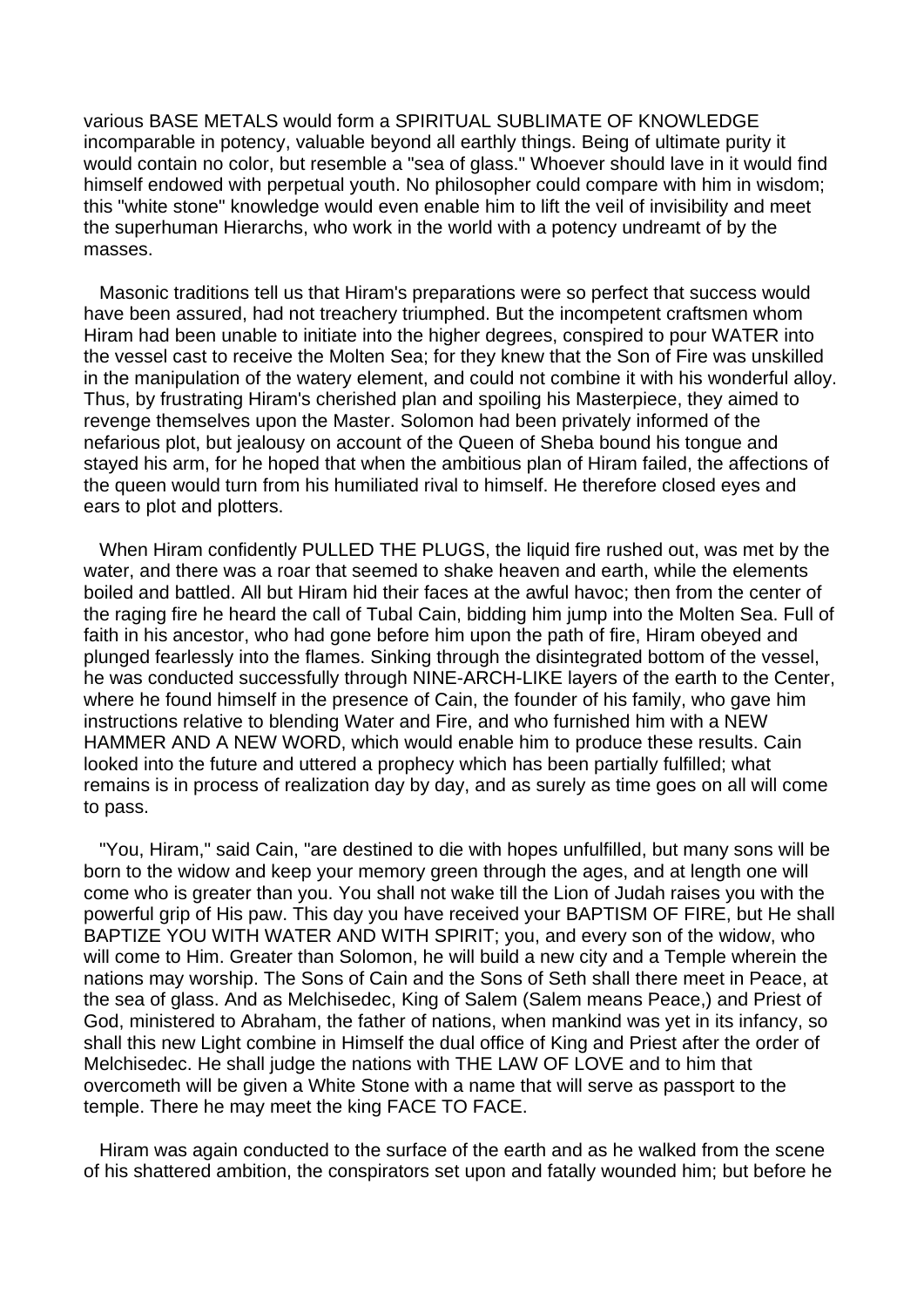expired, he hid the hammer and disc upon which he had inscribed the Word. This was never found until ages later when Hiram, "the widow's Son," was reborn as Lazarus and became the friend and pupil of the Lion of Judah, who raised him from death through initiation. When the hammer was found it had the shape of a CROSS, and the disc had become a ROSE. Therefore Hiram took his place among the immortals under the new and symbolical name

### **Christian Rosenkreuz.**

 He founded the Order of Temple-Builders which bears his name; in that Order aspiring souls are still instructed how to fuse the base metals and make the White Stone.

The symbology of the foregoing will be explained in the following chapters.

# **PART V**

### **THE MYSTERY OF MELCHISEDEC**

 Among all the characters mentioned in the Bible none is more mysterious than Melchisedec; said to be without father, mother, or earthly kin, and holding the dual office of king and priest. Paul in his epistle to the Hebrews gives us most information showing the connection between Christ and Melchisedec, both of them Kings and High Priests, but of different dispensations.

 "God who at sundry times and in diverse manners spake in times past unto the fathers by the Prophets has in these last days spoken unto us by His Son whom He has appointed heir of all things, by whom also He made the worlds. \* \* \* No man taketh this honor unto himself but he that is called of God, as was Aaron. So also Christ glorified not Himself to be made a High Priest, but He that said unto Him 'Thou art my Son, today have I begotten Thee.' As He saith also in another place, Thou art a Priest for The Age after the order of Melchisedec, who in the days of his flesh when he had offered up prayers and supplications with strong crying and tears unto Him that was able to save him from death and was heard in that He feared though He were a son, yet learned He obedience by the things He suffered; and being made perfect, He became author of eternal salvation unto all that obey Him; called of God a High Priest after the order of Melchisedec, of whom we have many things to say and hard to be uttered. \* \* \* For this Melchisedec, king of Salem, priest of the Most High God, who met Abraham returning from the slaughter of kings and blessed him; to whom also Abraham gave a tenth part of all, first being by interpretation king of righteousness and after that also king of Salem, which is king of peace; without father, without mother, without ancestors, having neither beginning of days nor end of life but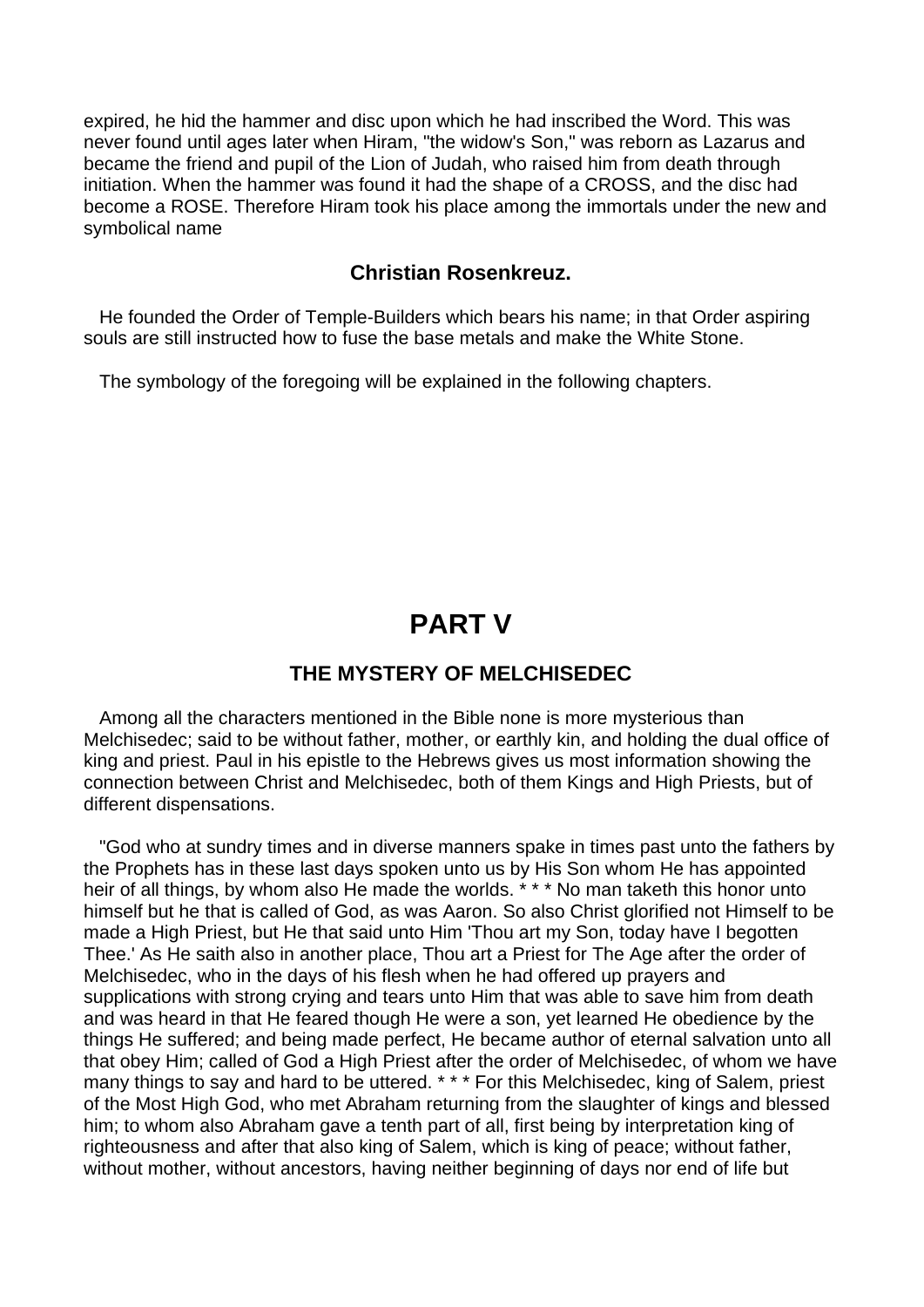made like unto the Son of God, abideth a priest continually. \* \* \* And here men that die (the Levites) receive tithes, but there he receiveth them of whom it is witnessed the He liveth. \* \* \* If, therefore, perfection were by the law and its priesthood what further need was there that another priest should rise after the order of Melchisedec and not be called after the order of Aaron? \* \* \* For it is evident that our Lord sprang out of Judah of which tribe Moses spake nothing concerning the priesthood. And it is yet far more evident for that after the similitude of Melchisedec there ariseth another priest who is made not after the law of carnal commandments but after the power of an endless life, for he testifies 'Thou are a priest for The Age, after the order of Melchisedec.' \* \* \* By so much was Jesus made the surety of a better testament; \* \* \* because He continueth ever and has an Age lasting priesthood; \* \* \* for the law maketh men High Priests who have infirmities, but the Word of God which was since the law, maketh the Son who is consecrated for evermore. Now of the things which we have spoken this is the sum; we have such a high Priest who is yet on the right hand of the throne of the Majesty in the Heavens, a minister of the sanctuary and of the true tabernacle, which the Lord made and not man. \* \* \* Almost all things in the heavens should be purified with these, but the heavenly things themselves were better sacrifices than these, for Christ is not entered into the holy place made with hands which are the figures of the true, but into Heaven itself, now to appear in the presence of God for us; \* \* \* and now has He obtained a more excellent ministry by how much also He is mediator of a better covenant which was established upon better promises; for if the first covenant had been perfect then there should be no place for a second. But finding fault with the old He saith 'Behold the days come when I will make a new covenant with the house of Israel and with the house of Judah, not according to the covenant that I made with their fathers in the day when I took them by the hand and led them out of the land of Egypt, because they continued not in my covenant, and I regarded them not, 'saith the Lord. \* \* For this is the covenant that I will make to the House of Israel after those days, saith the Lord. 'I WILL PUT MY LAWS INTO THEIR MINDS AND WRITE THEM IN THEIR HEARTS, and I will be to them a God and they shall be to me a people and THEY SHALL NOT TEACH EVERY MAN HIS NEIGHBOR and every man his brother saying, Know the Lord, for ALL SHALL KNOW ME FROM THE LEAST TO THE GREATEST.'"

 The foregoing quotations from Paul's Epistle to the Hebrews are not found there consecutively as here arranged. It is necessary to intelligently piece the Bible narrative together so that we may obtain an outline of the future development which has been sketched out by the divine Hierarchs to constitute our evolution. Comprehension of this plan is essential to the correct understanding of the Cosmic relationship of Freemasonry and Catholicism; it is also necessary to fully appreciate the purpose of the Molten Sea and to learn how to intelligently make this wonderful alloy. As Paul says, these things are hard to say, but we shall make an attempt to present the mysteries of Melchisedec and the Molten Sea in plain language so that we may aid in the expressed purpose of the Bible to enlighten all men, that all shall know from the least to the greatest what is the purpose of evolution, and thus give them a chance to align themselves with the trend of Cosmic events.

 To understand the mystery of Melchisedec we must revert to the earlier epochs of man's stay upon the earth during the age called the Hyperborean Epoch. The earth was then in an extremely heated condition. Man in the making was then double sexed, male-female, like so many of our present plants, and he also resembled the plants in being inert and lacking in desire and aspirations. At that time man was the tractable ward of the Divine Hierarchs who guided him physically, these being darkly referred to in the Bible as "Kings of Edom." Later, during the Lemurian Epoch, when the body of man had crystallized and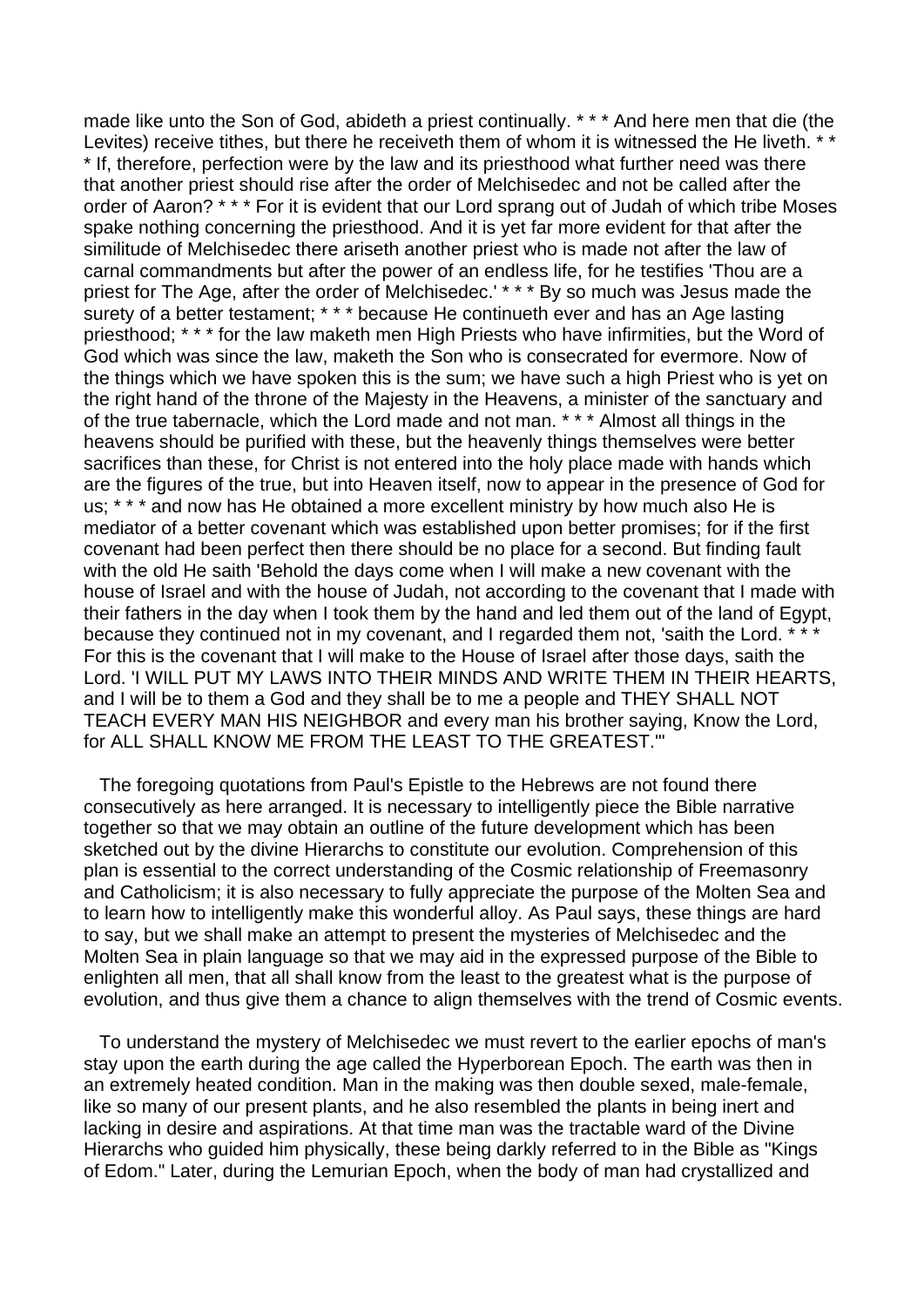condensed somewhat more, mankind was divided into sexes physically. But as the consciousness of man was still focused in the spiritual world they were unconscious of the physical act of generation, as we are now of digestion; neither did they know birth or death and were in fact totally unaware of the possession of a physical vehicle until in time they sensed it during the generative process; it was then said that "Adam KNEW Eve." At that time Lucifer Spirits, fallen Angels and inhabitants of the warlike planet Mars, taught them how to eat of the TREE OF KNOWLEDGE, which is the symbolical name for the generative act. Thus by degrees their eyes were opened and they became aware of the physical world, but lost touch with the spiritual and the Guardian Angels who had previously been their benevolent guides. Only a few of the most spiritual among them retained their higher vision and communion with the Divine Hierarchs. These were then known as prophets, who acted as messengers between the invisible divine leaders and their respective peoples. But in time mankind desired to select its own leaders and demanded visible kings; at least we know that the Israelites repudiated the divine ruler ship and demanded a king, and thus Saul was appointed. Then the dual office of Ruler and Priest, including temporal and spiritual leadership, was also divided, for no man sufficiently versed in worldly matters to fill the office of king efficiently, had been found holy enough to also undertake the spiritual leadership of his brethren, and vice versa. A true priest, able to lead his flock spiritually, cannot also beneficently dominate their physical fortunes as ruler of a temporal domain. For as STATECRAFT, in its highest phase, aims to rule the masses with an eye single to their physical welfare, and PRIESTCRAFT, benevolently exercised, seeks to guide them solely for the soul's progress, so conflict must of necessity follow this separation, even though both the spiritual and temporal rulers be actuated by the highest and most unselfish motives. Melchisedec was the symbolical name of the divine Hierarchs who filled the dual office of king and priest; in the guidance of their double-sexed charges and while they reigned there was peace on earth, but as soon as the offices of king and priest were divorced and the sexes divided, it is not surprising for the reasons given above that the peaceful reign of Melchisedec has been followed by an age of war and strife, such strife as has been experienced during the present dispensation. Formerly the unifying factors of a dual office in the ruler and the double sex of his people precluded the clashing of interests which now obtains, and which will continue until another divine ruler shall present himself to embody within in his own person the qualifications of the dual office of king and priest after the order of Melchisedec, and until sex generation be abolished. In this connection it is significant that the Bible narrative begins in the Garden of Eden, where mankind were male-female and innocent; then in the next chapter we are told of the division of sexes, the transgression of the command not to eat of the Tree of Knowledge, and the infliction of the penalty--painful parturition and swift death. From then on the Old Testament tells of war, struggle and strife and in the last chapter makes the prophecy that there shall a Sun of righteousness arise with healing in his wings. Then the New Testament opens with an account of the birth of Christ, who proclaimed a kingdom of heaven which is to be established. He is later called King and Priest after the order of Melchisedec, uniting within himself THE DUAL OFFICE. It is also said that in heaven there will be neither marrying nor giving in marriage, for the SOMA PSUCHICON, or soul-body, which Paul tells us is the vehicle we shall use in the kingdom of heaven (First Corinthians, fifteenth chapter), is not liable to death and decay. Thus there will be no death, and birth of bodies like those generated in wedlock would be superfluous, for Paul tells us that flesh and blood cannot inherit the kingdom of God. Hence marriage will be unnecessary, the clashing of interests due to the lust of sex and the love of power will then disappear and the love of souls will be hallowed by the spirit of peace.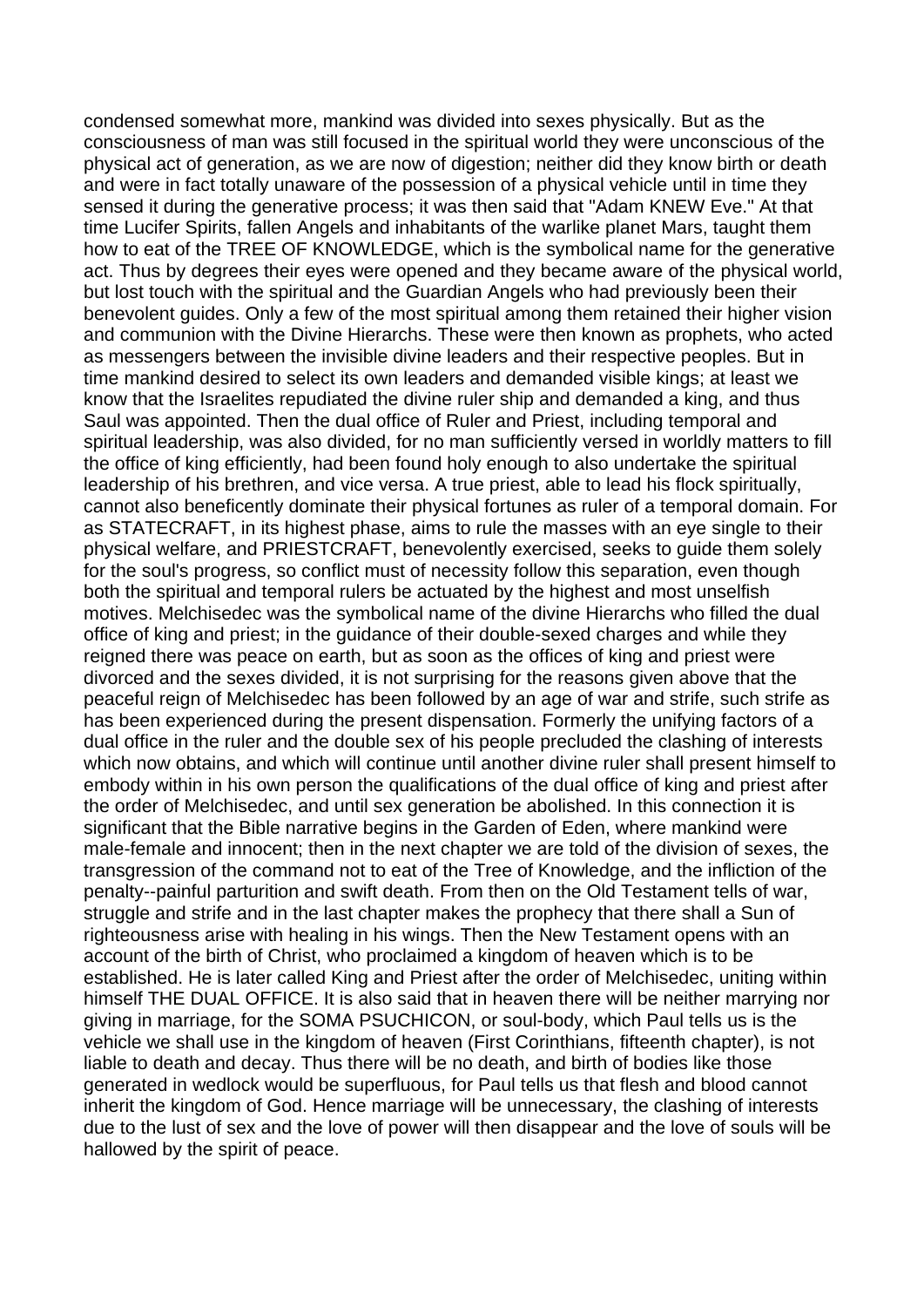Thus it is plain that the Sons of Cain with their followers, the CRAFTSMEN, and the Sons of Seth with their retinue, the CHURCHMEN, must finally merge and be unified in the Kingdom of Christ. We have already seen how Hiram Abiff, the Widow's Son, left his father, the Lucifer Spirit Samael, after the BAPTISM OF FIRE in the Molten Sea, and how he received the mission to prepare the way for the kingdom among the Sons of Cain, his brethren, by developing their arts and crafts as temple builders--Masons-- and teaching them the preparation of the Philosopher's Stone or Molten Sea. Thus also the physically negative Sons of Seth must learn to leave their father, Jehovah, and naturally the first to take the step must be a great soul.

 As the superlative skill of the Sons of Cain was focused in Hiram Abiff at the time of his baptism of fire, so the sublime spirituality of the Sons of Seth was centered in Jesus at the time of His BAPTISM IN THE WATERS of Jordan. When He arose from this water He was in the same position as Hiram emerging from the fire; each had left his father respectively, Jehovah and Samael, and each was ready to serve the Christ. Therefore the Christ Spirit was seen at the Baptism to descend upon Jesus' body, which was inhabited and used by Christ during His ministry. Jesus himself, the spirit, left that body and was given a mission to serve the churches while his body was being used for direct teaching by the Christ, and his blood was being prepared as an OPEN SESAME to the Kingdom of God, a Panacea to be used by His brethren, the Sons of Seth, in the same manner that the Molten Sea serves the Sons of Cain.

 In the Epistle of the Hebrews where Paul gives us a few hints concerning the Mystery of Melchisedec in the character of High Priest, he emphasized the absolute necessity of blood as an adjunct to the Temple Service; he show how the High Priest was required to offer blood for his own sins before he was qualified to give sacrifice also for sins of the people, and that this double sacrifice must be performed year after year. He points to the sacrifice upon Golgotha as having been made ONCE AND FOR ALL, providing a way of atonement through the blood of Jesus. During the regime of Jehovah, the blood of humanity had become impregnated with egotism, which is the separative factor in this age. From this sin it must be cleansed before mankind can be united and enter the Kingdom of Christ. This was a gigantic task, for humanity had become so impregnated with selfishness that scarcely anyone would do another a favor. Hence the post-mortem panorama, of life at the time of Christ contained nothing that would give a life in the First Heaven or make for spiritual progress. Almost all the post-mortem existence of the people was spent in the purgatorial expiration of their wrong-doings, and even their Second Heaven life, where man learns to do creative work was almost barren. Then Solomon, the King, was again called into the arena of life to perform a mission for the benefit and welfare of his brethren, the Sons of Seth; he was peculiarly fitted for this work because at heart he was unselfish as shown by the request which he made at the time when Jehovah appeared to him in a dream and asked what he would have as a gift when he ascended the throne. Solomon then said unto God "Thou hast shown great mercy unto David my father and hath made me to reign in his stead now; now, O Lord, let thy promise unto David my father be established, for Thou hast made me king over a people like the dust of the earth in multitude. GIVE ME NOW WISDOM AND KNOWLEDGE, that I may go out and come in before this people, for who can judge Thy people that is so great?" And God said to Solomon: "Because this was in thine heart and thou hast not asked riches, wealth or honor, nor the life of thine enemies, neither hast ye asked long life, but hast asked wisdom and knowledge for thyself that thou mayest judge my people over whom I have made thee king, wisdom and knowledge is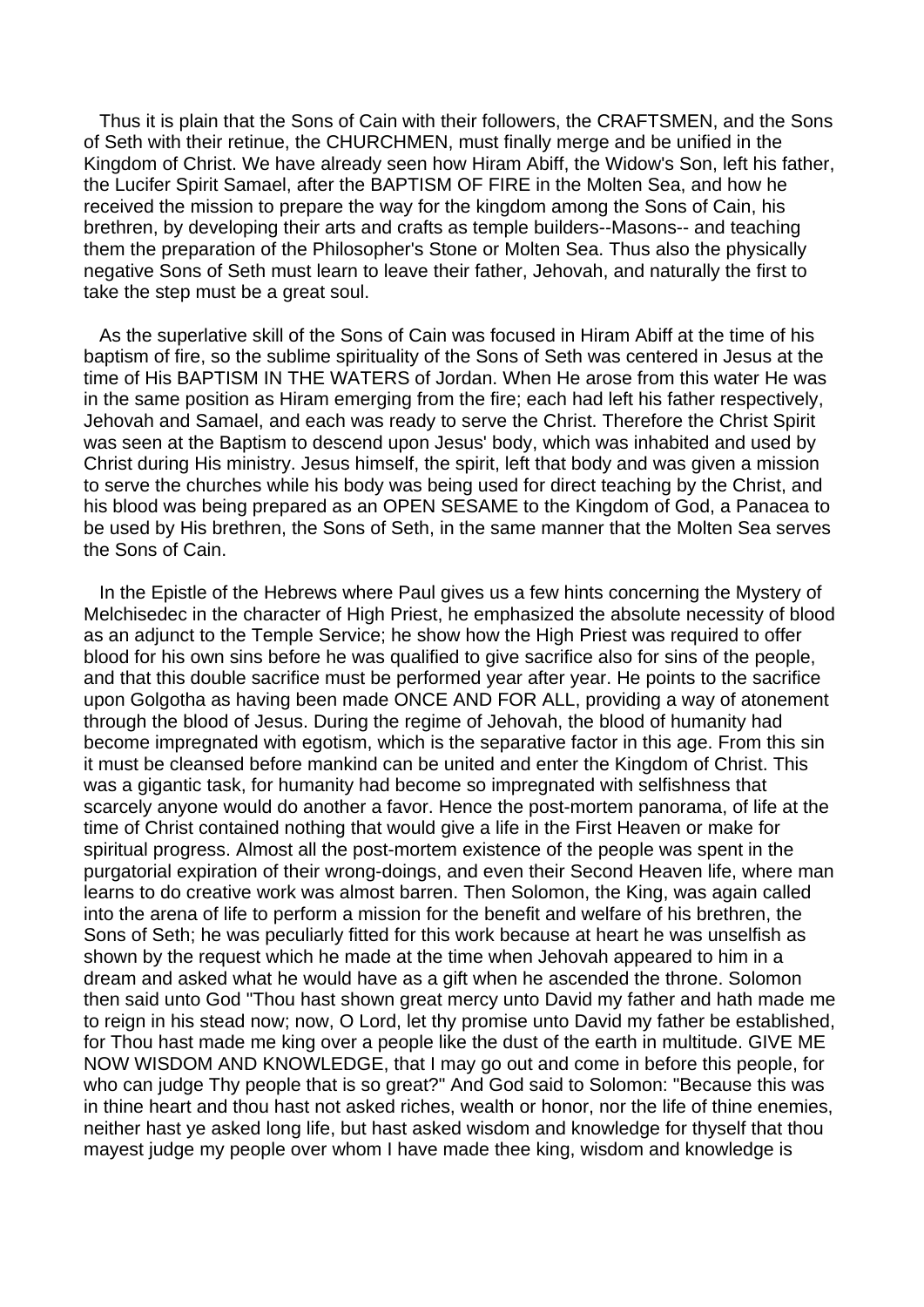granted unto thee, and I will give thee riches and wealth and honor such as none of the kings have had that have been before thee, neither shall there any after thee have the like."

 It was this characteristic of unselfishness developed in former lives that fitted the spirit of Solomon which inhabited the body of Jesus for the high mission it was destined to fulfill; to serve as a vehicle for the unifying unselfish Christ Spirit, for the purpose of bringing to an end the division between the Sons of Seth and the Sons of Cain and uniting them in the Brotherhood forming the kingdom of heaven.

 When Faust made the pact with Mephistopheles, as recorded in the ancient soul-myth of that name, he was about to sign it in ink but Mephisto says: "No, sign it in blood." For this request Faust asks the reason and Mephistopheles says knowingly and cunningly "BLOOD IS A MOST PECULIAR ESSENCE!" It is said in the Bible that the blood of bulls and calves will not take away sins and that is reasonable, but how then about the blood of Jesus, which is extolled as a panacea? To understand this great mystery of Golgotha it is necessary to study the composition and the function of the flood from the occult point of view.

 When blood is placed under a microscope, it appears as a number of minute globules or discs, but when seen by the trained clairvoyant as it courses through the living body blood is found to be a gas, a spiritual essence. The heat is caused by the Ego which is within that blood, for as the Bible says, the LIFE is in the blood. Mephisto was right when he said that it is a most peculiar essence, for it contains the Ego, and whoever wants to obtain a power over the Ego must have his blood.

The human Ego is more powerful than the group spirit of the animal, as we can see when we apply the scientific test known as haemolysis. Strange blood of a higher animal will kill, if inoculated into the veins of a lower species; if we take human blood and inject it into an animal, the animal will be unable to endure the high vibration that is in the blood of the human being and it will die. On the other hand a human being may be inoculated with the blood of a lower animal without injury. In ancient times it was strictly forbidden anyone belonging to one tribe to marry into another tribe because it was known then by the leaders of humanity that the strange blood would kill something; it always does. We read that Adam and Methuselah lived so many centuries; at that time it was the custom to marry in the family, marry as closely as possible, so that the tie of blood might be as strong as it could be made. Then the blood that coursed through the veins of the people in that family contained the pictures of all that had happened to the different ancestor; these were stored in the mind which is now subconscious. Then they were consciously and constantly before the inner vision of all people, and each family was united by this common blood wherein the pictures of their ancestors lived. The sons saw the life of their fathers, and thus the fathers lived in the sons; and since the consciousness of Adam and Methuselah and the other Patriarchs lived for centuries in their descendants, they were said to live personally.

 It was then as great a crime to marry OUTSIDE the family as it now is to marry within. Even among the early Norsemen, we learn that if anyone wanted to marry within a strange family, he was first obliged to mix blood; it must first be tested to see whether his blood would mix with that of the family into which he desired to marry. And thus haemolysis was known to many in some of its phases at least. If the blood did not mix, it would bring about "CONFUSION OF CASTE," as the Hindu says; a straight line of descent must be kept, for otherwise those pictures in the inner vision would become mixed and would be confused.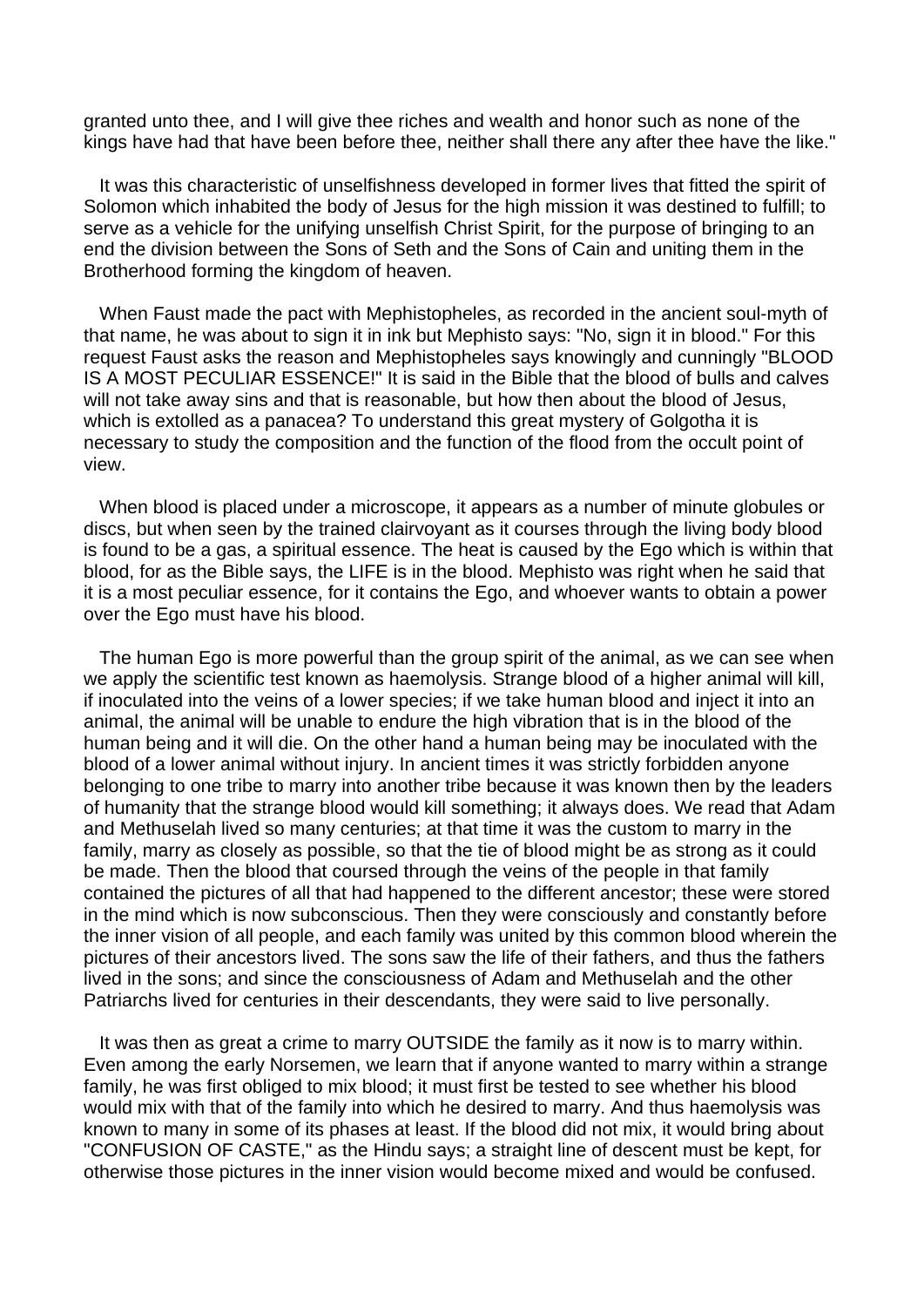This marrying in the family or tribe was what engendered the selfishness, the clannishness, and the struggle and strife of the world. To break these up, the practice must be discontinued; thus when Christ came He advocated the discontinuance of the practice when He said: "Before Abraham was, I AM." In effect He said: I do not care for the race father, but I glory in the I Am, the Ego that was long before he was. And He also said: "Who does not leave father and mother cannot follow Me." As long as you are tied to the family, the nation, the tribe, you are siding with the old blood, the old ways, and cannot amalgamate into a universal brotherhood. That can only come when people marry internationally because when there are so many nations the way to unite them is through marriage. Let Abraham, the race and tribe father, die; let the "I AM" LIVE. Christ knew the occult fact that the mixture of blood in international marriage always kills something; if it does not kill the body, it kills something else. If we mate a horse and a donkey, the outcome is a HYBRID, the mule; in that mule something is missing on account of the mixture of strange blood, namely, the faculty of propagation which is lacking in all hybrids. Similarly when we marry internationally something else is destroyed and that is the pictures in the inner vision. The different pictures of different families clash. And so the clairvoyance, the touch with the spiritual world, with the memory of Nature, has waned since the practice of marrying in the tribe was broken up. The Highland Scot who marries in the clan and the gypsies alone retain this second sight in a measure. Thus we see that the blood is now differently constituted from what it was in the earlier ages of human evolution. The body of Jesus was a pioneer vehicle of superlative purity at the time when the Christ Spirit entered it, as a means of ingress to the center of the earth by the identical path which he jumped into the Molten Sea and was conducted along the path of Initiation to the center of the earth where Cain, his ancestor, dwelt.

 This journey of Christ is recorded in I Peter 3:18-19 after Christ had been freed from the flesh by the violent death on Golgotha. When anyone is killed, the venous blood with its impurities clings closely to the flesh, and therefore the arterial blood which flows is distinctly cleaner than it would otherwise be; it is more free from passion and desire. And being etherealized by the great Christ Spirit, THE CLEANSED BLOOD OF JESUS OVERFLOWED THE WORLD, PURIFIED THE ETHERIC REGION OF SELFISHNESS TO A GREAT EXTENT, and gave man a better chance to draw to himself materials which will allow him to form altruistic purposes and desires. Thus the age of altruism was there inaugurated. By faith in this blood, and by imitation of the Christ Life the Sons of Seth are therefore provided with a means of purging from themselves the curse of selfishness; while the Sons of Cain were given the emblem of the ROSE AND THE CROSS to teach them to work faithfully to make the Molten Sea, the Philosopher's Stone, and to find the NEW WORD which shall admit them to the kingdom, for they believe more in works than in faith.

The accompanying chart shows graphically the three Ages mentioned in this article:

 (1) THE FIRST AGE, when each human being was a complete creative unit, male-female, double sexed, and ruled by one Hierarch, Melchisedec, who filled a dual office as King and Priest.

(2) THE SECOND AGE, when the division of the race into men and women,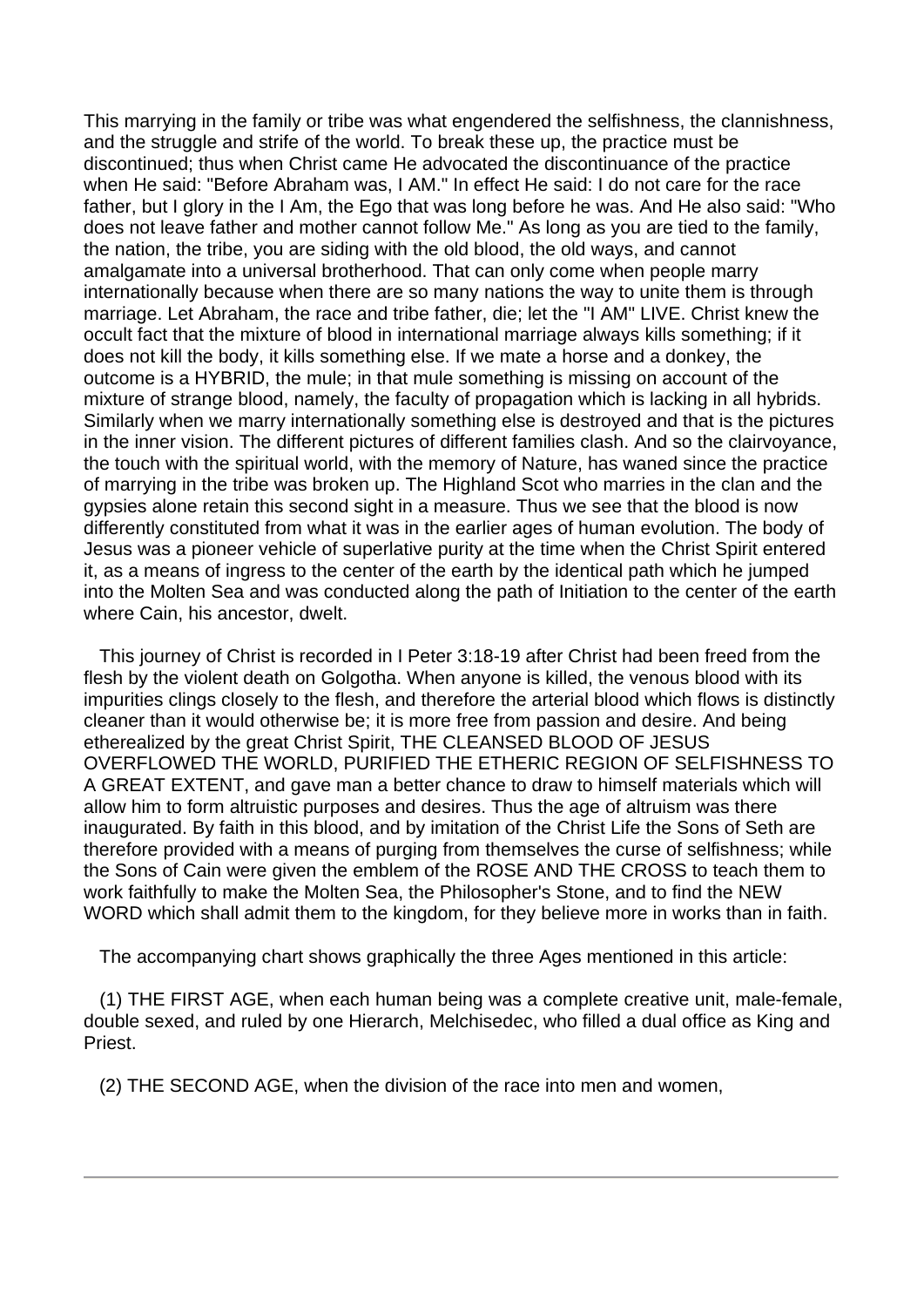| ---------------    |                                                                   |                           |
|--------------------|-------------------------------------------------------------------|---------------------------|
|                    | LEMURIAN EPOCH   ATLANTEAN & ARYAN EPOCHS   NEW GALILEE           |                           |
|                    |                                                                   |                           |
| HUMANITY WAS       |                                                                   |                           |
|                    | DOUBLE-SEXED   TEMPORAL POWERS                                    | ABOLITION OF SEX          |
|                    | MALEFEMALE $/$ ------------------------------\   FINDING THE WORD |                           |
|                    | EACH BEING A $/$ KING INITIATES $\setminus$ THE WORD BECOMES      |                           |
|                    | COMPLETE   PHREE MESSEN [Children of Light]   FLESH               |                           |
|                    | CREATIVE UNIT   INITIATION BY FIRE [LIGHT]                        |                           |
| ----------------   |                                                                   |                           |
| MELCHISEDEC:       | MALE IDEAL                                                        | CHRIST:                   |
| KING & PRIEST      | HIRAM ABIFF                                                       | KING & PRIEST             |
| JUST & HOLY        | ---------------------                                             | JUST & HOLY               |
| RECEIVED           | VIRGIN MARY                                                       | BAPTISM OF SPIRIT         |
| SACRIFICE          | FEMALE IDEAL                                                      |                           |
| --------------     |                                                                   |                           |
|                    | DIVINE RULER   PRIESTS--BRAHMINS--LEVITES   DIVINE RULER OVER A   |                           |
| OVER HUMAN         | INITIATION BY WATER [BAPTISM]   PURGED HUMANITY CALLED            |                           |
| <b>BROTHERHOOD</b> | X                                                                 | / ABRAHAM'S SEED DWELLING |
| TYPIFIED BY        | \-------------------------------/ IN THE NEW JER-U-SALEM          |                           |
| ABRAHAM            | ECCLESIASTICAL POWERS                                             | WHICH MEANS               |
| MELCHISEDEC IS     |                                                                   | THERE SHALL BE PEACE      |
| CALLED KING OF     | DIVISION INTO RACES--NATIONS--                                    |                           |
| SALEM [PEACE]      | SECTS                                                             |                           |
| AND PEACE          | HENCE THERE IS WAR--OPPRESSION--                                  |                           |
| PREVAILED          | SLAVERY                                                           |                           |

----------------------------------------------------------------------------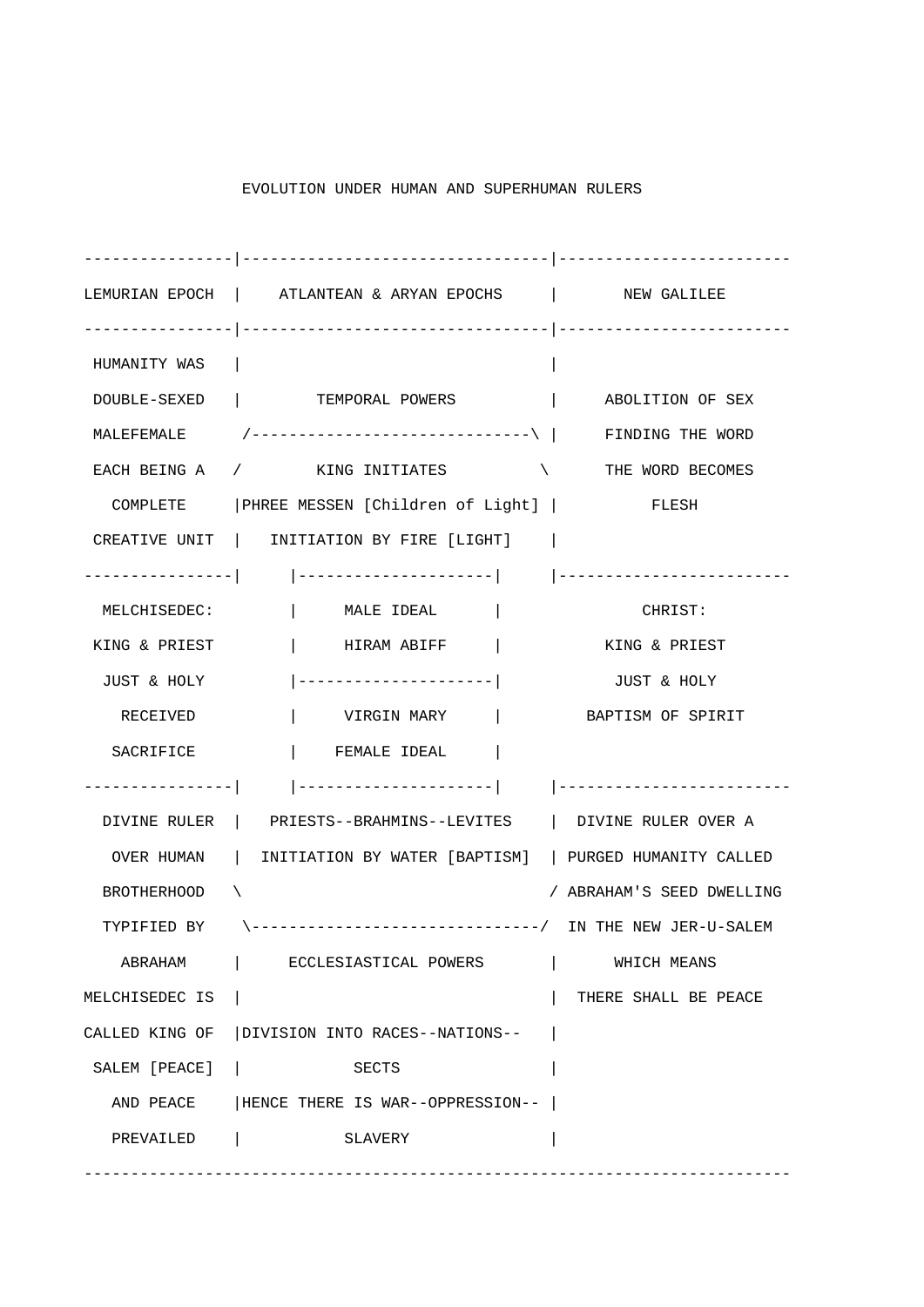SATURN PERIOD | UNITY AND DIVERSITY | VULCAN PERIOD POLARIAN EPOCH | LOVE AND HATE | KINGDOM OF GOD [1] HEAT |---------------------------------| [7] ---------------------------------------------------------------------------- SUN PERIOD VENUS PERIOD HYPERBOREAN EPOCH NEW GALILEE [2] FIRE [6] BROTHERHOOD ---------------------------------------------------------------------------- MOON PERIOD [3] FIRE--MALE SEX--STATE [5] JUPITER PERIOD LEMURIAN EPOCH WATER--FEMALE SEX--CHURCH ARYAN EPOCH ---------------------------------------------------------------------------- EARTH PERIOD FIRE/MALE--AIR/NATIONS ATLANTEAN EPOCH END OF INVOLUTION WATER/FEMALE--EARTH/RACES BEGINNING OF EVOLUTION [4] ----------------------------------------------------------------------------

and the division of the rulership into State and Church caused war and strife.

 THE STATE espouses the cause of FATHERHOOD AND MAN and upholds the male ideal of Arts, Crafts and Industry, embodied in Hiram Abiff.

 THE CHURCH espouses the cause of MOTHERHOOD AND WOMAN and holds aloft the female ideal of love, and hearth and home embodied in the Madonna and her child.

 It is the conflicting interests of the man and the woman, the home and the shop, the Church and the State, which cause the economic struggle, the war and the strife with which mankind is cursed and which make all long and pray for the reign of peace.

 (3) THE THIRD AGE, when a divine Christ, who, like Melchisedec, shall fill the dual office of King and Priest, and shall rule over a urged and glorified humanity, which has risen from sex-love to soul-love.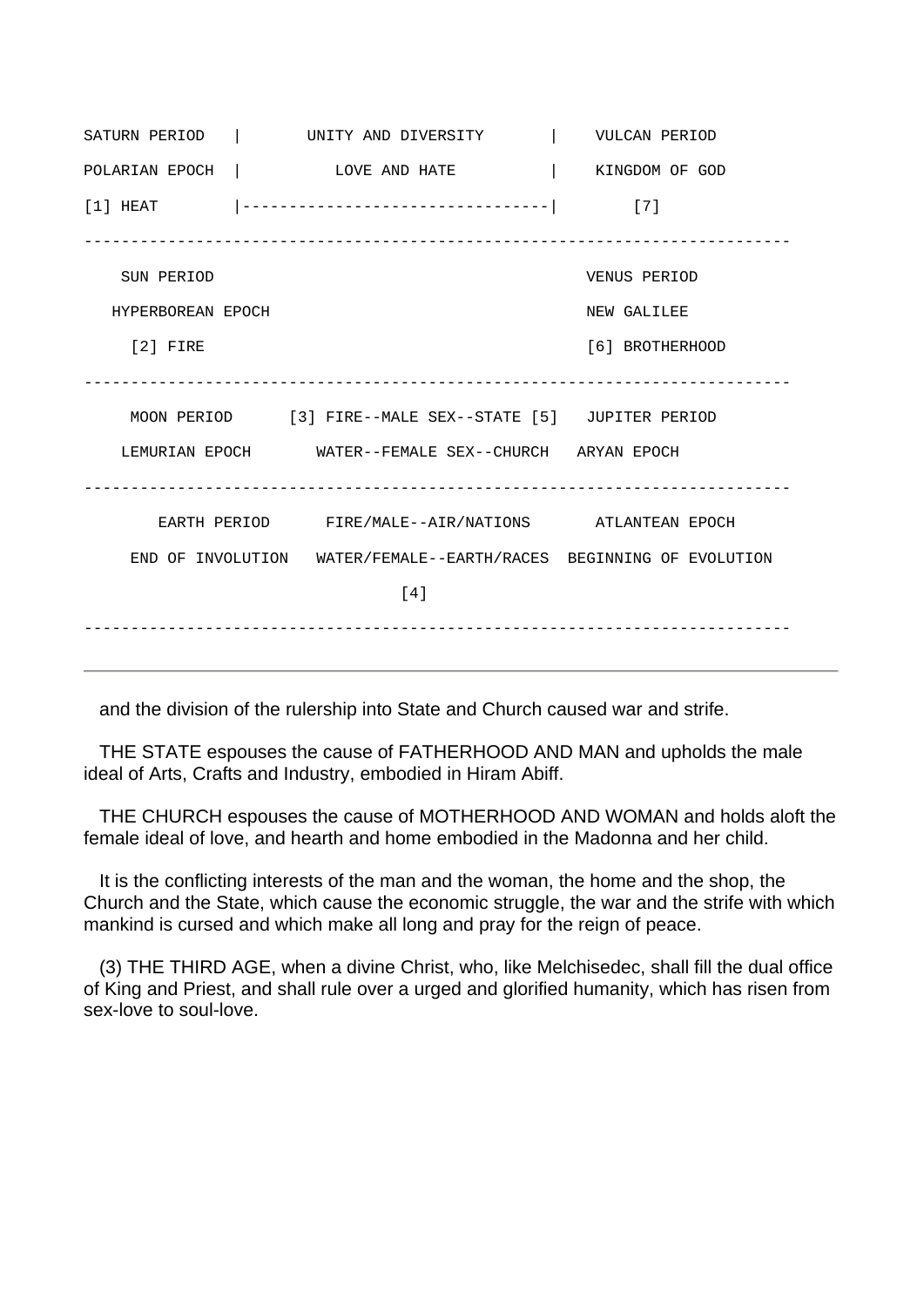# **PART VI**

### **SPIRITUAL ALCHEMY**

When we expose a piece of iron to the air, the oxygen contained in the latter element oxidizes the iron and in time disintegrates it. This process is commonly known as rusting. The blood comes in contact with the air every time it passes through the lungs, and as a needle is drawn to a magnet, so does the oxygen of the inspired air coalesce with the iron the blood. A process of combustion takes place, which is similar to the rusting or oxidation we observed in the iron exposed to the air.

 The ether contained in the dense fiber of wood, after the latter has undergone combustion in a stove, passes outwards through the iron in the form of semi-invisible heatwaves vibrating at different velocities according to the degree of heat in the furnace. So the spiritual vibration generated by the combustion of oxygen and iron in our physical bodies, passes outwards and colors our invisible vehicles according to their vibratory pitch. Low vibrations are seen as red, the higher are yellow, and the highest blue. Experience has taught us that combustible material may be placed in a furnace and all conditions necessary to combustion may be present but that until the match is applied the materials remain unconsumed. Those who have studied the laws of combustion know also that a forced draft carries with it great quantities of oxygen which is necessary to obtain heat from fuel containing much mineral. The reason for this condition lies in the fact that minerals, being the lowest in the scale of evolution, vibrate at a correspondingly slower rate than the plant, animal or man. It requires a maximum effort to raise their vibrations to such a pitch that combustion may liberate their spiritual essence, and oxygen is the accelerator in this process. Were the same amount of oxygen supplied to good vegetable fuel, which naturally vibrates at a higher rate than mineral, the furnace would be in danger of destruction because of the intensity of the heat generated.

 A similar process takes place within the body, which is the temple of the spirit; this is the flame which kindles the inner fire and generates the spiritual product which passes outwards from all warm-blooded creatures as heat radiates from a stove. (Cold-blooded creatures are so low in the scale of evolution that they have as yet no life WITHIN themselves but are worked upon by the group-spirit from without entirely and it is the group-spirit which generates the life-giving currents responsible for the animation in these creatures; these currents pass INWARDS to sustain the nascent life until it shall be able to respond and begin to send currents outwards from itself.) These radiant lines of force emanating invisibly to the physical sight from our dense bodies are our aura, as already stated, and while the color of each individual's aura differs from that of all other individuals there is nevertheless a basic or ground color showing its status in the scale of evolution. In the lower races this ground color is a dull RED like the color of a slow burning fire, indicating their passionate, emotional nature. When we examine people upon a somewhat higher rung of the ladder of evolution, the basic color or vibration radiated by them is seen to be of an ORANGE hue, the yellow of intellect mixed with the red of passion. By the spiritual alchemy unconsciously performed by them as they travel along the path of progress and learn to make their emotions subservient to mind a measure, through many experiences in the school of life, they are gradually freeing themselves from bondage to the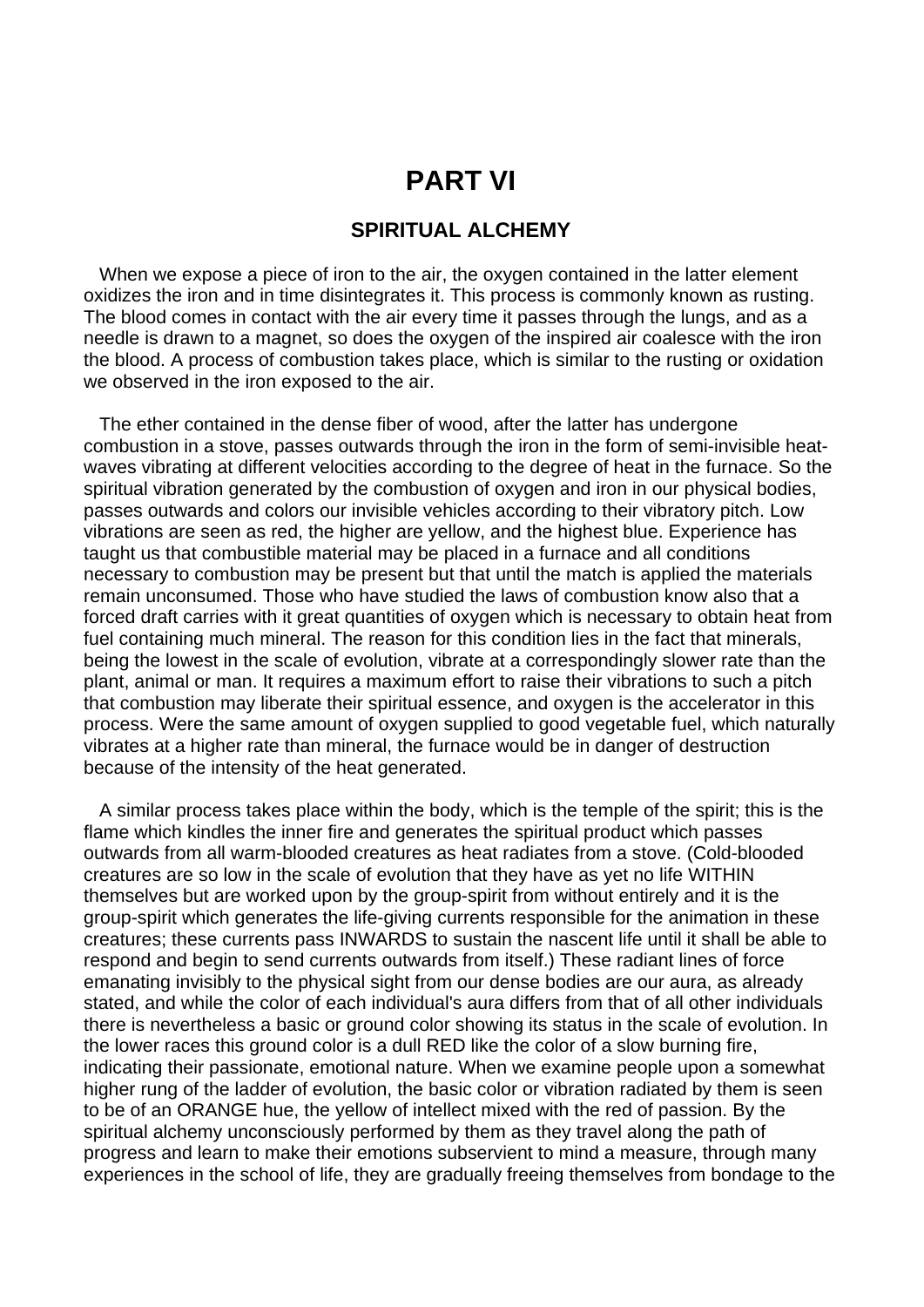martial Lucifer Spirits and the War God Jehovah, whose colors are scarlet and red; also by obeying consciously or unconsciously the unifying altruistic Christ Spirit whose vibrations produce a YELLOW color which is thus mingling with the red and will gradually obliterate it. The golden aureole painted by the artists gifted with spiritual sight around holy men is a physical representation of a spiritual promise which applies to Humanity as a whole, though it has only been realized by a few who are called Saints. After lives of battle with their passions, after patient persistence in well-doing, high aspirations and steadfast adherence to lofty purposes these people have raised themselves above the red ray and are now entirely imbued with the golden Christ ray and its vibration. This spiritual fact has been embodied by mediaeval artists gifted with spiritual sight, in their pictures of saints whom they represent as surrounded by a golden aureole, indicating their emancipation from the power of the Lucifer Spirits of Mars who are the fallen angels, as well as from Jehovah and His angels, who belong to an earlier stage of evolution and are warders of national and race religions. The Lucifer spirits find expression in the iron in our blood. Iron is a Mars metal, difficult to start into high vibration, so difficult that it takes many lives of great effort to change the product of its combustion to the golden color which designates the Saint. When that has been achieved, the greatest feat of alchemy has been performed; THE BASE METAL HAS BEEN CHANGED TO GOLD, the wonderful alloy of the Molten Sea has been made from the dross of the earth. All that then remains is to "PULL THE PLUGS" and pour it. The natural golden color is the Christ ray finding its chemical expression in the oxygen, a solar element, and as we advance upon the path of evolution towards Universal Brotherhood even those who are not professedly religious acquire a tinge of gold in their auras due to the higher altruistic impulses common to the West. Paul speaks of this as "Christ being formed IN YOU," for when we have learned to mix the alloy by spiritual lives, when we vibrate to the same pitch as He, we are Christ-like, ready, as said, to pull the plugs of the crucibles and to pour the Molten Sea. Christ was liberated on the cross through spiritual centers located where the nails are said to have been driven, and elsewhere. And one who has prepared the Molten Sea is also instructed by the Teacher how to pull the plugs and soar into the higher spheres or, as the Masonic saying is, to "TRAVEL IN FOREIGN COUNTRIES."

 This is in harmony with the dictum of Christ that to become His disciple one must leave father and mother. That is one of the hard sayings of the Gospel and generally misunderstood because it is taken to refer to our physical father and mother in the present life, whereas in the esoteric point of view something very different was intended. To get the idea let us once more call to mind that the Lucifer spirits by the introduction of iron into the system made it possible for the human ego to become an INDWELLING spirit, but continued oxidation of the blood renders the body undesirable as a habitation in time and death ensues. Therefore, though the Lucifer spirits helped us into the body, they are also truly angels of death, and the progeny of Samael and Eve are subject thereto as well as the children begotten by her and Adam, for all are flesh.

 The Sun is the center of life and rules the life-giving gas we know as oxygen which coalesces with the martial iron. Therefore, Christ, the Lord of the Sun, is also the Lord of Life, and when by spiritual alchemy as has been explained, we become like Him, we are immortal and thus we leave our father Samael and our mother Eve, and DEATH HAS NO MORE DOMINION OVER US. That does not mean that death may not happen to the body of such people, but the body entirely under their control, and a body used by such people usually lasts for many hundreds of years unless it becomes expedient to take another one. Then by the same process of spiritual alchemy they are able to create an adult body for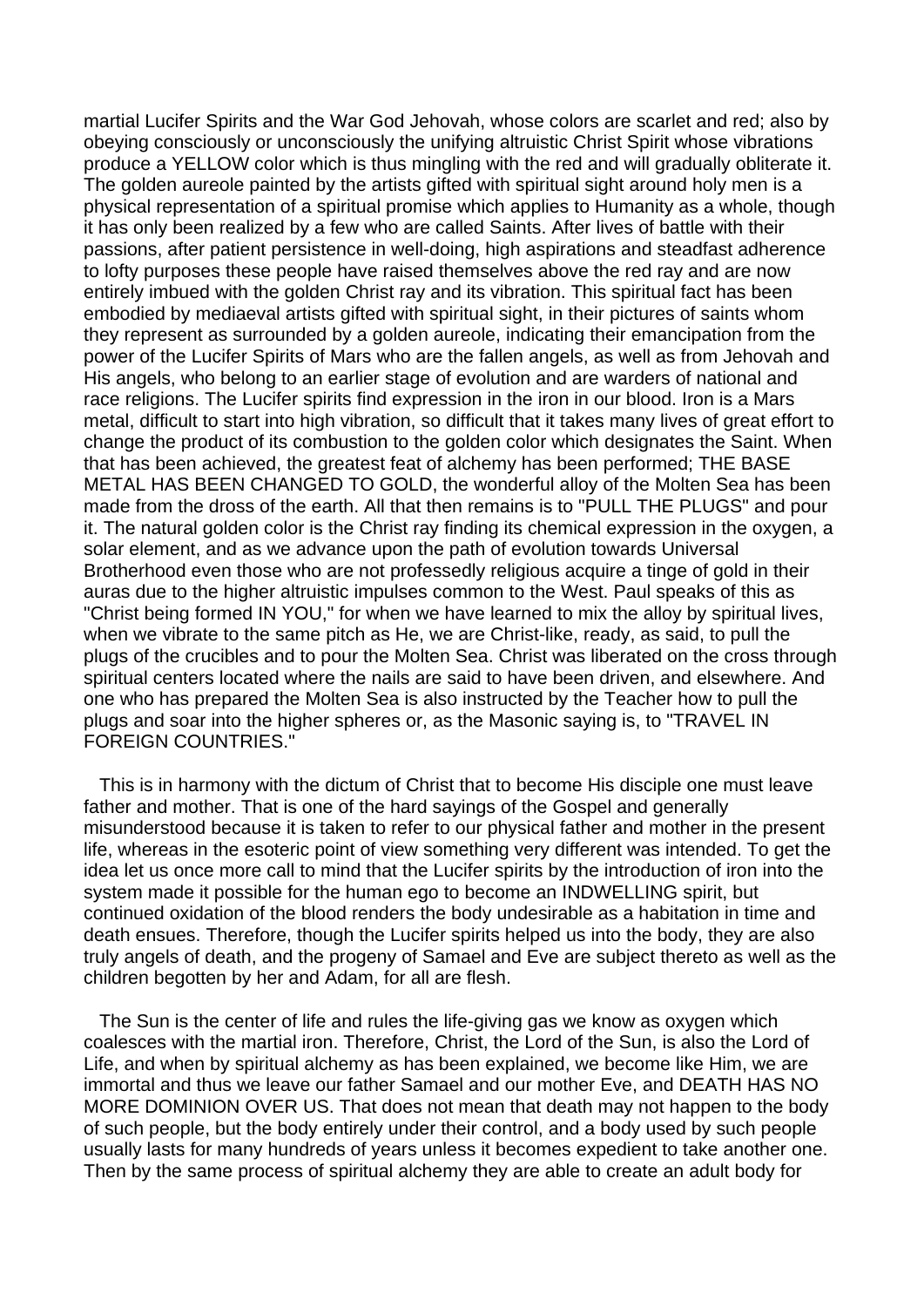themselves and to leave the old body which they desire to discard for the new one which they have made previously and fitted to serve their purpose. The question will now probably arise in the reader's mind: "How can an Initiate create such a new adult body, ready to wear, before he relinquishes his old one?" The answer to this question involves an understanding of the law of assimilation, but it should be said in the first place that no one who has just become aware of the spiritual world and perhaps learned to function in the soul-body only recently is capable of performing this feat. This requires a vastly more spiritual development, and only those who are very high in the scale of initiation at our present time are able to perform the feat. The method is, however, said to be as follows:

 When food is taken into the body of anyone, be he Adept or ignoramus, the law of assimilation is that he must first overpower each particle and conform it to himself; he must subdue and conquer the individual cell life before it can become part of his body. When this has been done, the cell will stay with him for a longer or shorter time according to the constitution and place in evolution of the life that dwells within it. The cell composed of tissue that has once been incorporated in an animal body and interpenetrated by a desire body has the most evolved cell life, therefore this life quickly reasserts itself and leaves the body into which it has been temporarily assimilated. Hence one who lives upon a flesh diet must replenish his food supply very often; such material would therefore be unsuitable for the purpose of building a body that has to wait for some time before the Adept enters it. Food consisting of vegetables, fruits and nuts, particularly when these are ripe and fresh, is interpenetrated by a great deal of the ether which composes the vital body of the plant. These are much easier to subdue and to incorporate into the polity of the body, also they stay much longer there before the individual cell life can assert itself. Therefore the Adept who wished to build a body ready to wear before he leaves the old one, naturally builds it of fresh vegetables, fruits and nuts, taking them into the body which he uses daily where they become subjected to his will, a part of himself.

 The soul-body of such a man is naturally very large and powerful; he separates a part of that and makes a mould or matrix into which he may build each day physical particles superfluous to the nourishment of the body he is using. Thus by degrees, having assimilated a considerable surplus of new material, he may also draw upon the vehicle he is wearing for material that can be incorporated in the new body. So in the course of some time he gradually transmutes one body into the other, and when the point is reached where emaciation of the old body would be observable to the outside world and cause comment, he would have balanced matters so that the new body is ready to wear, and he can step out of the old into the new. But he does not do that merely for the purpose of living in the same community. It is possible for him by reason of his great knowledge to use the same body for many centuries in such a manner that it would still seem young, for there is no wear and tear upon it such as we ordinary mortals cause by our passions, emotions and desires. But when he does create a new body it is always, as far as the writer knows, for the purpose of leaving the environment in which he is at that time and taking up his work in a new place. It is by reason of this fact that we hear of men like Cagliostro, Saint Germain and others who one day appeared in a certain environment, took up an important work and then disappeared. Nobody knew whence they had come or whither they had gone, but everybody that knew these people was ready to testify to their remarkable qualities, whether for the purpose of vilification or praise. This transition of the Adept from the dominion of death to the realm of immortality was foreshadowed in the daring leap of Hiram Abiff, the Grand Master-Workman of Solomon's Temple, into the seething sea of molten metal and his passage through the NINE arch-like strata of the earth which form the path of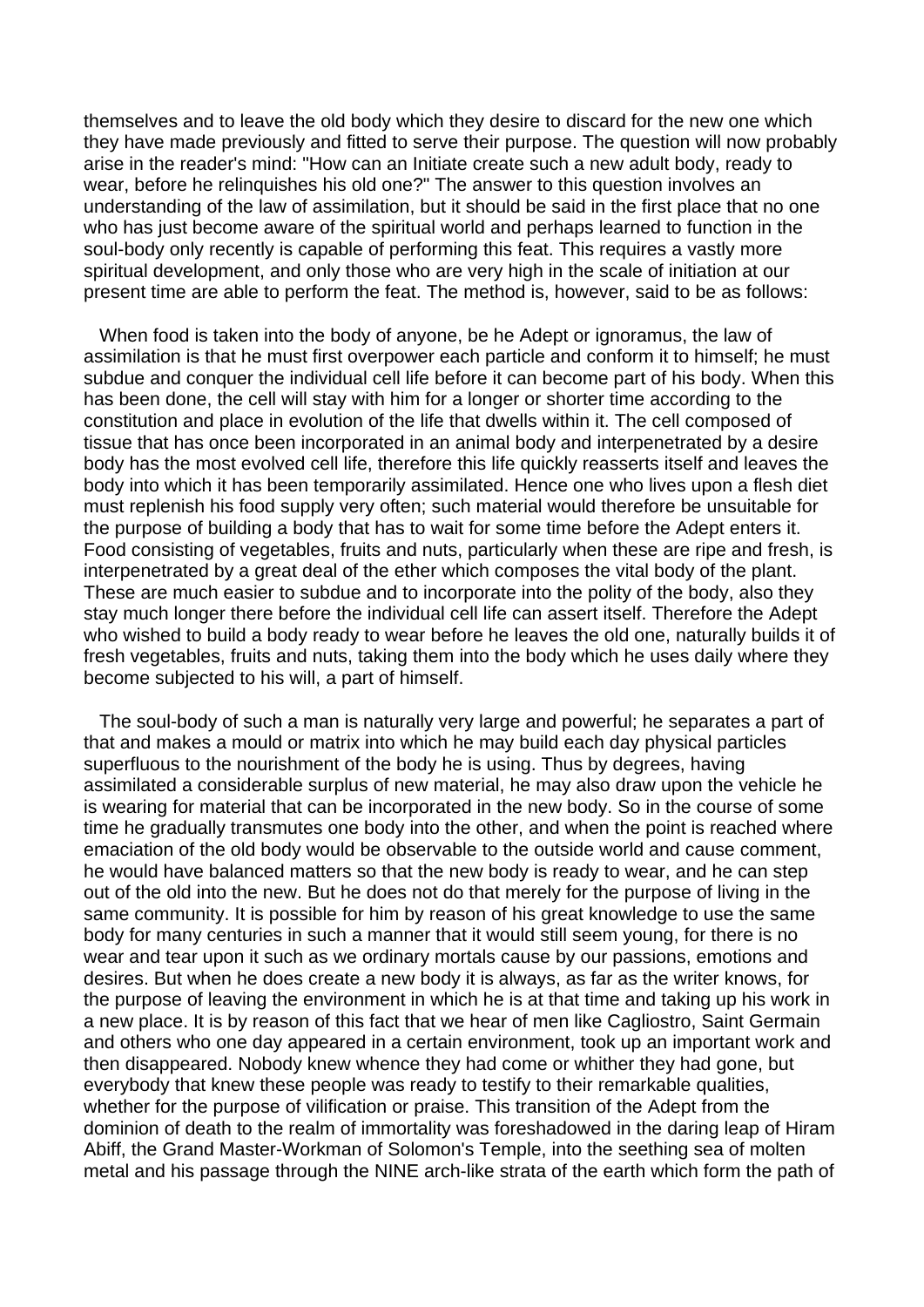initiation; also in the baptism of Jesus and the subsequent descent from Golgotha into the subterranean region where his vital body is still kept awaiting the day of final egress of the Christ Spirit at the second advent. In our next chapter we shall follow Hiram Abiff along this path of initiation to the embodiment he wore at the time of Christ's appearance upon the earth, showing where and how he received the new initiation.

# **PART VII**

### **THE PHILOSOPHER'S STONE--WHAT IT IS AND HOW IT IS MADE.**

 Those who have studied the writings of the ancient alchemists have always been much mystified by what is said concerning the philosopher's stone and the process of transmuting the base metals into gold. These claims have naturally given rise to a great deal of vague speculation. From time to time, students have asked for a direct statement from the writer concerning this subject of paramount importance, and as we are standing upon the threshold of a new age where this precious jewel with all its power will be evolved and possessed by a considerable number of people, we feel that it is important to divest the subject of all the mystery that surrounds it and speak in plain terms concerning the matter. Then all who really wish to take the trouble involved, for it involves arduous labor, nothing worth having being ever gained without cost, may know how to make for themselves this great gem.

 We are taught that in the beginning God created Heaven and Earth--the whole universe in fact, and we understand that this great creative force expresses itself either as WILL or IMAGINATION. By imagination the Great Architect of the Universe must first have visualized everything as it now is, or as it was first created, and then by His will the physical atoms were marshaled into this matrix of thought, thus gradually bringing the universe into manifestation as designed by its creator. Nor is this process complete, but will continue until the whole has become perfect as originally designed.

 The divine Hierarchies who have carried out the plan of the great Creator also use the same dual creative force when fashioning the crystal in the mineral, the leaf of the plant, or the shape of the animal. Their powerful imagination pictures in the archetypal region of the earth that which they desire to create, and their concentrated will moulds the coarser matter into this matrix until it assumes a definite physical form as desired.

 Man, the spirit, has a like creative power, and has through the ages, under the guidance of the Gods, learned to build bodies of increasing value as instruments for his expression. But his pilgrimage through matter was undertaken for the purpose of making him an independent creative intelligence, and to attain that end it was necessary that he should at the proper time, be emancipated from the guardianship of the Gods, so that he might learn to create, not only for himself, but also to aid and to teach others in the great School of Life.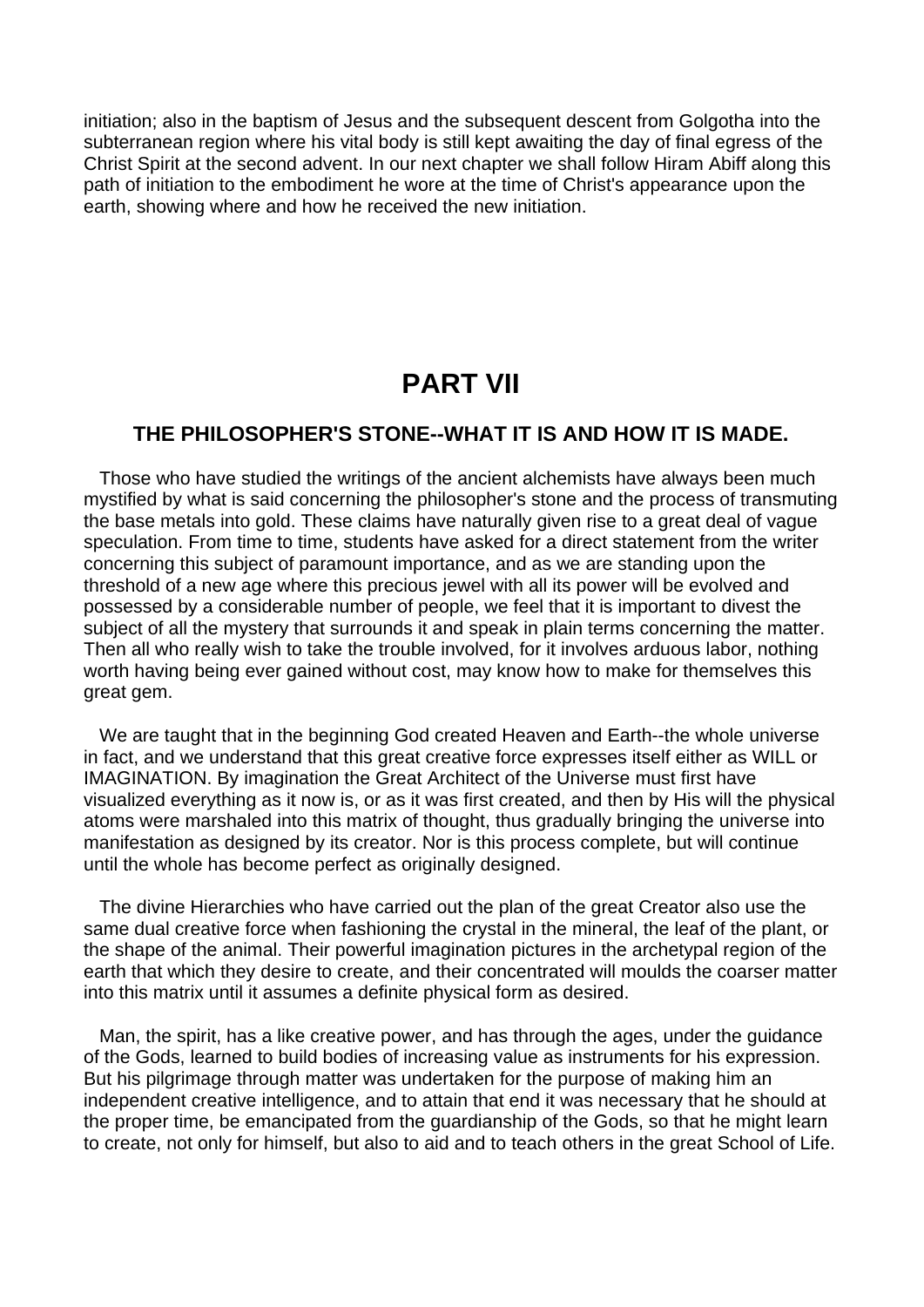During the course of his evolution, Man has become more and more enlightened concerning the mystery of Life; but nevertheless, it is only a few hundred years ago when life and liberty were endangered by the expression of opinions in advance of the commonly accepted views. It was for this reason that the alchemists who had studied more deeply that the majority, were forced to embody their teachings in highly allegorical and symbolical language. Their teaching concerning the spiritual evolution of man, and their use of the terms SALT, SULPHUR, MERCURY, and AZOTH, so mystifying to the masses, were nevertheless rooted in cosmic truths, highly illuminating to the Initiate. The students of the Rosicrucian teachings who have learned how the world came into being and the process of gradual creation should have no difficulty in properly understanding every part of the alchemist's language.

 We know in the first place, that there was a time when Man-in-the-making was a hermaphrodite, male-female, and able to create from himself, and we remember also that at that time he was like the plant in other respects. His consciousness was like that which we possess in dreamless sleep and which is possessed by the plant. The vital energy which he absorbed into his body was used solely for the purpose of growing, until the time of propagation came, when a new budding body was cast off to grow also. There was no incentive to action, but if there had been, Man would have had no mind or will to direct it.

 For the emancipation of humanity from this negative condition, one-half of the creative force was turned upward under the direction of the angels for the purpose of building a larynx and a brain, that man might learn to create by thought as do the divine Hierarchies, and express the creative thought in words. Thus man ceased to be physically hermaphrodite and became uni-sexual. He can no longer create from himself PHYSICALLY as do the hermaphrodite plants, nor PSYCHICALLY as do the Elohim, the male-female Hierarchs, in whose image he was originally made, and thus he occupies at the present time, an unenviable intermediate position between the plant and the God.

 At the time when one half of the human sex force was diverted for the purpose of building a brain, men were helpless and lacking in knowledge of how to overcome conditions. They did not even have the consciousness to know that there was a difficulty, and had no outside help been given the race must have died out. Therefore the Angels from the Moon, who were the guardians of mankind, herded the sexes together in great temples at times when the interplanetary lines of force were propitious to propagation and thus they perpetuated the race. It was also proposed that when the brain had been completed, the Lords of Mercury, Elder Brothers of our present humanity who excelled in intelligence, should teach us how to use the mind and make it truly creative so that we would no longer be dependent upon the separate sexual process of generation now in vogue. Thus by the work of these two great Hierarchies, we were raised from unconsciousness to the first stage of creative intelligence, FROM PLANT TO GOD.

We have also learned that this plan was frustrated by the Lucifer Spirits, stragglers from the humanity of the Moon Period, who lived upon the planet Mars. They needed a physical field of action, but were unable to create one for themselves, hence for selfish reasons they taught humanity how by cooperation of the sexes a new body may be created at any time; and in order to give an incentive they instilled into mankind the animalistic passionate nature which we now possess.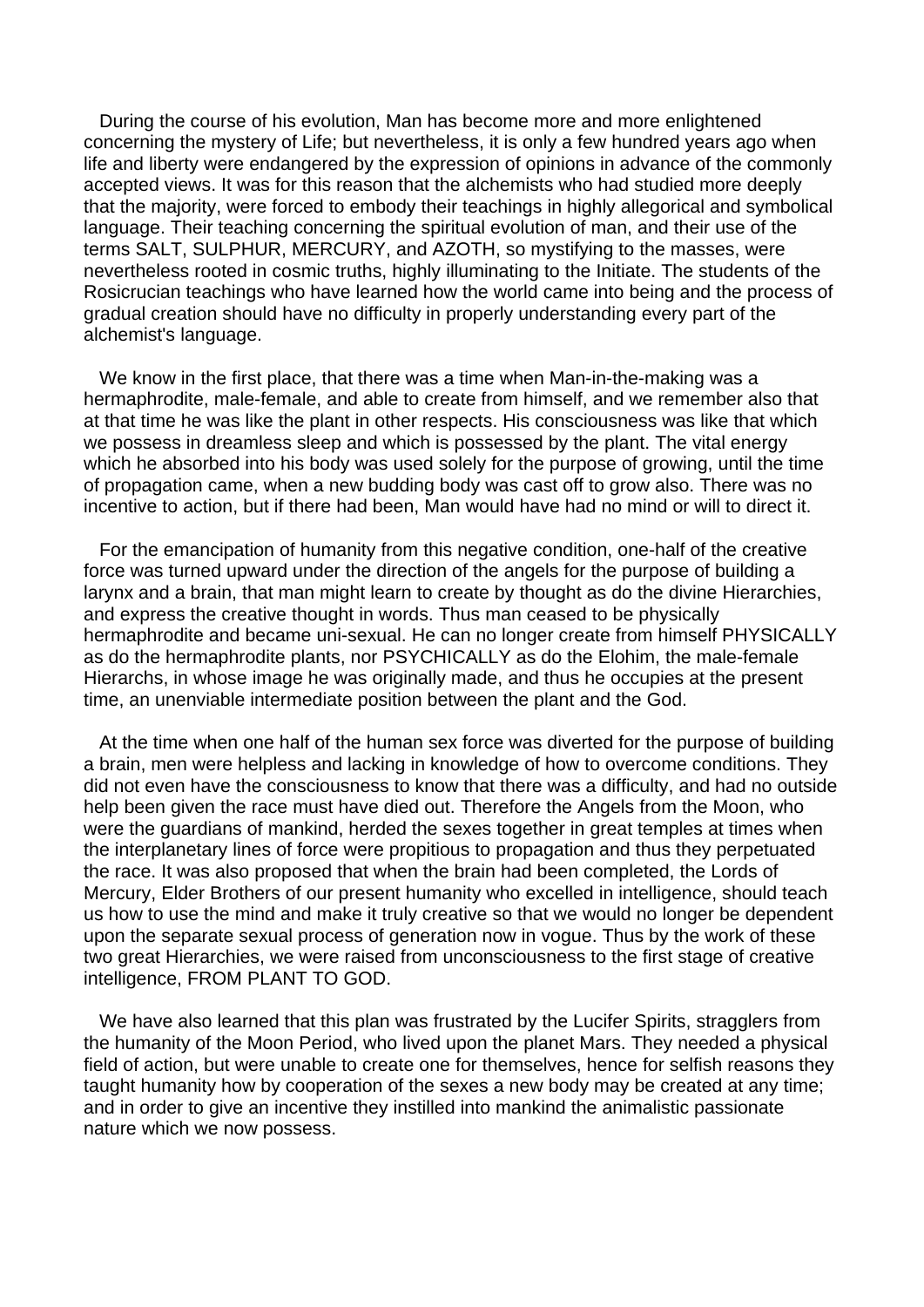Thus to the ancient alchemists, the Angels from the Moon which rules the saline tides of the sea were designated by the term "SALT." They had found that a certain amount of salt in the blood is necessary to the mental processes, also that excess salt in the blood produces insanity, as best proven by the experiences of shipwrecked sailors who become LUNATICS when they drink water containing the lunar element SALT. Thus also they established a connection between the Moon and mind.

 The fiery Lucifer Spirits who have taken such a baneful part in man's evolution became associated with the fiery element "SULPHUR." The alchemists said that man is rendered unconscious and dies by continuous inhalation of this element; so man, the spirit, was rendered unconscious of and dead to the spiritual realms by the teachings which were instilled into him by the Lucifer Spirits.

 The metal MERCURY, they contended, is the most elusive of all metals. It will penetrate and evaporate through most substances with which it is brought in contact; and therefore they likened it to the Lords of Mercury who are past masters in penetrating the secrets of nature by the mind. Mercury is also capable of freeing the spirit from its physical prison house.

 By the process of GENERATION carried on at a propitious time under the guidance of the Angels, man was treading the path from plant to God, following the highway of evolution as originally planned.

 From this path he strayed into the byways of DEGENERATION, led by the Lucifer Spirits, and is therefore now as it were in a slough from which he cannot extricate himself save with the help of others further advanced than he.

 When this becomes apparent to him and he starts to search for light, he stands at the pathway of REGENERATION guarded by the Lords of Mercury who with their wisdom will guide him toward the desired goal. The method as outlined by the ancient alchemists we shall discuss when we have summed up in a few words the points made. These must be firmly fixed in mind to appreciate the full value of what follows.

 The creative force used by God to bring a solar system into manifestation, and the force used by the divine Hierarchies to form the physical vehicle of the lower kingdoms over which they rule as group spirits, expresses itself in a dual manner as WILL and IMAGINATION, and is the same as the UNITED creative force of the male and the female which results in the creation of a human body. At one time man was bi-sexual, male-female, and therefore each was able to propagate his species without assistance from anyone else. But one-half of the creative force has been temporarily diverted upwards to build a brain and larynx in order to enable him sometime to create by his own mind, to form thoughts and speak the word of power that shall make his thoughts flesh. Three great creative Hierarchies were particularly concerned in bringing about this change: the ANGELS from the Moon, the MERCURIANS, and the LUCIFER SPIRITS from Mars. The Alchemists connected the Angels from the Moon, which rules the saline tides, with the element SALT, the Lucifer Spirits from Mars with the element SULPHUR, and the Mercurians with the metal MERCURY. They used this symbolic presentation partly because of the religious intolerance which made it unsafe to promulgate any other teaching than that sanctioned by the orthodox church of that day, and partly because humanity as a whole was not yet ready to accept the truths which were embodied in their philosophy. They also spoke of a fourth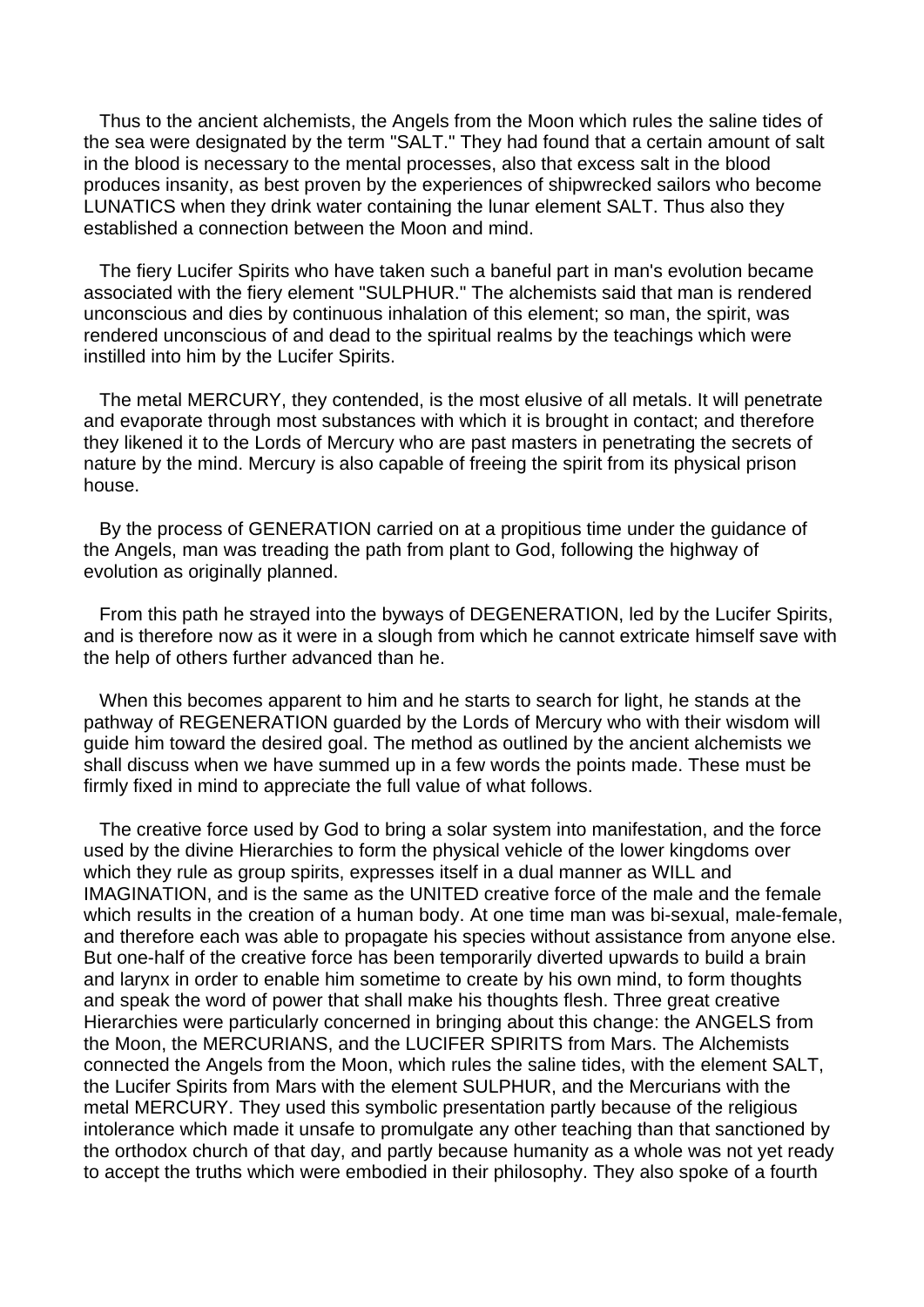element, AZOTH, a name composed of the first and last letters of our classical languages and intended to convey the same idea as "alpha and omega"--that of all-inclusiveness. This referred to what we now know as the spiritual ray of Neptune, which is the octave of Mercury and which is the sublimated essence of spiritual power.

 The alchemists knew that the moral and physical nature of man had become gross and coarse on account of the passions inculcated by the Lucifer Spirits, and that, therefore, a process of distillation and refinement was necessary to eliminate these characteristics and elevate man to the sublime heights where the splendor of the spirit is no longer obscured by the coarse coating which now hides it from view. They therefore regarded the body as a laboratory and spoke of the spiritual processes in chemical terms. They noted that these processes have their inception and their particular field of activity in the spinal cord that forms the link between the two creative organs, THE BRAIN, which is the field of operation for the intellectual Mercurians, and THE GENITALS, which are the vantage ground of the sensuous and passionate Lucifer Spirits.

 This tripartite spinal cord was to the alchemists the crucible of consciousness; they knew that in the sympathetic section of the cord which governs the functions that have to do particularly with the upkeep and welfare of the body, the Lunar Angels were specially active and this segment was therefore designated as the element SALT. The segment governing the motor nerves which expend the dynamic energy stored in the body by our food they saw clearly to be under the dominance of the Martial Lucifer Spirits, and they, therefore, named that segment SULPHUR. The remaining segment, which marks and registers the sensations carried by the nerves, was named MERCURY, because it was said to be under the dominance of spiritual beings from Mercury. THE SPINAL CANAL, contrary to the ideas of anatomists, is NOT filled with fluid, but with a gas that is like steam in that it may be condensed when exposed to the outside atmosphere, but may also be super- heated by the vibratory activity of the spirit to such an extent that it becomes a brilliant and luminous fire, the fire of purification and regeneration. This is the field of action of the great spiritual Hierarchy from Neptune and is designated AZOTH by the alchemists. This spiritual fire is not alike in every man nor is it as luminous in one as in another. The state thereof depends upon the spiritual advancement of the person in question.

 When the aspirant to the higher life had been instructed in these mysteries of symbolism and the time had come to speak to him plainly, the following teachings were communicated to him, not necessarily in these words nor in this manner. But at any rate he was given to understand and it was made clear to him that--"anatomically man belongs to the animals, and that below that kingdom in the scale of evolution are the plants. They are pure and INNOCENT, their propagative practices are untainted by passion, and their WHOLE creative force is turned UPWARDS toward the light, where it manifests as the flower, a thing of joy and beauty for all to behold. Yet the plants are unable to do otherwise, for they have no intelligence, no consciousness of the outside world and no free-will in action. They can only create in the physical world, however.

 "Above man in the scale of evolution are the gods, creators upon the spiritual and physical planes. They also are pure as the plants, for their WHOLE creative force is also turned UPWARDS and is expended in whatever manner their intelligence directs; and knowing good and evil, they always do good by choice.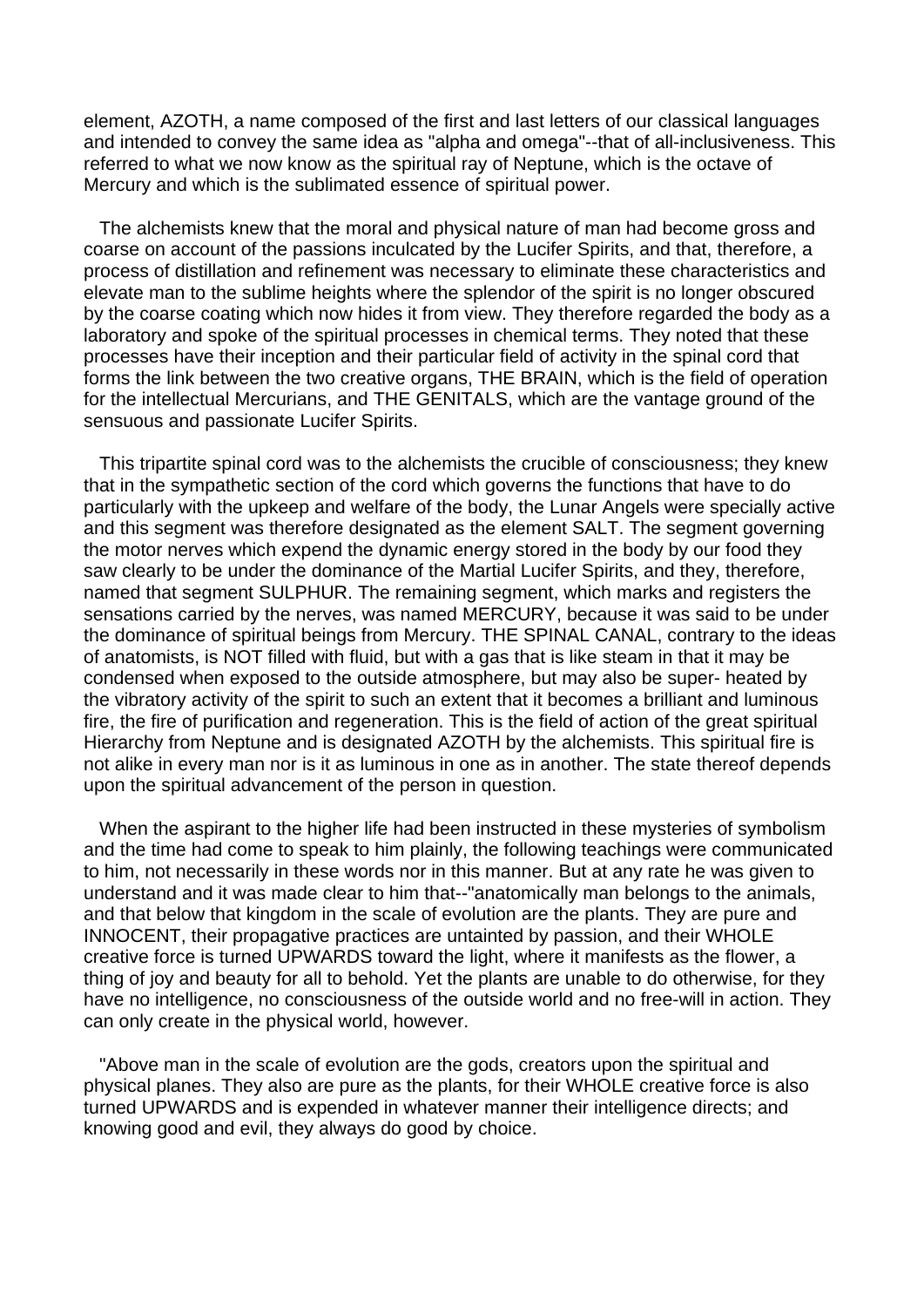"Between the gods and the plant kingdom stands man, a being endowed with intelligence, creative power and free-will to use it for good or ill. At present, however, he is dominated by the passion instilled by the Lucifer Spirits and sends one-half of his creative force DOWNWARD from the light to gratify his senses. In his innermost soul he realizes that this is wrong, and hence he hides his creative instinct in shame and is outraged when it is dragged into the light. This condition must be altered ere spiritual progress can be made, and, therefore, you must carefully consider the similarity between the chaste plant and the pure spiritual gods who BOTH TURN THEIR WHOLE CREATIVE POWER UPWARDS TOWARDS THE LIGHT. In the course of evolution you have risen above the plant, which has creative power only in the physical world, and have become like the gods possessing creative power, on both the mental and the physical planes of being, besides intelligence and free-will to direct it. This was accomplished by the diversion of one-half of your sexforce UPWARDS for building a brain and larynx, organs which are still fed and nourished by this uplifting half of the sex-force. But while the gods direct their WHOLE creative force to ALTRUISTIC PURPOSES by the power of mind, you still squander one-half of your divine heritage upon desire and sense-gratification. If, therefore, you would become as they, YOU MUST LEARN TO TURN YOUR WHOLE CREATIVE ENERGY UPWARD TO BE USED UNDER THE DIRECTION OF YOUR INTELLIGENCE ENTIRELY. Thus only can you become as the gods and create from yourself by the power of your mind and the GREAT WORD whereby you may speak the creative fiat. Remember that PHYSICALLY you were once hermaphrodite like the plant and able to create from yourself. Look into the future now through the perspective of the past and realize that your present uni-sexual condition is only a temporary phase of evolution and that in the future your WHOLE creative force must be turned UPWARDS SO THAT YOU SHALL BECOME A HERMAPHRODITE SPIRITUALLY, and thus able to objectify your ideas and speak THE LIVING WORD which shall endue them with life and make them vibrant with vital energy. This DUAL creative force thus expressed through the brain and larynx is the 'ELIXIR-VITAE' which springs from THE LIVING STONE of the spiritually hermaphrodite philosopher. The alchemical process of kindling and elevating it is accomplished in the spinal cord where the SALT, SULPHUR, MERCURY and AZOTH are found. It is raised to incandescence by high and noble thought, by meditation upon spiritual subjects, and by altruism expressed in the daily life. The second half of the creative energy thus drawn upward through the spinal canal is a SPINAL SPIRIT-FIRE, the serpent of wisdom. Gradually it is raised higher and higher and when it reaches the pituitary body and the pineal gland in the brain, it sets them to vibrating, opening up the spiritual worlds and enabling man to commune with the gods. Then this fire radiates in all directions and permeates the whole body and its auric atmosphere, and man has become a LIVING STONE, whose luster surpasses that of the diamond or the ruby. HE IS THEN THE PHILOSOPHER'S STONE."

 There are many other symbols and similes taken from the world of chemistry and applied to the processes of spiritual growth which eventually makes men living stones in the temple of God. But enough has been said in the foregoing to show what was meant by the ancient alchemists by such terms and the reason why they clothed their teachings in symbolical language. The way of initiation is, however, and has always bee open to anyone who really an truly seeks for enlightenment and is willing to pay the price in the coin of self-denial and self-sacrifice. Therefore, seek the temple door and you shall find it; knock and it shall be opened unto you. If you SEEK prayerfully, if you KNOCK persistently and if you LABOR manfully you will in time reach the goal and you will BECOME The Philosopher's Stone.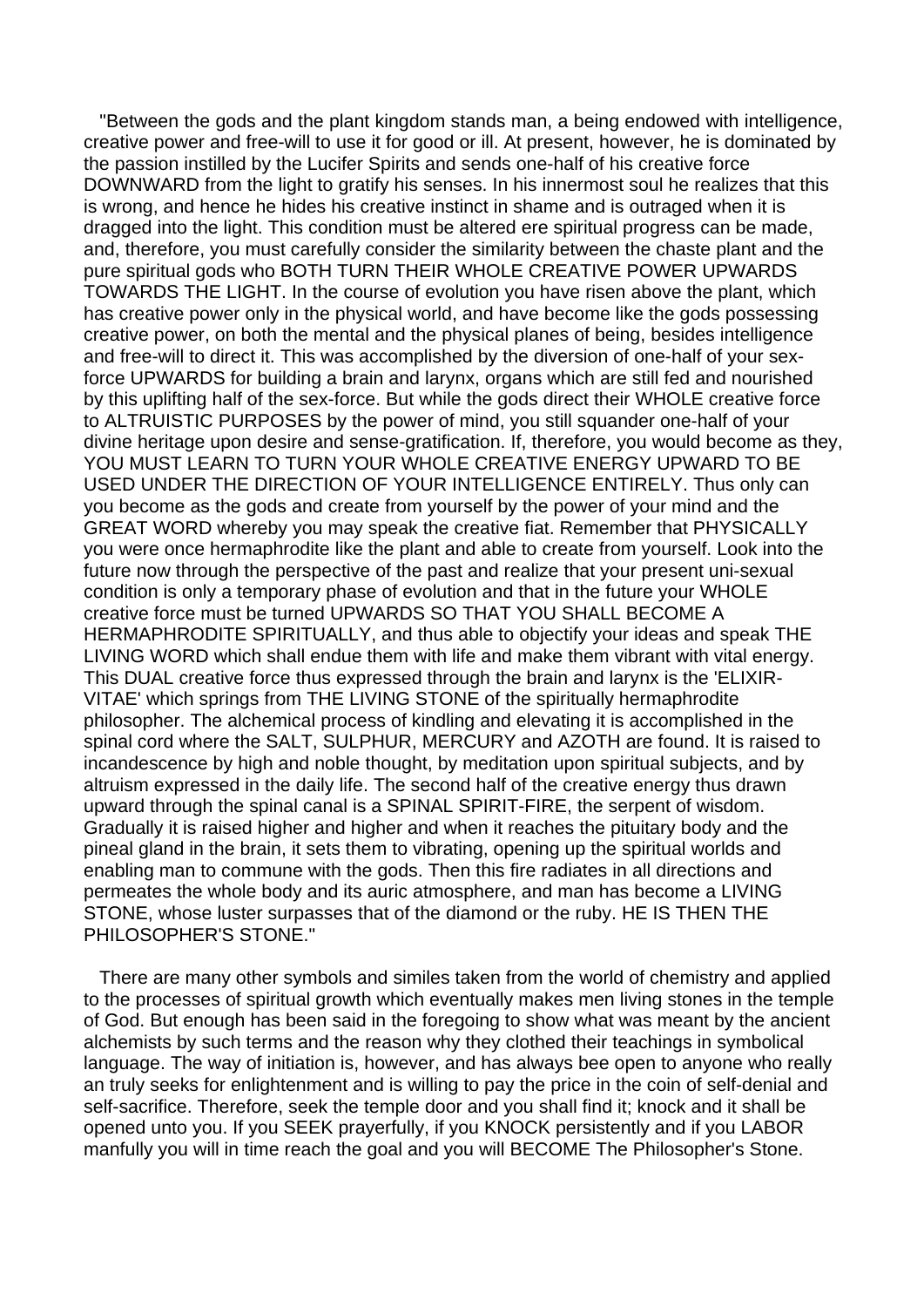### **CELIBACY AND MARRIAGE**

 In order to avoid misunderstanding, it should be said that this lesson was only given to the aspirant to discipleship to show him the reason why it is necessary for him to live a pure and chaste life. It does not apply to the masses who have no spiritual aspirations and are as yet unable to restrain their passions. The Rosicrucians do not even advocate an entirely celibate life for their pupils; indeed they regard it as a religious duty for the enlightened mystic, man or woman, to wed a kindred spirit if such can be found, and thus furnish incoming souls a particularly advantageous opportunity for rebirth. When such a devoted couple perform the generative act in a spirit of aspiration to serve a waiting ego, when the prenatal conditions are pure mentally, morally and physically, when the early childhood days of the ego thus born are spent in a home atmosphere of high and noble thought, both parents and children are making wonderful progress. And as great souls cannot be born to ignoble parents any more than water can sink below its level, it would, indeed, be very wrong for aspirants to discipleship to live an entirely celibate life for the sake of selfadvancement when conditions permit them to wed; furthermore, the expenditure of the creative force at the few times in a life when it is LEGITIMATELY REQUIRED for propagation would not seriously interfere with the spiritual development undertaken to BECOME The Philosopher's Stone, and the soul- growth gained by assuming the duties of parenthood would far outweigh any possible loss.

 What the Rosicrucians teach then is that marriage between people who will limit their use of the creative function to the purpose of propagation is eminently good, noble and productive of great soul-growth, but that unmarried aspirant should live an absolutely celibate life if they wish to attain the highest.

# **PART VIII**

### **THE PATH OF INITIATION**

 In an earlier chapter we noted that the transition of the Adept from the dominion of death to the realm of immortality was foreshadowed in the daring leap of Hiram Abiff, the Grand Master-Workman of Solomon's Temple, into the seething sea of molten metal and his passage through the nine arch-like strata of the earth which form the path of Initiation. We also remember that at the end of that journey Hiram Abiff, the son of Cain, received from his ancestor A NEW HAMMER AND A NEW WORD for use in the New Age. According to the Gospels we also find that Jesus, the son of Seth, immediately after his descent from Golgotha entered the subterranean strata where he remained for some time in communion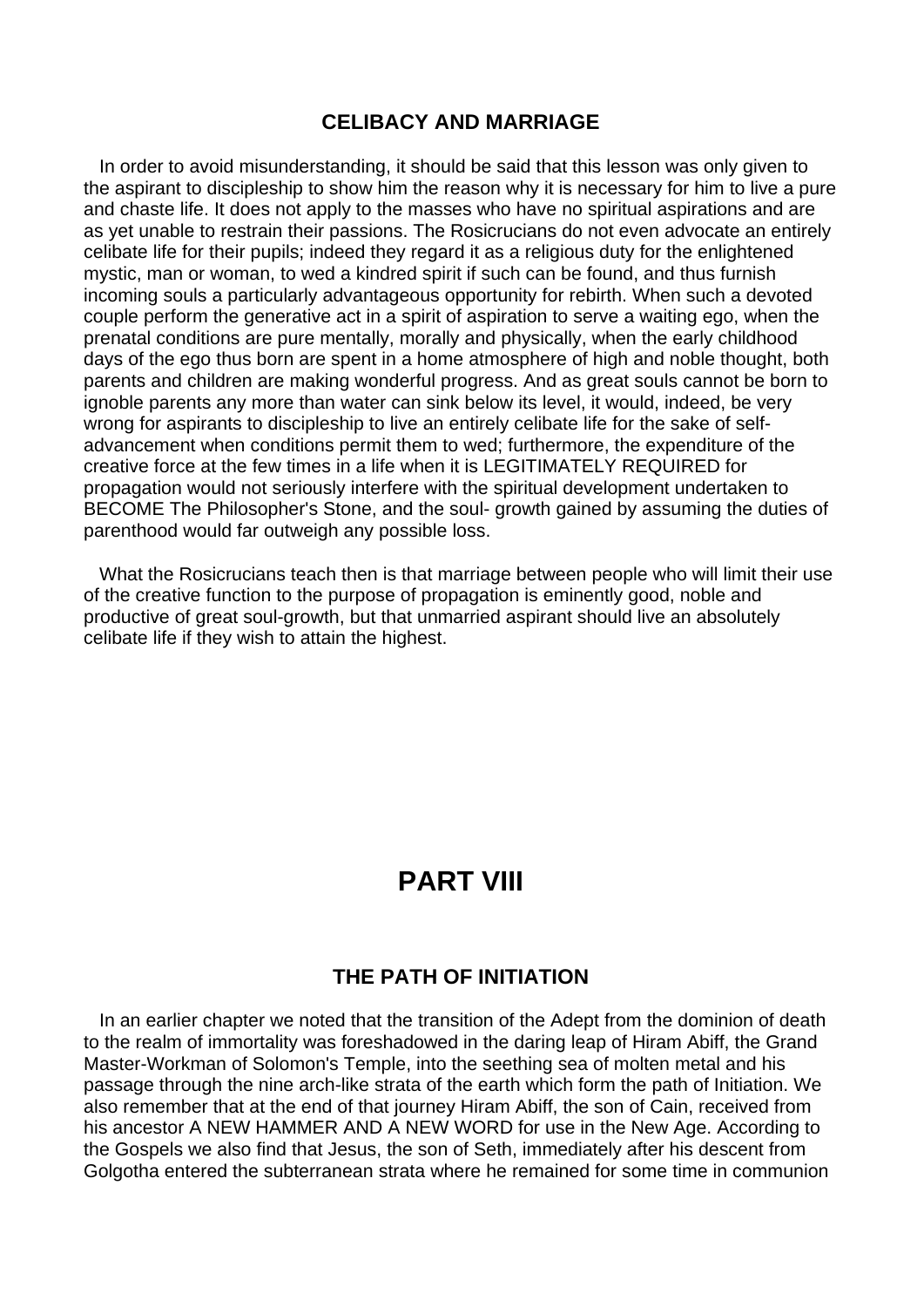with the spirits who dwell there. Thus the various strata of the earth from the circumference to the center form the path of Initiation, both for the sons of Seth and the sons of Cain, and that is the reason why little or nothing is said of the inner construction of the earth in the multitude of books dealing with subjects of occultism. Those who are simply psychics do not know, and those who do know are not saying much. There is a chapter on the subject in the Rosicrucian Cosmo-Conception which gives about all that one dares to tell, and to that the reader is referred for further information than here given.

 The path of Initiation is guarded in various ways. While we walk the earth in our physical bodies, we are drawn toward the center of the earth by the force of gravitation; but our bodies being solid, that is to say, of the same density as the material whereof our globe is composed, we are thus prevented from sinking through the earth by displacement as we would sink in water, or by interpenetration as we would pass through ether. When death comes and we shed this so-called mortal coil, we find ourselves in vehicles that are finer than the elements of the earth. A person clothed in these finer vehicles could easily penetrate through the various strata of our globe to the center if there were no other obstacles. Having shed the dense body, he is no longer subject to gravitation, but to levitation, and on that account he usually finds it sufficiently difficult to stay upon the surface of the earth. Only during the first part of his post-mortem experience when he is still loaded down with the coarsest ether and desire stuff is this possible for him. The more he has gathered of that denser substance by indulgence of his lower nature and cultivation of the habit of drunkenness, covetousness, hatred, malice, immoral emotions, and disreputable vices, the easier it is for him to stay around low saloons, gambling houses, red-light districts, and kindred places. But the man of high ideals and lofty aspirations, who would be the one likely to seek the path of Initiation, feels the impelling force of levitation drawing him outward into the purer strata of the air where the First Heaven is located, and is thus effectually prevented from trespassing upon the path of Initiation. Stories are told of Initiates having overcome the law of gravitation in order to RISE IN THE AIR at certain times for a definite purpose while still in the dense body. Initiates are also taught how to suspend the law of levitation when they are in their soul bodies, and how to pass through the nine strata of the earth. It is said that Jesus was the son of a carpenter, but the Greek word is TEKTON, and means builder; ARCHE is the Greek name of primordial matter. It is also said that Jesus was a carpenter (tekton) himself. It is true, he was A TEKTON, builder or Mason, a Son of God, the Grand ARCHETEKTON. At the age of THIRTY-THREE, when he had taken the three-times-three (9) degrees of Mystic Masonry, he descended to the center of the earth. So does every other TEKTON, Mason or PHREE MESSEN, (CHILD OF LIGHT,) as the Egyptian called such, descend through the NINE arch-like strata of the earth. We shall find at the time of the first advent of Christ both Hiram Abiff, the son of Cain, and Solomon, the son of Seth, reborn to take from Him the next great Initiation into the Christian Mysteries.

 In the last chapter we saw while considering "The Philosopher's Stone" that the spinal cord is the principal laboratory for the alchemist, and that the SPINAL SPIRIT FIRE, generated by turning the creative force upward through the spinal canal, passing it between the pituitary body and the pineal gland in the brain, gives to man a third eye as it were wherewith to see in the spiritual worlds. When this serpentine spirit fire has been sufficiently evolved, he may read by its light the wisdom of the ages. Therefore Christ exhorted His Disciples to be wise as serpents. The Egyptian word NAJA, which means serpent, is used at least once in the Hebrew Bible in the 58th Psalm. In ancient Egypt the Pharaohs were Kings and Priests, holding a double office, and they therefore wore a double crown with a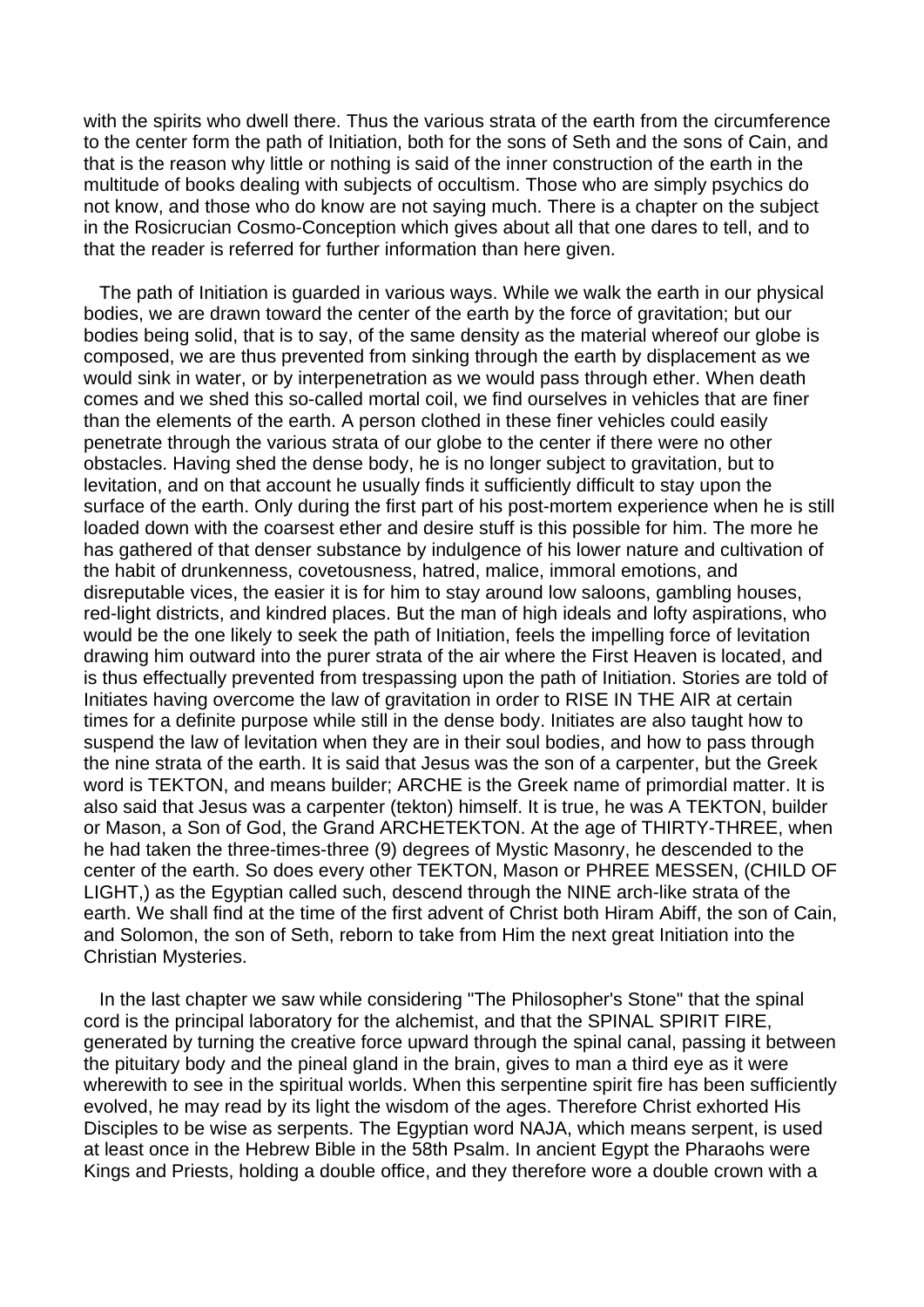URAEUS or serpent head so placed that when wearing this crown the URAEUS seemed to protrude from the Emperor's forehead between the eyebrows. The serpentine Uraeus was therefore an apt symbol of the wisdom of the wearer.

 It will be remembered that according to the Bible story the Lucifer Spirit appeared to Eve as a serpent, a son of Wisdom. Cain according to the Masonic legend, was born from this union with Eve. It is also stated that the Lucifer spirit then left Eve, who thus became a widow, and Cain was thus the son of the Lucifer Spirit, the serpent of Wisdom, and Eve, the widow. Every Initiate to this day has the serpent symbol on his brow and is known to his fellows by that token as a SON OF THE WIDOW AND THE LUCIFER SPIRIT. Therefore we shall trace Hiram Abiff to his next embodiment by that mark, and as evidence given by a party against his own interest is particularly valuable according to law, we call special attention to the following points gained from the Catholic Latin Testament:

 In 1st Samuel 19, King James Version, NAIOTH is spoken of as a place where a school of prophets and seers dwelt, Samuel among others. NAIOTH is the feminine plural of NAJA, a serpent, which we have already mentioned as being an Egyptian word used in the Bible. In the Latin version the same place is spoken of as NAIM, and Eusebius says it was located near Endor, famous as the abode of the witch, through whose instrumentality Saul spoke with Samuel after the latter had passed on. But it is not to be supposed that NAIOTH and NAIM are places, or that they were used interchangeably. They describe two widely different classes of spiritually gifted people, which the ancient Egyptians had marked by placing the URAEUS upon the BROWS of one and at the NAVELS of the other. The latter were mediumistic persons, receiving impressions from spirit controls through the solar plexus. They were properly designated Naioth by the Hebrews who used the feminine suffix to indicate their negative qualities. But the voluntary clairvoyant and the Initiate, represented by the Egyptians as having the serpentine URAEUS in the forehead, were called NAIM by the Hebrews who used the male suffix to designate the positive spiritual faculty which they possess. And the Latin Catholic version of the New Testament (Luke, chapter vii, verses 11 to 15,) speaks of the person raised by Christ as the widow's son of NAIN.

 As the serpent is not fully unfolded until the ninth arch of the Lesser Mysteries has been passed and the candidates become aspirants to the Greater Mysteries, and further because the Lodge of PHREE MESSEN (Children of Light) of Ancient Egypt are now transferred to the various branches of the Anglo-Saxon race, where the sound NAIN means "nine," the original word has been corrupted to mislead all not entitled to the knowledge.

 But all things change on this terrestrial sphere, and this applies also to the methods of Initiation and the requirements thereof. Hiram Abiff failed in his great effort to make the molten sea at the time when he was building Solomon's Temple, because he, the son of the fiery Lucifer Spirits, did not know how to blend the element fire with the water poured into his mold by the sons of Seth, the creatures of the water God, Jehovah. At that time he was given A NEW HAMMER AND A NEW WORD. The Hammer was in the form of a CROSS. The Word was written upon a DISC, before he was finally slain by his adversaries. And so he slept until as LAZARUS, THE WIDOW'S SON OF NAIN, he was raised by THE STRONG GRIP OF THE LION'S PAW, the Lion of Judah. Then the disc was found, also the new cruciform Hammer, and upon the disc the mystic symbol, THE ROSE. In these two symbols lie hidden the great secret of life, the blending of water and fire, as symbolized by the earthborn fluidic sap ascending through the stem and calyx of the flower to the fire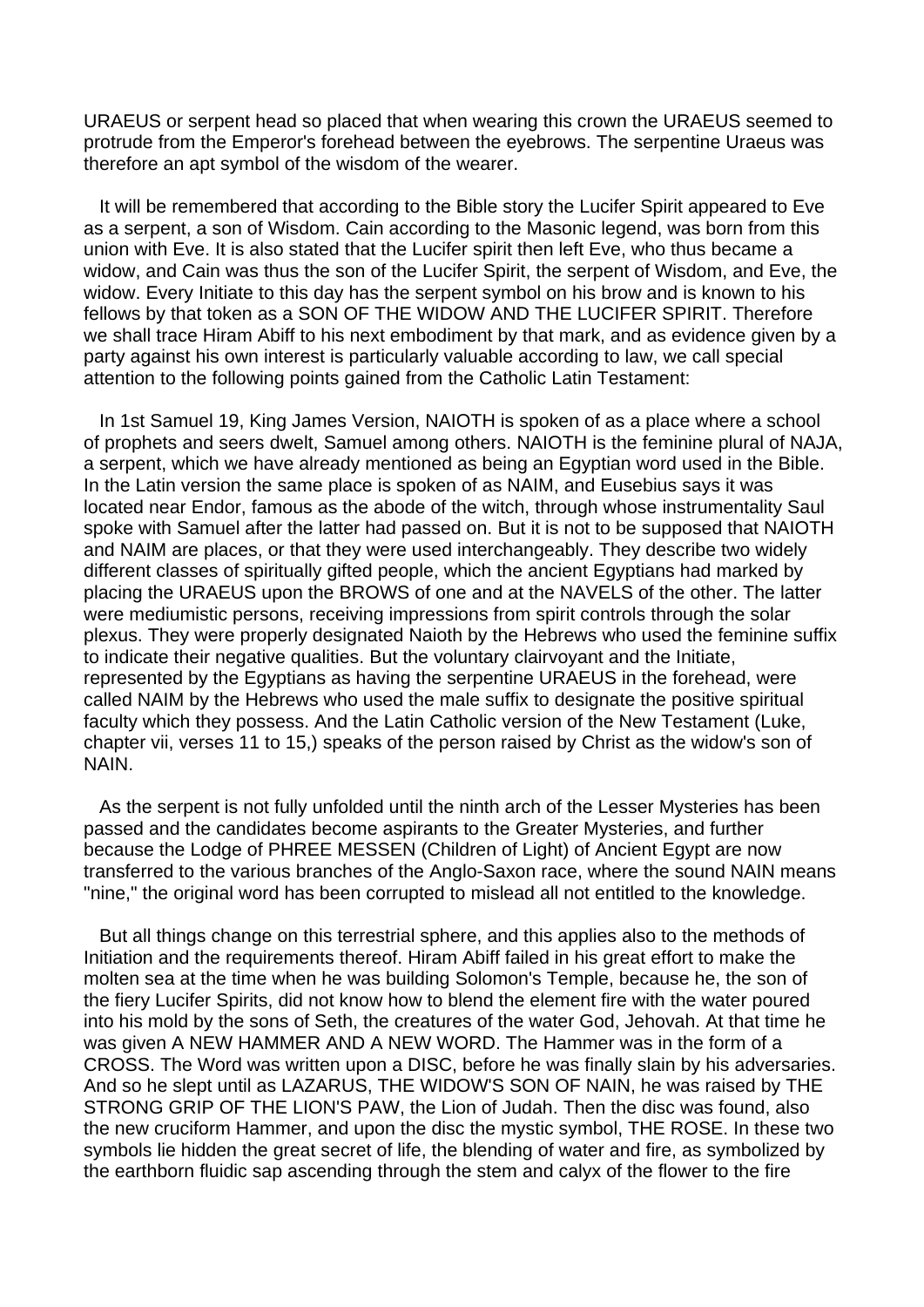tinted petals, born in the purity of the Sun, but still guarded by the thorns of the martial Lucifer spirits.

 Exoteric MASONRY, which is only the husks of the Mystic Order formed by the Sons of Cain, has in modern times attracted the MASCULINE element with its positively polarized physical vehicles, and educated them in industry and STATECRAFT, thus controlling the material development of the world. The sons of Seth, constituting themselves the Priestcraft, have worked their spell over the positive vital bodies of the FEMININE element of dominate spiritual development. And whereas, the sons of Cain working through Freemasonry and kindred movements, have openly fought for the temporal power, the Priestcraft has fought as strenuously and perhaps more effectively by stealth to retain their hold upon the spiritual development of the feminine element.

 To the casual onlooker it would seem as if there were no decided antagonism between these two movements at the present time; but though Freemasonry of today is but a shell of its true ancient mystic self, and though Catholicism has been terribly tarnished by the touch of time, in this one thing there is no difference, namely, that the war is as keen as ever. The efforts of the Church are not concentrated upon the masses, however, as much as upon those who are seeking to live the higher life so that they may gain admission to the Mystery Temple and learn how to make the Philosopher's Stone.

 As mankind advances in evolution, the vital body becomes more permanently positively polarized, giving to both sexes a greater desire for spirituality, and though we change from the masculine to feminine in alternate embodiments, positive polarity of the vital body is becoming more pronounced regardless of sex. This accounts for the growing tendency towards Altruism which is even being brought out by the suffering entailed by the great war we are now fighting, (1918) for all agree that the nations are seeking to obtain a LASTING PEACE where the swords may be made into plowshares, and the spears into pruning hooks. In the past, humanity has been claiming universal brotherhood as a great ideal, but we must come closer than that to being in full accord with the Christ. He said to His disciples "YE ARE MY FRIENDS." Among brothers and sisters, hate and enmity may exist, but friendship is the expression of love and cannot exist apart from that. Universal Friendship is therefore the magic word which will eventually level all distinctions, bring peace upon earth and good will among men. This is the great Ideal which points the shortest way to the New Heaven and the New Earth, where the sons of Cain and the sons of Seth will eventually be united.

# **PART IX**

### **ARMAGEDDON, THE GREAT WAR, AND THE COMING AGE**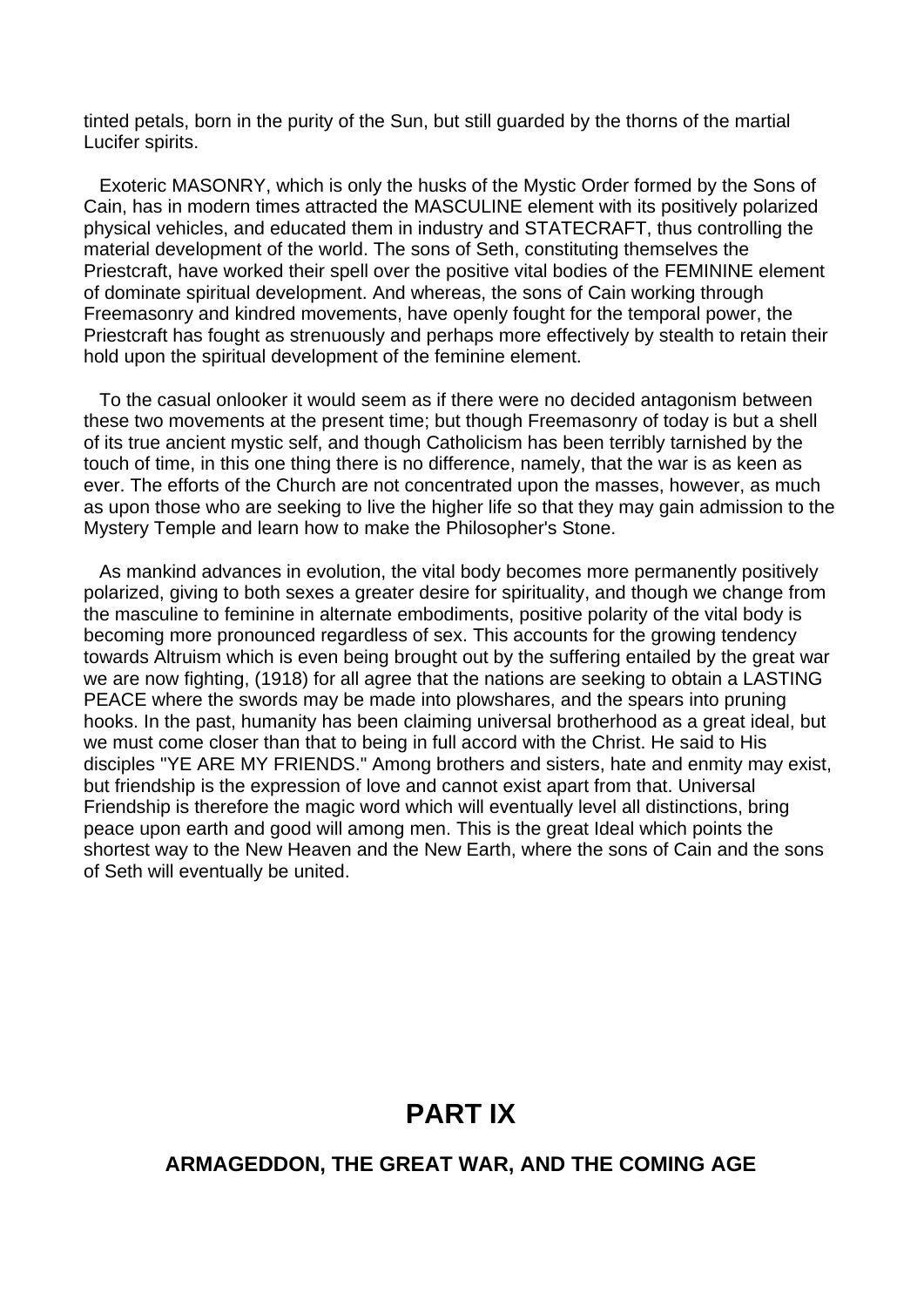The chart printed in Part V shows that there was an Age when humanity lived in peace and happiness under the guardianship of a ruler who held the DOUBLE OFFICE of King and Priest, being both temporal and spiritual head of the DOUBLE SEXED human race. He is called Melchisedec in the Bible terminology, and it is said that he was King of Salem, Salem meaning Peace. Since then humanity has been divided into TWO sexes, male and female, and placed under the dual rulership of a King having dominion over their temporal affairs and aiming to advance them by industry and STATECRAFT, and a Priest, head of the priestcraft, exercising a SPIRITUAL AUTHORITY, in such a manner as they considered for the ETERNAL good of their charges.

 The statecraft employed by the sons of Cain holds up the MALE ideal, HIRAM ABIFF, the Master craftsman, the Son of FIRE, while the sons of Seth as priestcraft uphold the FEMALE ideal in the VIRGIN MARY, the lady of the sea.

 Thus fire and water, male and female, Church and State, are opposed to each other, with the inevitable result that a great war has been waged ever since the separation, that sin, sorrow and death are rampant, and that humanity is praying for the day of redemption, when the two streams shall be united in the Kingdom of Heaven where there is NEITHER MARRYING NOR GIVING IN MARRIAGE, and where reigns Christ, the King of Peace, exercising the DUAL office of King and Priest after the order of Melchisedec, for the good of all.

 But this new order can not come into existence in a day. It requires ages of preparation, not only of the land itself, but of the people who are to inhabit it. And in order to gain an idea of what that land is like, and how the people are constituted, it will be helpful to consider the evolutionary career of humanity which has brought us the land where we live to our present status; that will then give us the perspective to see what is in store for us in the future.

 The Biblical and occult traditions agree with science that there was a time when darkness brooded over the deep of space, where the material for the coming earth planet was being gathered together and set in motion by the Divine Hierarchs; that this stage was followed by a period of luminosity, when the dark cloud of matter had become a fire mist; that this was followed by a period when the cold of space and the heat of the planet-in-the-making generated an atmosphere of steam close to the fiery core and mist further from the fiery center. When the mist had cooled sufficiently, it fell again as rain upon the fiery core, to be re-evaporated, and this continued in endless cycles, until by repeated boiling of the waters, an incrustation began to form around the fiery core. Upon the islands of crust in the ocean of fire we first learn of humanity dwelling in solid physical bodies, where of course very dissimilar to those we have today. During the next stage the crust of the earth became sufficiently strong to cover the whole inner core, and humanity lived then in the basins of the earth, in the land of mist, which was so dense that breathing was accomplished by means of gill clefts similar to those of the fishes and still seen in human embryo.

 When the mists of Atlantis commenced to settle, some of our forbears had grown embryonic lungs and were forced to the highlands years before their compeers. Therefore they wandered in the wilderness while the promised land as we know it today was emerging from the lighter fogs, and at the same time their growing lungs were fitting them to live under the present atmospheric conditions. Two more races were born in the basins of the earth after the pioneers had left it. Then a succession of floods drove them all to the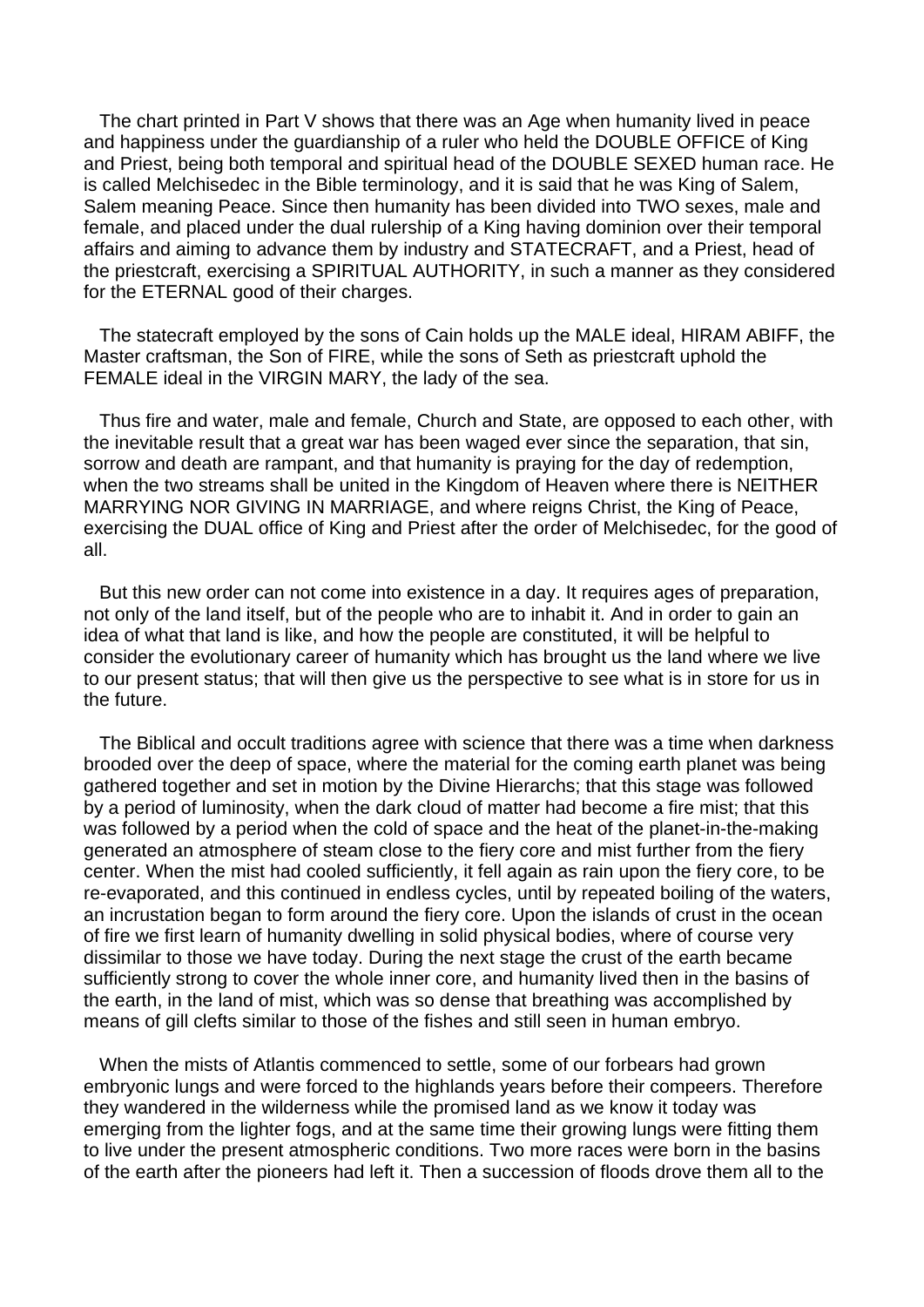highlands. The last flood took place when the Sun by precession entered the watery sign Cancer about ten thousand years ago, as told Plato by the Egyptian Priests. Thus we see that there is no sudden change of constitution or environment for the whole human race when a new epoch is ushered in, but an overlapping of conditions which makes it possible for the majority by gradual adjustment to enter the new conditions, though the change may seem sudden to the individual when the preparatory work has been accomplished unconsciously. The metamorphosis of a frog from a denizen of the water to the airy element give an analogy of the past emergence of humanity from the continent of Atlantis to the Rainbow Age of Aryana. And the transformation of an earth worm to a butterfly soaring the skies is an apt illustration of the coming change from our present state and condition to those of the New Galilee where the Kingdom of Christ will be established; and what the change in the human constitution and environment is to be, may be seen by examining the past conditions as outlined in the Bible, which agrees with the occult traditions in the main points. This New Heaven and New Earth is now in the making. When the heavenly time marker, the Sun, came into Aries by precession, a new cycle commenced and the glad tidings were preached by Christ. He said by implication that the New Heaven and Earth were not ready then, when He told his disciples "whither I go, you cannot NOW follow, but you shall follow afterwards; I go to prepare a place for you and will come again and receive you." Later, John saw in a vision the New Jerusalem descending from Heaven, and Paul taught the Thessalonians BY THE WORD OF THE LORD that those who are Christ's at His coming shall be caught up IN THE AIR to meet Him and be with Him for the Age. This is in line with the tendencies shown by past developments. The Lemurians lived very close to the fiery core of the earth. The Atlanteans inhabited the basins somewhat further away from the center. The Aryans were driven by the flood to the hilltops where they are now living. And analogously, the citizens of the coming Age will inhabit the air.

 But we know that our dense body gravitates towards the center of the earth, therefore, a change must take place; also Paul tells us that flesh and blood cannot inherit the Kingdom of Heaven. But he also points out that we have a SOMA PSUCHICON (mistranslated natural body,) a SOUL BODY, and this is made of ether, which is lighter than air and therefore capable of levitation. This is the Golden Wedding Garment, the Philosopher's Stone, or the Living Stone, spoken of in some of the ancient philosophies as the Diamond Soul, for it is luminous, lustrous, and sparkling--a priceless gem. It was also called the ASTRAL BODY by the Mediaeval Alchemists, because of the ability it conferred upon the one who has it to traverse the starry regions. But it is not to be confounded with the Desire Body which some of the modern pseudo-occultists mistakenly call the Astral Body. This vehicle, the Soul Body, will eventually be evolved by humanity as a whole, but during the change from the Aryan epoch to the ethereal conditions of the New Galilee, there will be pioneers who precede their brethren as the original Semites did in the change from Atlantis to Aryana. Christ mentioned this class in Matthew, 11th chapter, 12th verse, when He said: "The Kingdom of Heaven suffereth violence, and the violent take it by force." That is not a correct translation. It ought to be "The Kingdom of the Heavens has been invaded" (the Greek is biaxetai,) "and invaders seize on her." Men and women already have learned through a holy, helpful life to lay aside the body of flesh and blood, either intermittently or permanently, and to walk the skies with winged feet, intent upon the business of their Lord, clad in the ethereal wedding garment of the new dispensation.

 This change may have been accomplished through a life of simple helpfulness and prayer as practiced by devoted Christians, no matter with what church they are affiliated if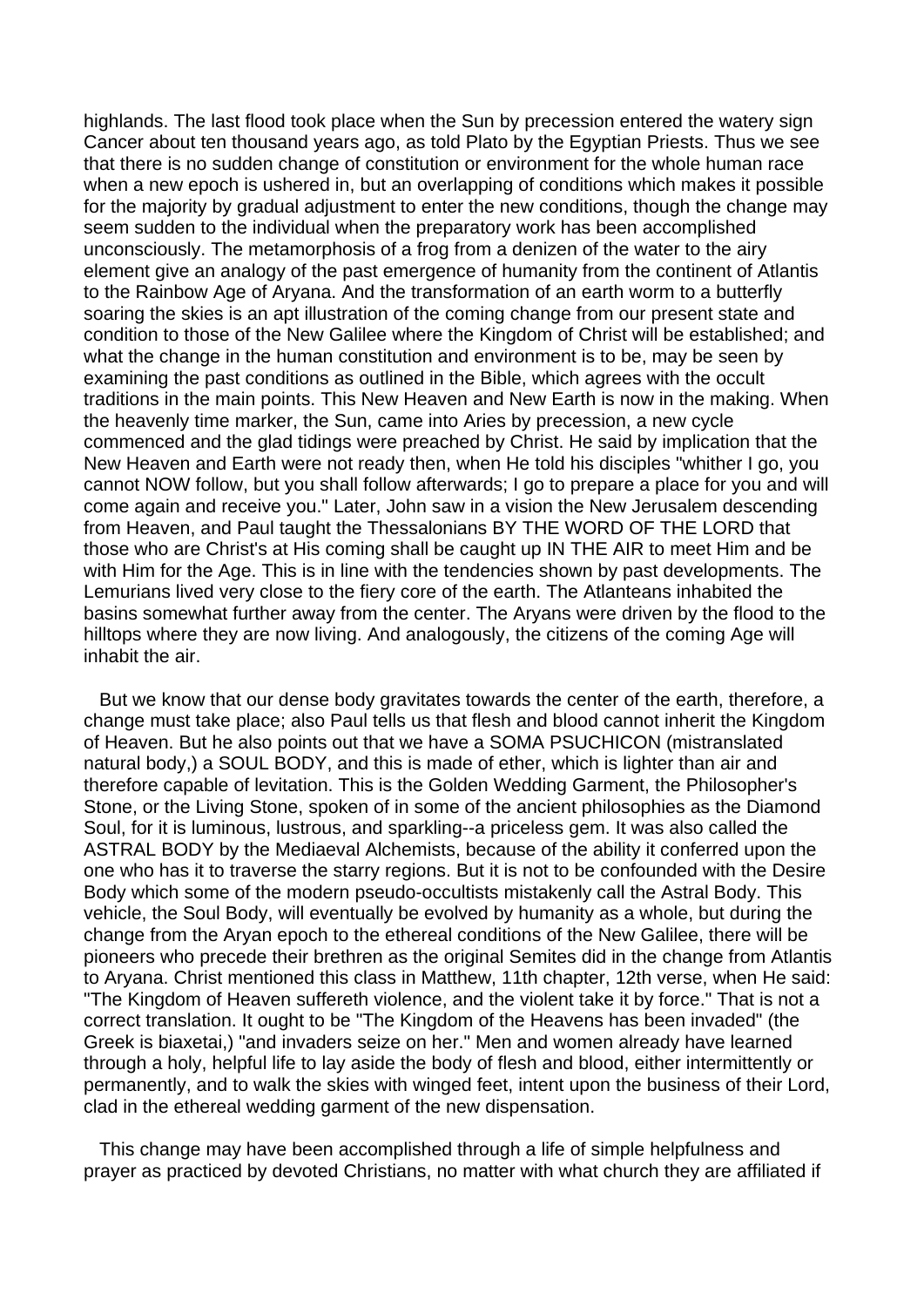they follow the path of the Sons of Seth. Others have attained by following the specific exercises given by the Rosicrucians. And thus the process of the unification of the two streams is already under way. But the war between the flesh and the spirit is still raging in the breast of most people as fiercely as it was in the days when Paul gave vent to his pent up feelings, and told us how the flesh was warring against the spirit within himself, and how he did the wrong things which he would not do, and omitted good deed which he aspired so ardently to perform. Nor will the struggle ever cease for the Mystic Mason until he has learned to build the Temple made without hands, which is not completed until he has come to the Eighteenth (1 plus 8) Degree, which is the Degree of the Rose Croix. This is the ultimate of the Thirty-third Degree, for three times three are nine, and one plus eight are nine. Nine being the highest degree in the Lesser Mysteries, he who has passed this degree of the genuine Mystic Order is then, and then only, the WIDOW'S SON OF NINE, or NAIN, ready to be raised by the strong grip of the paw of the Lion of Judah, to the Kingdom of the Heavens, there to receive the "well done, thou good and faithful servant, enter into the joy of your Lord" for "Him that overcometh will I make A PILLAR in the House of God, thence he shall no more go out." He is then immortal, loosed from the wheel of Birth and Death.

### **SUMMARY**

 In conclusion, it may be well to sum up the points which have been made in these articles on Freemasonry and Catholicism, it being understood that the term "Catholicism" as here used does not refer to the Roman Catholic Church alone, "Catholic" being taken in the sense of UNIVERSAL, so that the term includes all movements inaugurated by the Sons of Seth, the Priestcraft.

The origin of the temporal and spiritual streams of evolution is as follows:

Jehovah created Eve, a human being.

 The Lucifer Spirit Samael united with Eve and begat a semi-divine son, Cain. As he left Eve before the birth of the child, CAIN WAS THE SON OF A WIDOW, AND A SERPENT OF WISDOM.

Then Jehovah created Adam, a human being like Eve.

 Adam and Eve united and begat a child, human like themselves, whose name was Abel. Jehovah, being the Lunar God, is associated with the water, hence there was enmity between CAIN, THE SON OF FIRE, and ABEL, THE SON OF WATER. So Cain slew Abel and Abel was replaced by Seth.

 In time and through generations, the Sons of Cain became the CRAFTSMEN of the world, skilled in the use of fire and metal. Their ideal was MALE, Hiram Abiff, the Master workman.

 The Sons of Seth, on the other hand, became the CHURCHMEN, upholding the FEMININE ideal, the Virgin Mary, and ruling their people by the magic WATER placed at their temple doors.